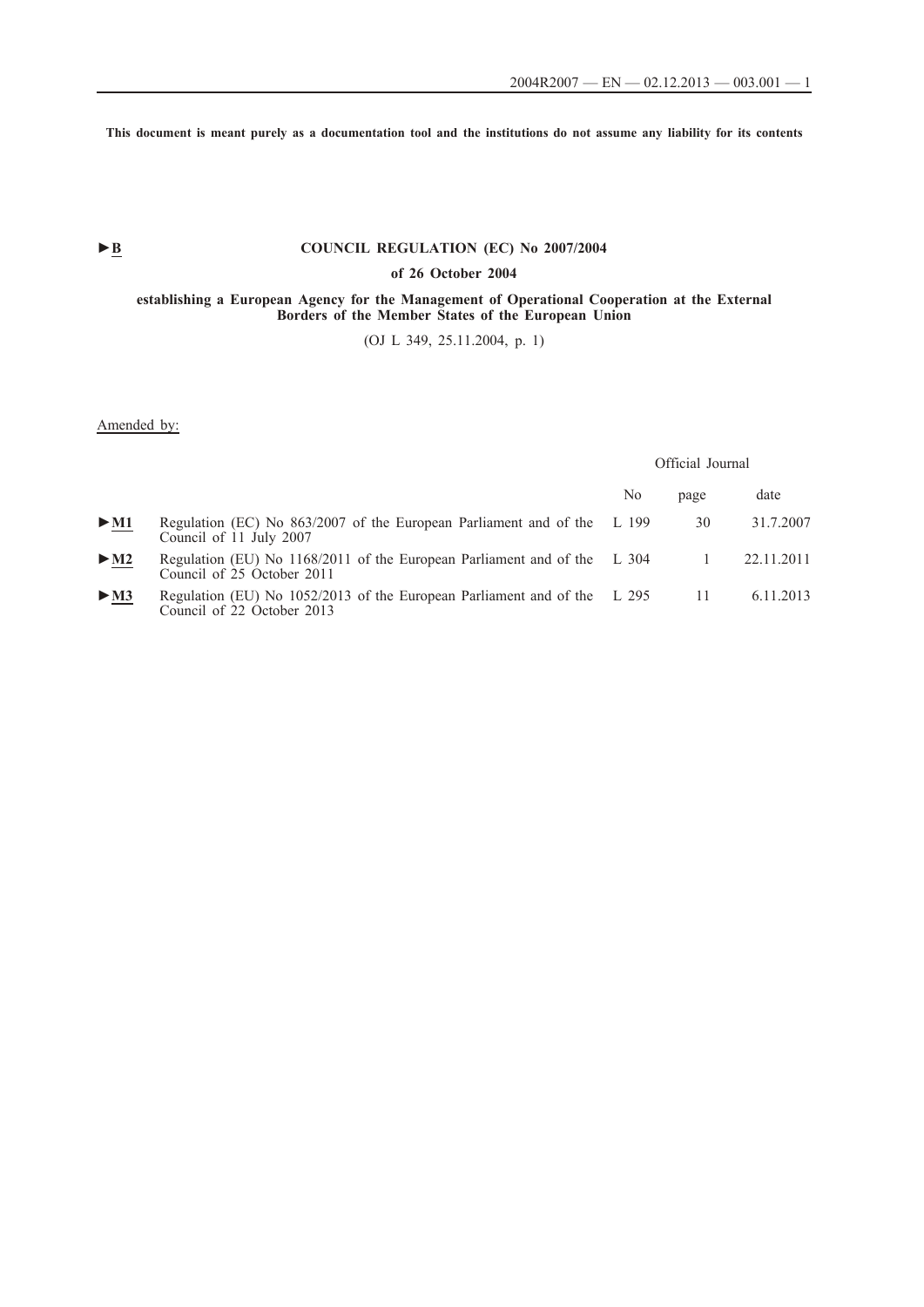### **COUNCIL REGULATION (EC) No 2007/2004**

#### **of 26 October 2004**

### **establishing a European Agency for the Management of Operational Cooperation at the External Borders of the Member States of the European Union**

THE COUNCIL OF THE EUROPEAN UNION,

Having regard to the Treaty establishing the European Community, and in particular Articles 62(2)(a) and 66 thereof,

Having regard to the proposal from the Commission,

Having regard to the opinion of the European Parliament  $(1)$ ,

Having regard to the opinion of the European Economic and Social Committee  $(2)$ ,

### Whereas:

- (1) Community policy in the field of the EU external borders aims at an integrated management ensuring a uniform and high level of control and surveillance, which is a necessary corollary to the free movement of persons within the European Union and a fundamental component of an area of freedom, security and justice. To this end, the establishment of common rules on standards and procedures for the control of external borders is foreseen.
- (2) The efficient implementation of the common rules calls for increased coordination of the operational cooperation between the Member States.
- (3) Taking into account the experiences of the External Borders Practitioners' Common Unit, acting within the Council, a specialised expert body tasked with improving the coordination of operational cooperation between Member States in the field of external border management should therefore be established in the shape of a European Agency for the Management of Operational Cooperation at the External Borders of the Member States of the European Union (hereinafter referred to as the Agency).
- (4) The responsibility for the control and surveillance of external borders lies with the Member States. The Agency should facilitate the application of existing and future Community measures relating to the management of external borders by ensuring the coordination of Member States' actions in the implementation of those measures.
- (5) Effective control and surveillance of external borders is a matter of the utmost importance to Member States regardless of their geographical position. Accordingly, there is a need for promoting solidarity between Member States in the field of external border management. The establishment of the Agency, assisting Member States with implementing the operational aspects of external border management, including return of third-country nationals illegally present in the Member States, constitutes an important step in this direction.

<sup>(1)</sup> Opinion of 9 March 2004 (not yet published in the Official Journal).

<sup>(2)</sup> OJ C 108, 30.4.2004, p. 97.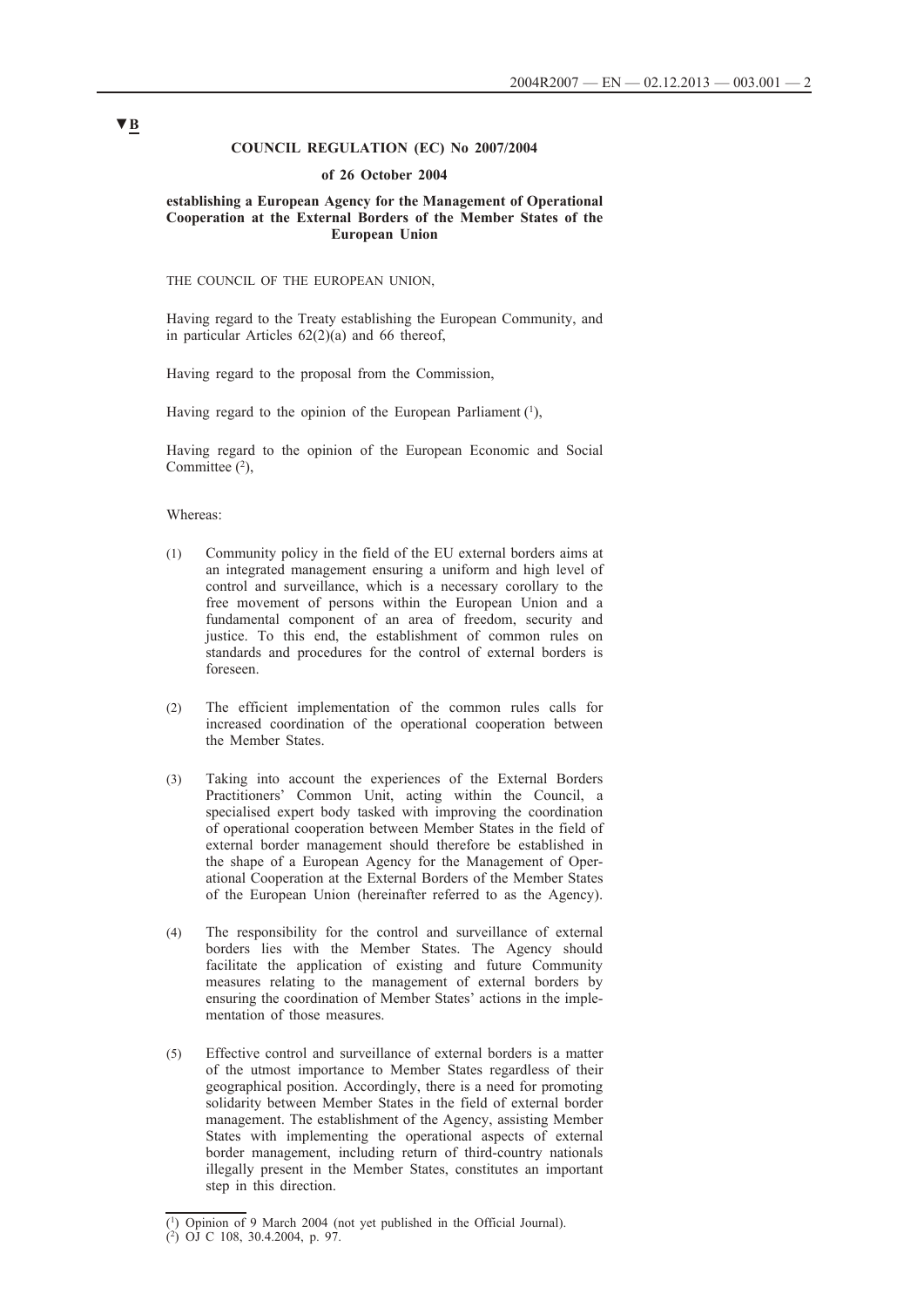- (6) Based on a common integrated risk analysis model, the Agency should carry out risk analyses in order to provide the Community and the Member States with adequate information to allow for appropriate measures to be taken or to tackle identified threats and risks with a view to improving the integrated management of external borders.
- (7) The Agency should provide training at European level for national instructors of border guards and additional training and seminars related to control and surveillance at external borders and removal of third-country nationals illegally present in the Member States for officers of the competent national services. The Agency may organise training activities in cooperation with Member States on their territory.
- (8) The Agency should follow up on the developments in scientific research relevant for its field and disseminate this information to the Commission and to the Member States.
- (9) The Agency should manage lists of technical equipment provided by the Member States, thereby contributing to the 'pooling' of material resources.
- (10) The Agency should also support Member States in circumstances requiring increased technical and operational assistance at external borders.
- (11) In most Member States, the operational aspects of return of thirdcountry nationals illegally present in the Member States fall within the competencies of the authorities responsible for controlling external borders. As there is a clear added value in performing these tasks at European level, the Agency should, subject to the Community return policy, accordingly provide the necessary assistance for organising joint return operations of Member States and identify best practices on the acquisition of travel documents and the removal of third-country nationals illegally present in the territories of the Member States.
- (12) For the purpose of fulfilling its mission and to the extent required for the accomplishment of its tasks, the Agency may cooperate with Europol, the competent authorities of third countries and the international organisations competent in matters covered by this Regulation in the framework of working arrangements concluded in accordance with the relevant provisions of the Treaty. The Agency should facilitate the operational cooperation between Member States and third countries in the framework of the external relations policy of the European Union.
- (13) Building upon the experiences of the External Borders Practitioners' Common Unit and the operational and training centres specialised in the different aspects of control and surveillance of land, air and maritime borders respectively, which have been set up by Member States, the Agency may itself create specialised branches responsible for dealing with land, air and maritime borders.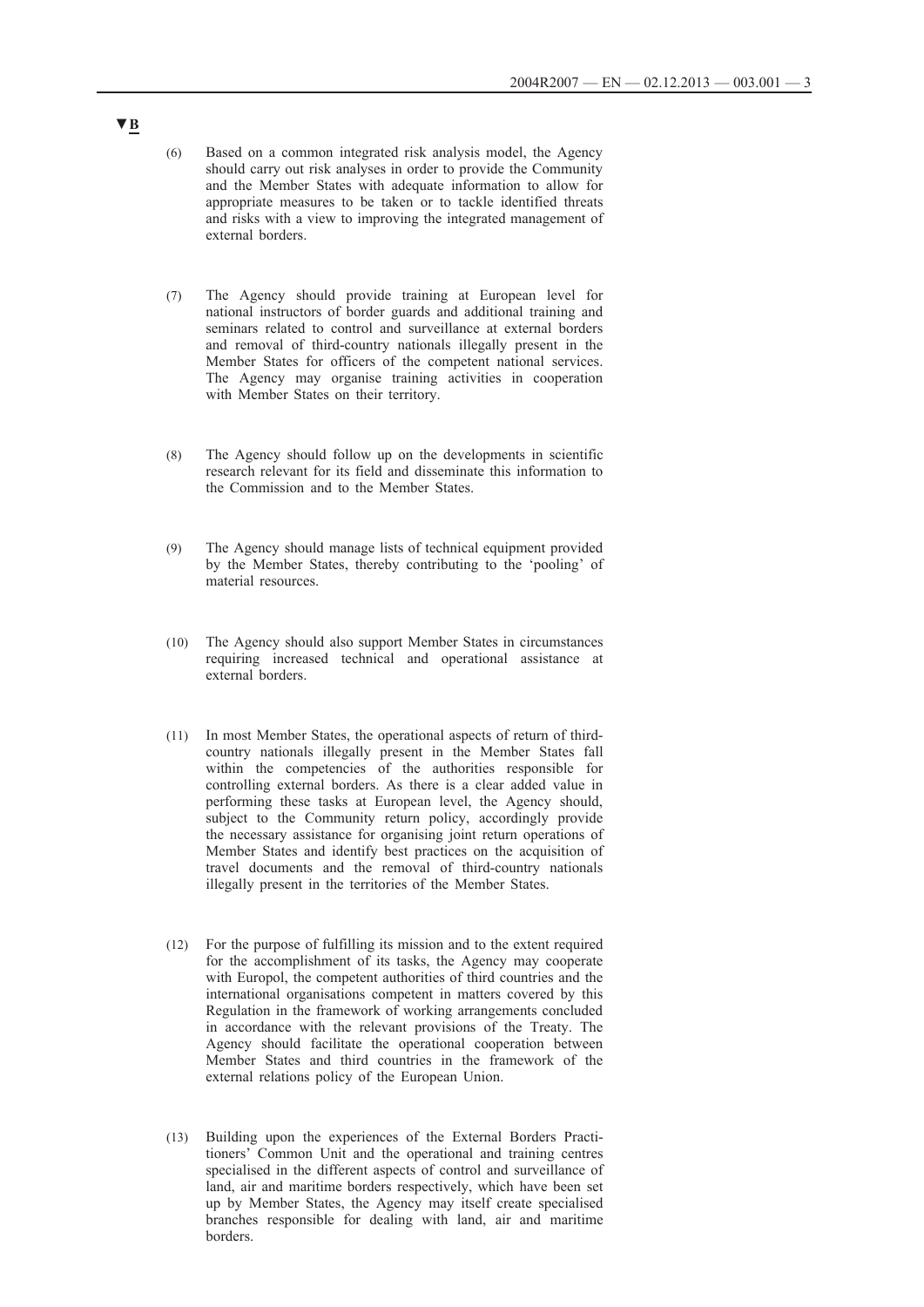- (14) The Agency should be independent as regards technical matters and have legal, administrative and financial autonomy. To that end, it is necessary and appropriate that it should be a Community body having legal personality and exercising the implementing powers, which are conferred upon it by this Regulation.
- (15) The Commission and the Member States should be represented within a Management Board in order to control effectively the functions of the Agency. The Board should, where possible, consist of the operational heads of the national services responsible for border guard management or their representatives. This Board should be entrusted with the necessary powers to establish the budget, verify its execution, adopt the appropriate financial rules, establish transparent working procedures for decision making by the Agency and appoint the Executive Director and his/her deputy.
- (16) In order to guarantee the full autonomy and independence of the Agency, it should be granted an autonomous budget whose revenue comes essentially from a contribution from the Community. The Community budgetary procedure should be applicable as far as the Community contribution and any other subsidies chargeable to the general budget of the European Union are concerned. The auditing of accounts should be undertaken by the Court of Auditors.
- (17) Regulation (EC) No 1073/1999 of the European Parliament and of the Council of 25 May 1999 concerning investigations conducted by the European Anti-Fraud Office  $(OLAF)$ <sup>(1)</sup> should apply without restriction to the Agency, which should accede to the Interinstitutional Agreement of 25 May 1999 between the European Parliament, the Council of the European Union and the Commission of the European Communities concerning internal investigations by the European Anti-Fraud Office  $(OLAF)$   $(^{2})$ .
- (18) Regulation (EC) No 1049/2001 of the European Parliament and of the Council of 30 May 2001 regarding public access to European Parliament, Council and Commission documents (3) should apply to the Agency.
- (19) Regulation (EC) No 45/2001 of the European Parliament and of the Council of 18 December 2000 on the protection of individuals with regard to the processing of personal data by the Community institutions and bodies and on the free movement of such data (4) applies to the processing of personal data by the Agency.
- (20) The development of the policy and legislation on external border control and surveillance remains a responsibility of the EU institutions, in particular the Council. Close coordination between the Agency and these institutions should be guaranteed.
- (21) Since the objectives of this Regulation, namely the need for creating an integrated management of operational cooperation at the external borders of the Member States of the European Union,

<sup>(1)</sup> OJ L 136, 31.5.1999, p. 1.

<sup>(2)</sup> OJ L 136, 31.5.1999, p. 15.

<sup>(3)</sup> OJ L 145, 31.5.2001, p. 43.

<sup>(4)</sup> OJ L 8, 12.1.2001, p. 1.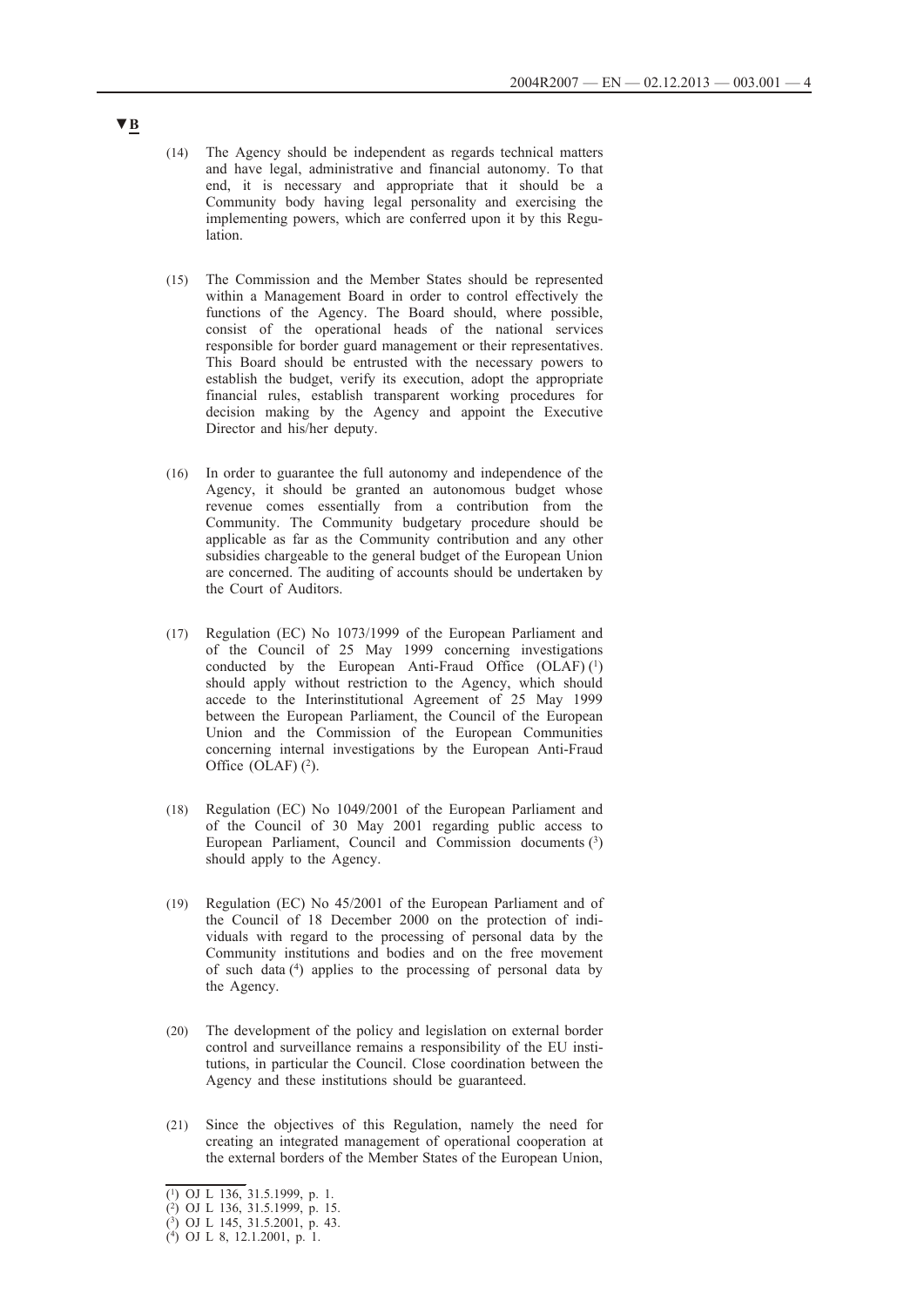cannot be sufficiently achieved by the Member States and can therefore be better achieved at Community level, the Community may adopt measures, in accordance with the principle of subsidiarity as set out in Article 5 of the Treaty. In accordance with the principle of proportionality, as set out in that Article, this Regulation does not go beyond what is necessary in order to achieve those objectives.

- (22) This Regulation respects the fundamental rights and observes the principles recognised by Article 6(2) of the Treaty on European Union and reflected in the Charter of Fundamental Rights of the European Union.
- (23) As regards Iceland and Norway, this Regulation constitutes a development of the Schengen acquis within the meaning of the Agreement concluded by the Council of the European Union and the Republic of Iceland and the Kingdom of Norway concerning the association of those two States with the implementation, application and development of the Schengen acquis, which fall within the area referred to in Article 1, point A of Council Decision 1999/437/EC (1) on certain arrangements for the application of that Agreement. Consequently, delegations of the Republic of Iceland and the Kingdom of Norway should participate as members of the Management Board of the Agency, albeit with limited voting rights. In order to determine the further modalities allowing for the full participation of the Republic of Iceland and the Kingdom of Norway in the activities of the Agency, a further arrangement should be concluded between the Community and these States.
- (24) In accordance with Articles 1 and 2 of the Protocol on the position of Denmark annexed to the Treaty on European Union and to the Treaty establishing the European Community, Denmark is not taking part in the adoption of this Regulation and is not bound by it, or subject to its application. Given that this Regulation builds upon the Schengen acquis under the provisions of Title IV of Part Three of the Treaty establishing the European Community, Denmark should, in accordance with Article 5 of the said Protocol, decide within a period of six months after the Council has adopted this Regulation whether it will implement it in its national law or not.
- (25) This Regulation constitutes a development of provisions of the Schengen acquis in which the United Kingdom does not take part, in accordance with Council Decision 2000/365/EC of 29 May 2000 concerning the request of the United Kingdom of Great Britain and Northern Ireland to take part in some of the provisions of the Schengen acquis (2). The United Kingdom is therefore not taking part in its adoption and is not bound by it or subject to its application.
- (26) This Regulation constitutes a development of provisions of the Schengen acquis in which Ireland does not take part, in accordance with Council Decision 2002/192/EC of 28 February 2002 concerning Ireland's request to take part in some of the provisions of the Schengen acquis (3). Ireland is therefore not taking part in its adoption and is not bound by it or subject to its application.

<sup>(1)</sup> OJ L 176, 10.7.1999, p. 31.

<sup>(2)</sup> OJ L 131, 1.6.2000, p. 43.

<sup>(3)</sup> OJ L 64, 7.3.2002, p. 20.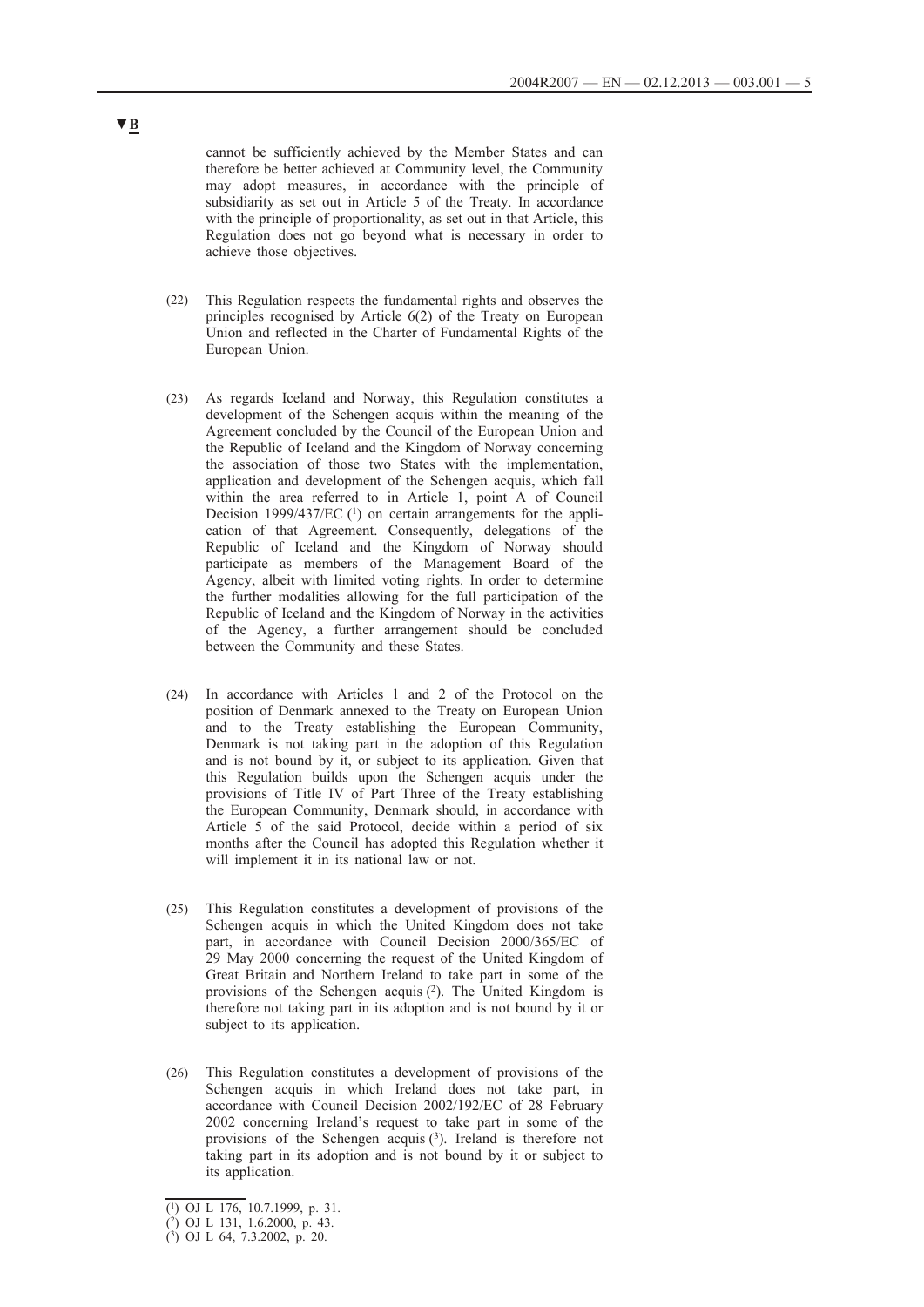- (27) The Agency should facilitate the organisation of operational actions in which the Member States may avail themselves of the expertise and facilities which Ireland and the United Kingdom may be willing to offer, in accordance with modalities to be decided on a case-by-case basis by the Management Board. To that end, representatives of Ireland and the United Kingdom should be invited to attend all the meetings of the Management Board in order to allow them to participate fully in the deliberations for the preparation of such operational actions.
- (28) A controversy exists between the Kingdom of Spain and the United Kingdom on the demarcation of the borders of Gibraltar.
- (29) The suspension of the applicability of this Regulation to the borders of Gibraltar does not imply any change in the respective positions of the States concerned,

HAS ADOPTED THIS REGULATION:

## CHAPTER I

#### **SUBJECT MATTER**

### *Article 1*

#### **Establishment of the Agency**

1. A European Agency for the Management of Operational Cooperation at the External Borders (the Agency) is hereby established with a view to improving the integrated management of the external borders of the Member States of the European Union.

## **▼M2**

2. While considering that the responsibility for the control and surveillance of external borders lies with the Member States, the Agency, as a body of the Union as defined in Article 15 and in accordance with Article 19 of this Regulation, shall facilitate and render more effective the application of existing and future Union measures relating to the management of external borders, in particular the Schengen Borders Code established by Regulation (EC) No 562/2006 (1). It shall do so by ensuring the coordination of the actions of the Member States in the implementation of those measures, thereby contributing to an efficient, high and uniform level of control on persons and of surveillance of the external borders of the Member States.

The Agency shall fulfil its tasks in full compliance with the relevant Union law, including the Charter of Fundamental Rights of the European Union ('the Charter of Fundamental Rights'); the relevant international law, including the Convention Relating to the Status of Refugees done at Geneva on 28 July 1951 ('the Geneva Convention'); obligations related to access to international protection, in particular the principle of *non-refoulement*; and fundamental rights, and taking into account the reports of the Consultative Forum referred to in Article 26a of this Regulation.

<sup>(1)</sup> Regulation (EC) No 562/2006 of the European Parliament and of the Council of 15 March 2006 establishing a Community Code on the rules governing the movement of persons across borders (Schengen Borders Code) (OJ L 105, 13.4.2006, p. 1).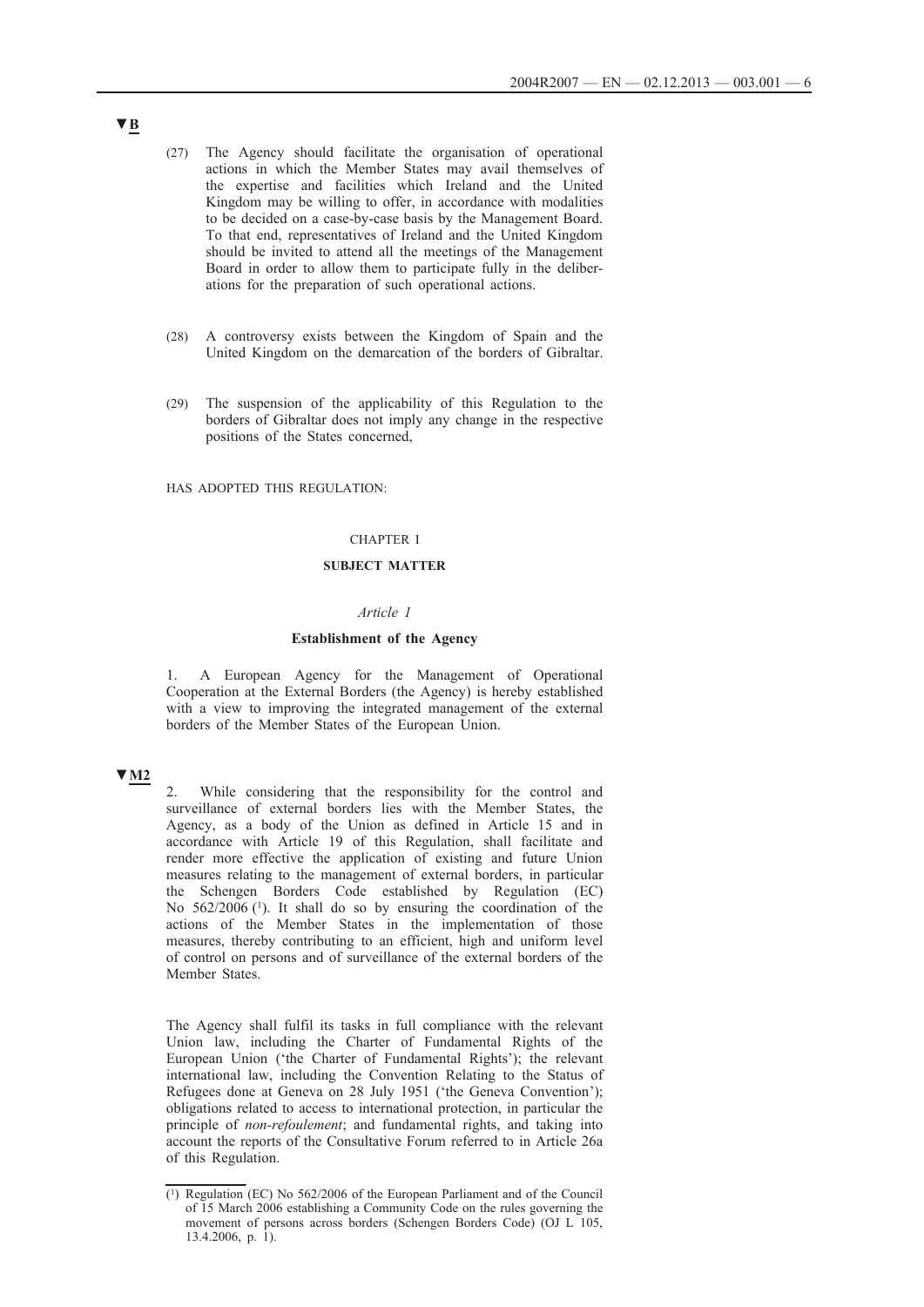# **▼M2**

3. The Agency shall also provide the Commission and the Member States with the necessary technical support and expertise in the management of the external borders and promote solidarity between Member States, especially those facing specific and disproportionate pressures.

**▼M1** \_\_\_\_\_\_\_\_\_\_

## *Article 1a*

### **Definitions**

For the purposes of this Regulation, the following definitions shall apply:

1. 'external borders of the Member States' means the land and sea borders of the Member States and their airports and seaports, to which the provisions of Community law on the crossing of external borders by persons apply;

# **▼M2**

- 1a. 'European Border Guard Teams' means for the purpose of Article 3, Article 3b, Article 3c, Article 8 and Article 17, teams to be deployed during joint operations and pilot projects; for the purpose of Articles 8a to 8g, teams to be deployed for rapid border interventions ('rapid interventions') within the meaning of Regulation (EC) No  $863/2007$  ( $^{1}$ ), and for the purpose of points (ea) and (g) of Article 2(1) and Article 5, teams to be deployed during joint operations, pilot projects and rapid interventions;
- 2. 'host Member State' means a Member State in which a joint operation, a pilot project or a rapid intervention takes place or from which it is launched;

# **▼M1**

3. 'home Member State' means the Member State of which a member of the team or the guest officer is a border guard;

## **▼M2**

- 4. 'members of the teams' means border guards of Member States serving with the European Border Guard Teams other than those of the host Member State;
- 5. 'requesting Member State' means a Member State whose competent authorities request the Agency to deploy teams for rapid interventions on its territory;

## **▼M1**

6. 'guest officers' means the officers of border guard services of Member States other than the host Member State participating in joint operations and pilot projects.

<sup>(1)</sup> Regulation (EC) No 863/2007 of the European Parliament and of the Council of 11 July 2007 establishing a mechanism for the creation of Rapid Border Intervention Teams (OJ L 199, 31.7.2007, p. 30).;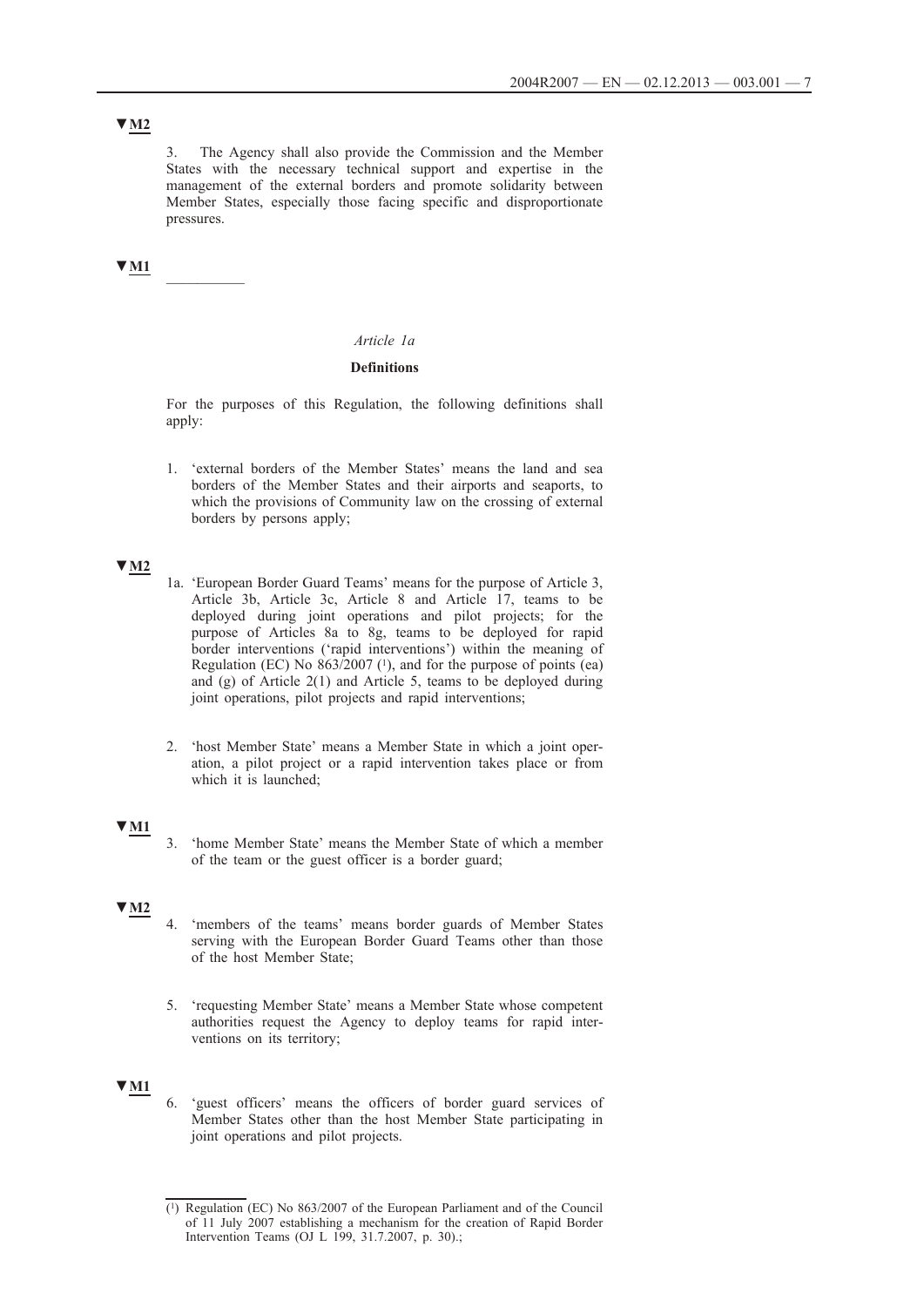#### CHAPTER II

### **TASKS**

#### *Article 2*

## **Main tasks**

- 1. The Agency shall perform the following tasks:
- (a) coordinate operational cooperation between Member States in the field of management of external borders;
- (b) assist Member States on training of national border guards, including the establishment of common training standards;

# **▼M2**

- (c) carry out risk analyses, including the assessment of the capacity of Member States to face threats and pressures at the external borders;
- (d) participate in the development of research relevant for the control and surveillance of external borders;
- (da) assist Member States in circumstances requiring increased technical and operational assistance at the external borders, taking into account that some situations may involve humanitarian emergencies and rescue at sea;
- (e) assist Member States in circumstances requiring increased technical and operational assistance at the external borders, especially those Member States facing specific and disproportionate pressures;
- (ea) set up European Border Guard Teams that are to be deployed during joint operations, pilot projects and rapid interventions;
- (f) provide Member States with the necessary support, including, upon request, coordination or organisation of joint return operations;
- (g) deploy border guards from the European Border Guard Teams to Member States in joint operations, pilot projects or in rapid interventions in accordance with Regulation (EC) No 863/2007;
- (h) develop and operate, in accordance with Regulation (EC) No 45/2001, information systems that enable swift and reliable exchanges of information regarding emerging risks at the external borders, including the Information and Coordination Network established by Decision 2005/267/EC (1);

<sup>(1)</sup> Council Decision 2005/267/EC of 16 March 2005 establishing a secure webbased Information and Coordination Network for Member States' Migration Management Services (OJ L 83, 1.4.2005, p. 48).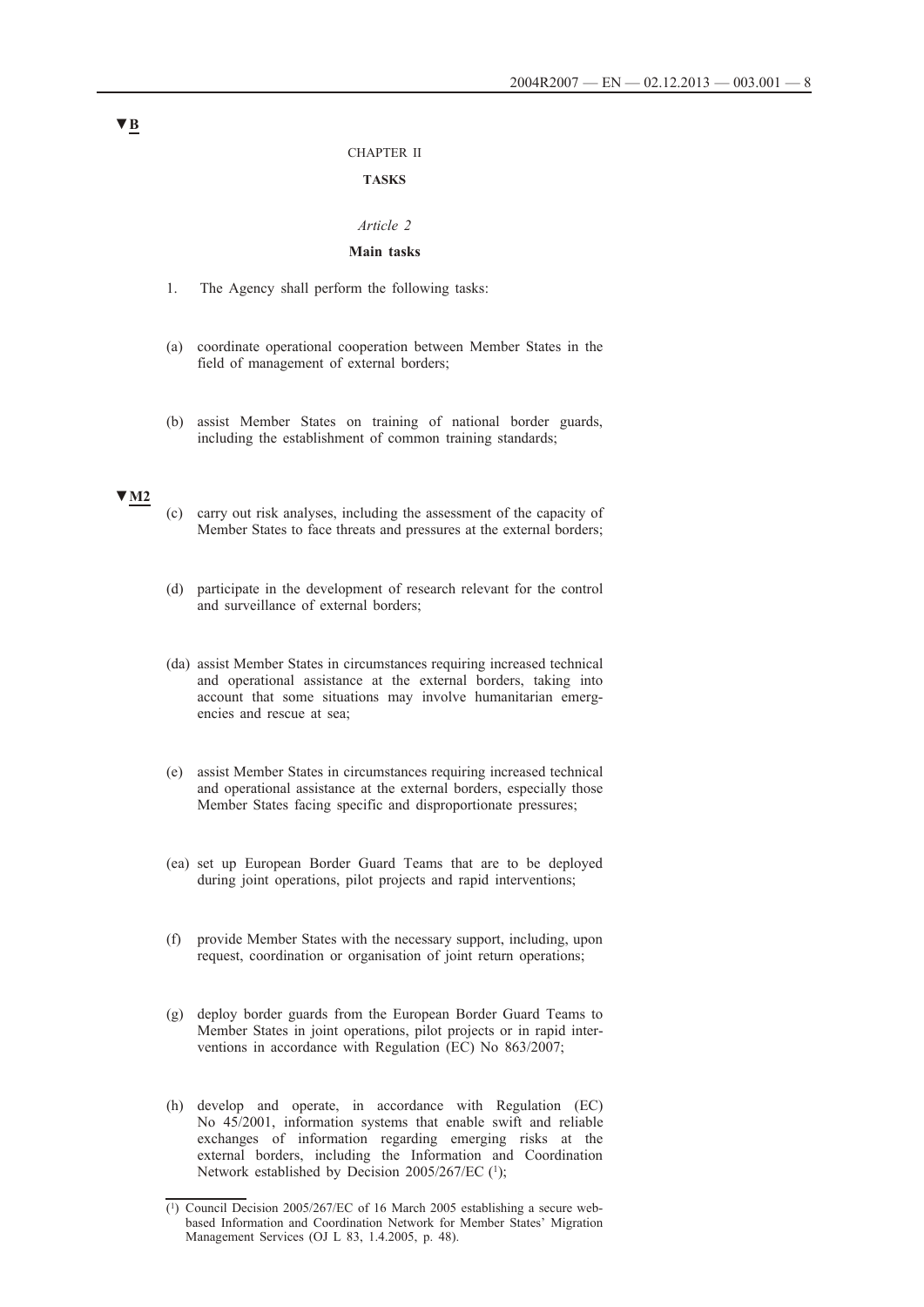# **▼M3**

(i) provide the necessary assistance for the development and operation of a European border surveillance system and, as appropriate, to the development of a common information-sharing environment, including interoperability of systems, in particular by establishing, maintaining and coordinating the EUROSUR framework in accordance with Regulation (EU) No 1052/2013 of the European Parliament and of the Council (1).

# **▼M2**

1a. In accordance with Union and international law, no person shall be disembarked in, or otherwise handed over to the authorities of, a country in contravention of the principle of *non-refoulement*, or from which there is a risk of expulsion or return to another country in contravention of that principle. The special needs of children, victims of trafficking, persons in need of medical assistance, persons in need of international protection and other vulnerable persons shall be addressed in accordance with Union and international law.

# **▼B**

2. Without prejudice to the competencies of the Agency, Member States may continue cooperation at an operational level with other Member States and/or third countries at external borders, where such cooperation complements the action of the Agency.

Member States shall refrain from any activity which could jeopardise the functioning of the Agency or the attainment of its objectives.

## **▼M2**

Member States shall report to the Agency on those operational matters at the external borders outside the framework of the Agency. The Executive Director of the Agency ('the Executive Director') shall inform the Management Board of the Agency ('the Management Board') on those matters on a regular basis and at least once a year.

### *Article 2a*

### **Code of Conduct**

The Agency shall draw up and further develop a Code of Conduct applicable to all operations coordinated by the Agency. The Code of Conduct shall lay down procedures intended to guarantee the principles of the rule of law and respect for fundamental rights with particular focus on unaccompanied minors and vulnerable persons, as well as on persons seeking international protection, applicable to all persons participating in the activities of the Agency.

The Agency shall develop the Code of Conduct in cooperation with the Consultative Forum referred to in Article 26a.

## *Article 3*

#### **Joint operations and pilot projects at the external borders**

1. The Agency shall evaluate, approve and coordinate proposals for joint operations and pilot projects made by Member States, including the requests of Member States related to circumstances requiring increased technical and operational assistance, especially in cases of specific and disproportionate pressures.

<sup>(1)</sup> Regulation (EU) No 1052/2013 of the European Parliament and of the Council of 22 October 2013 establishing the European Border Surveillance System (EUROSUR) (OJ L 295, 6.11.2013, p. 11).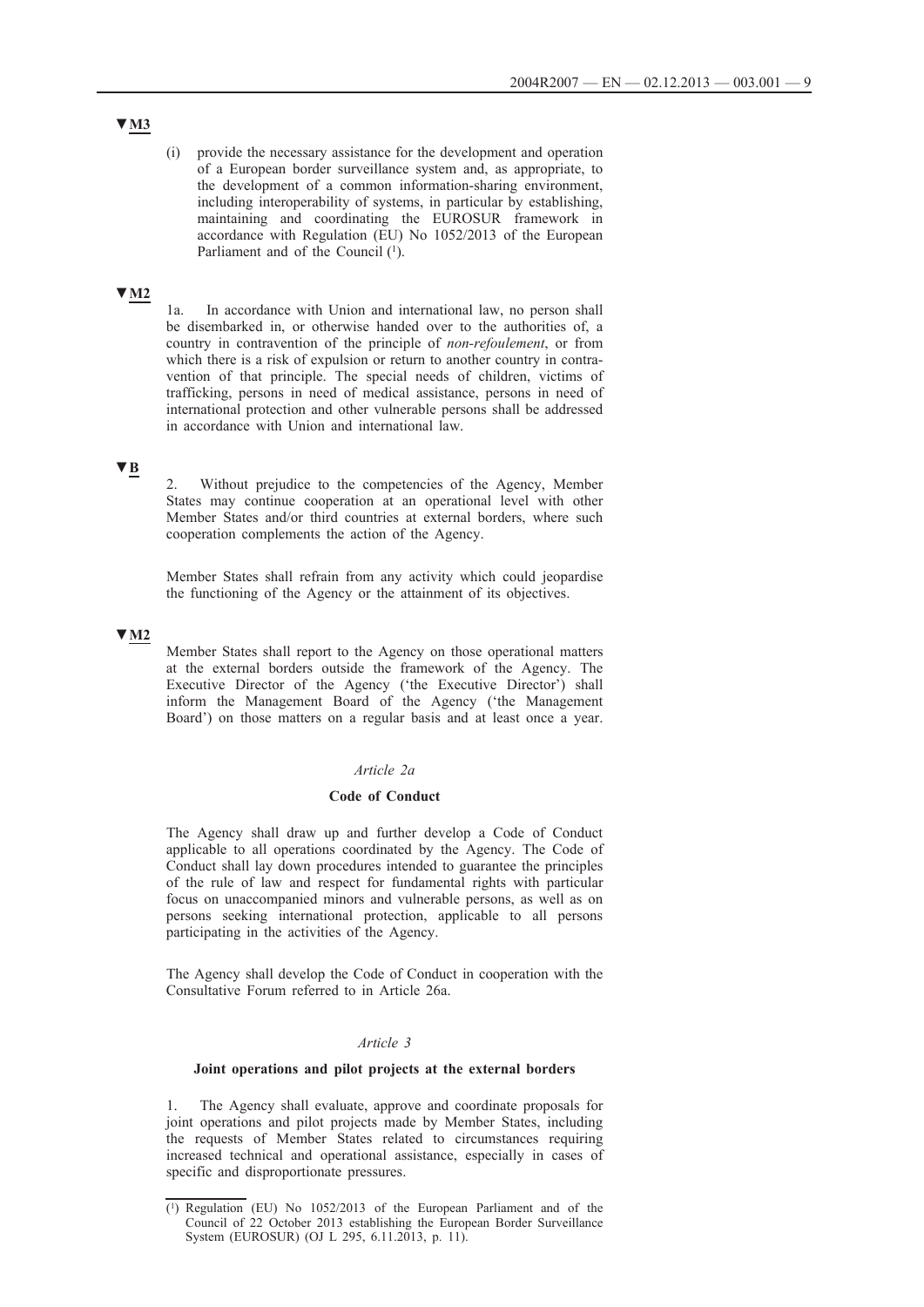The Agency may itself initiate and carry out joint operations and pilot projects in cooperation with the Member States concerned and in agreement with the host Member States.

It may also decide to put its technical equipment at the disposal of Member States participating in the joint operations or pilot projects.

Joint operations and pilot projects should be preceded by a thorough risk analysis.

1a. The Agency may terminate, after informing the Member State concerned, joint operations and pilot projects if the conditions to conduct those joint operations or pilot projects are no longer fulfilled.

The Member States participating in a joint operation or pilot project may request the Agency to terminate that joint operation or pilot project.

The home Member State shall provide for appropriate disciplinary or other measures in accordance with its national law in case of violations of fundamental rights or international protection obligations in the course of a joint operation or pilot project.

The Executive Director shall suspend or terminate, in whole or in part, joint operations and pilot projects if he/she considers that such violations are of a serious nature or are likely to persist.

1b. The Agency shall constitute a pool of border guards called European Border Guard Teams in accordance with Article 3b, for possible deployment during joint operations and pilot projects referred to in paragraph 1. It shall decide on the deployment of human resources and technical equipment in accordance with Articles 3a and 7.

2. The Agency may operate through its specialised branches provided for in Article 16 for the practical organisation of joint operations and pilot projects.

3. The Agency shall evaluate the results of the joint operations and pilot projects and transmit the detailed evaluation reports within 60 days following the end of those operations and projects to the Management Board, together with the observations of the Fundamental Rights Officer referred to in Article 26a. The Agency shall make a comprehensive comparative analysis of those results with a view to enhancing the quality, coherence and effectiveness of future joint operations and pilot projects and include it in its general report provided for in point (b) of Article 20(2).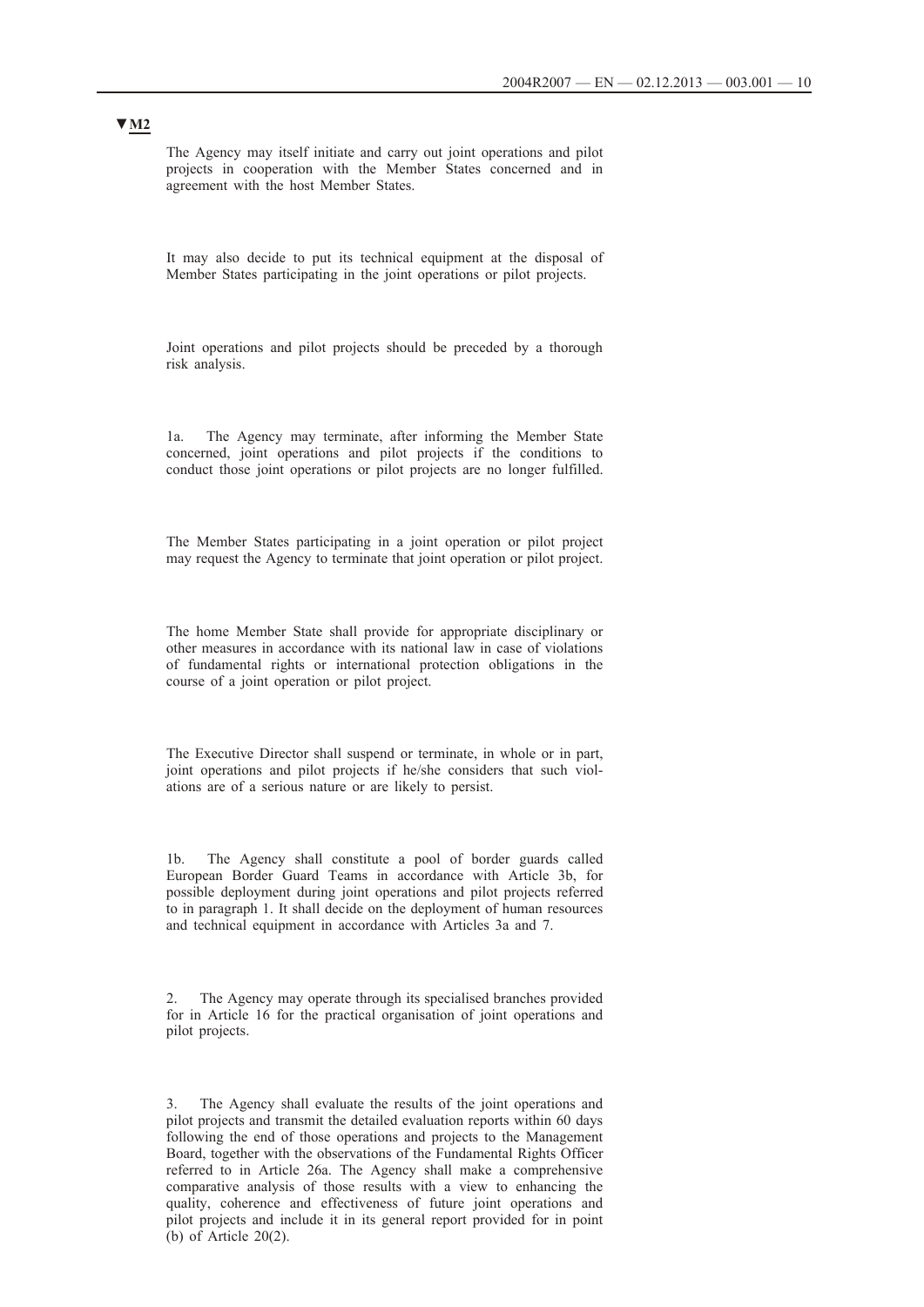4. The Agency shall finance or co-finance the joint operations and pilot projects referred to in paragraph 1, with grants from its budget in accordance with the financial rules applicable to the Agency.

5. Paragraphs 1a and 4 shall apply also to rapid interventions.

### *Article 3a*

#### **Organisational aspects of joint operations and pilot projects**

1. The Executive Director shall draw up an operational plan for the joint operations and pilot projects referred to in Article 3(1). The Executive Director and the host Member State, in consultation with the Member States participating in a joint operation or pilot project, shall agree on the operational plan detailing the organisational aspects in due time before the envisaged beginning of that joint operation or pilot project.

The operational plan shall cover all aspects considered necessary for carrying out the joint operation or the pilot project, including the following:

- (a) a description of the situation, with modus operandi and objectives of the deployment, including the operational aim;
- (b) the foreseeable duration of the joint operation or pilot project;
- (c) the geographical area where the joint operation or pilot project will take place;
- (d) a description of the tasks and special instructions for the guest officers, including on permissible consultation of databases and permissible service weapons, ammunition and equipment in the host Member State;
- (e) the composition of the teams of guest officers, as well as the deployment of other relevant staff;
- (f) command and control provisions, including the names and ranks of the host Member State's border guards responsible for cooperating with the guest officers and the Agency, in particular those of the border guards who are in command during the period of deployment, and the place of the guest officers in the chain of command;
- (g) the technical equipment to be deployed during the joint operation or pilot project, including specific requirements such as conditions for use, requested crew, transport and other logistics, and financial provisions;
- (h) detailed provisions on immediate incident reporting by the Agency to the Management Board and to relevant national public authorities;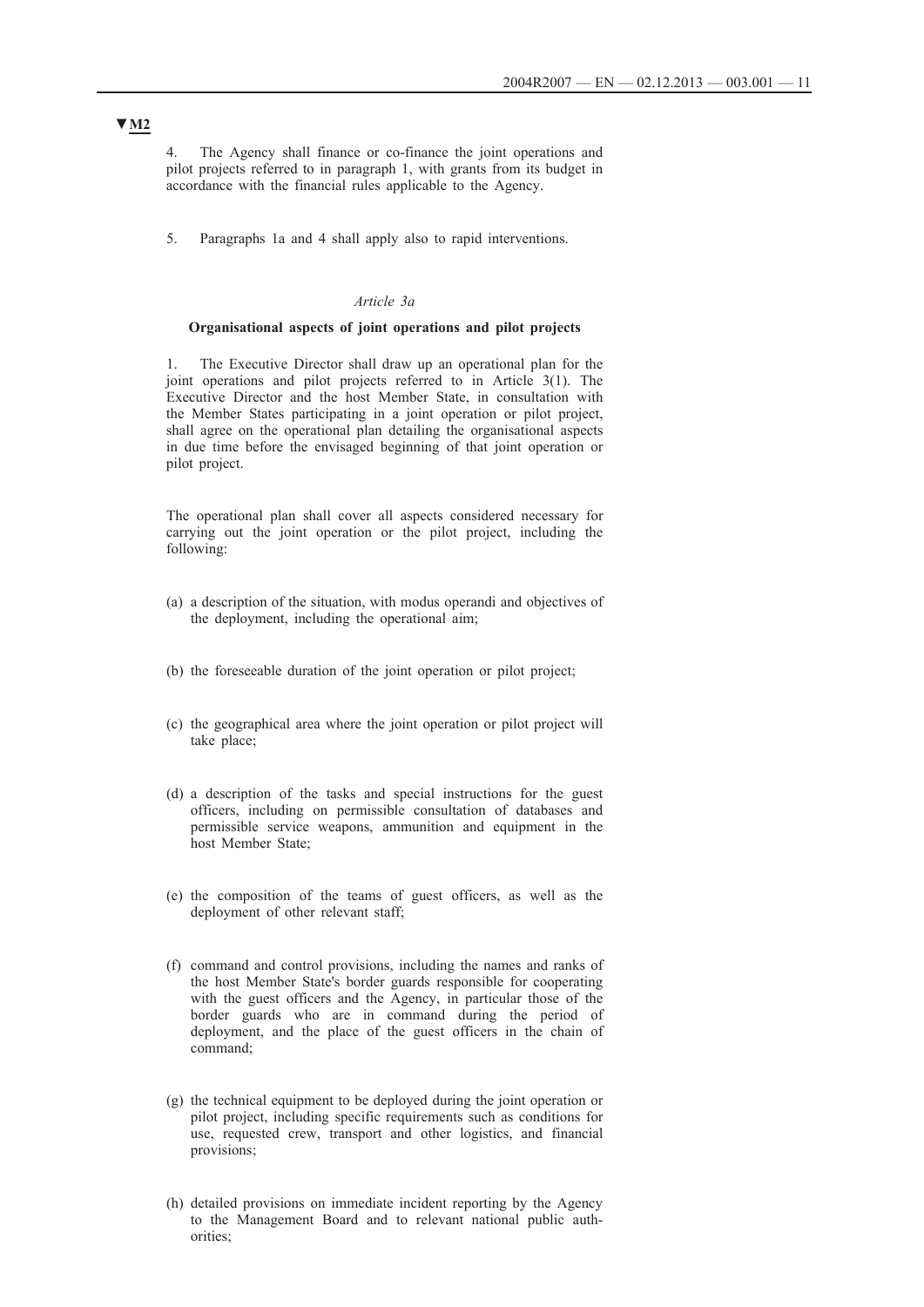- (i) a reporting and evaluation scheme containing benchmarks for the evaluation report and final date of submission of the final evaluation report in accordance with Article 3(3);
- (j) regarding sea operations, specific information on the application of the relevant jurisdiction and legislation in the geographical area where the joint operation or pilot project takes place, including references to international and Union law regarding interception, rescue at sea and disembarkation;
- (k) modalities of cooperation with third countries, other Union agencies and bodies or international organisations.

2. Any amendments to or adaptations of the operational plan shall require the agreement of the Executive Director and the host Member State. A copy of the amended or adapted operational plan shall immediately be sent by the Agency to the participating Member States.

3. The Agency shall, as part of its coordinating tasks, ensure the operational implementation of all the organisational aspects, including the presence of a staff member of the Agency during the joint operations and pilot projects referred to in this Article.

## *Article 3b*

#### **Composition and deployment of European Border Guard Teams**

1. On a proposal by the Executive Director, the Management Board shall decide by an absolute majority of its members with a right to vote on the profiles and the overall number of border guards to be made available for the European Border Guard Teams. The same procedure shall apply with regard to any subsequent changes in the profiles and the overall numbers. Member States shall contribute to the European Border Guard Teams via a national pool on the basis of the various defined profiles by nominating border guards corresponding to the required profiles.

2. The contribution by Member States as regards their border guards to specific joint operations and pilot projects for the following year shall be planned on the basis of annual bilateral negotiations and agreements between the Agency and Member States. In accordance with those agreements, Member States shall make the border guards available for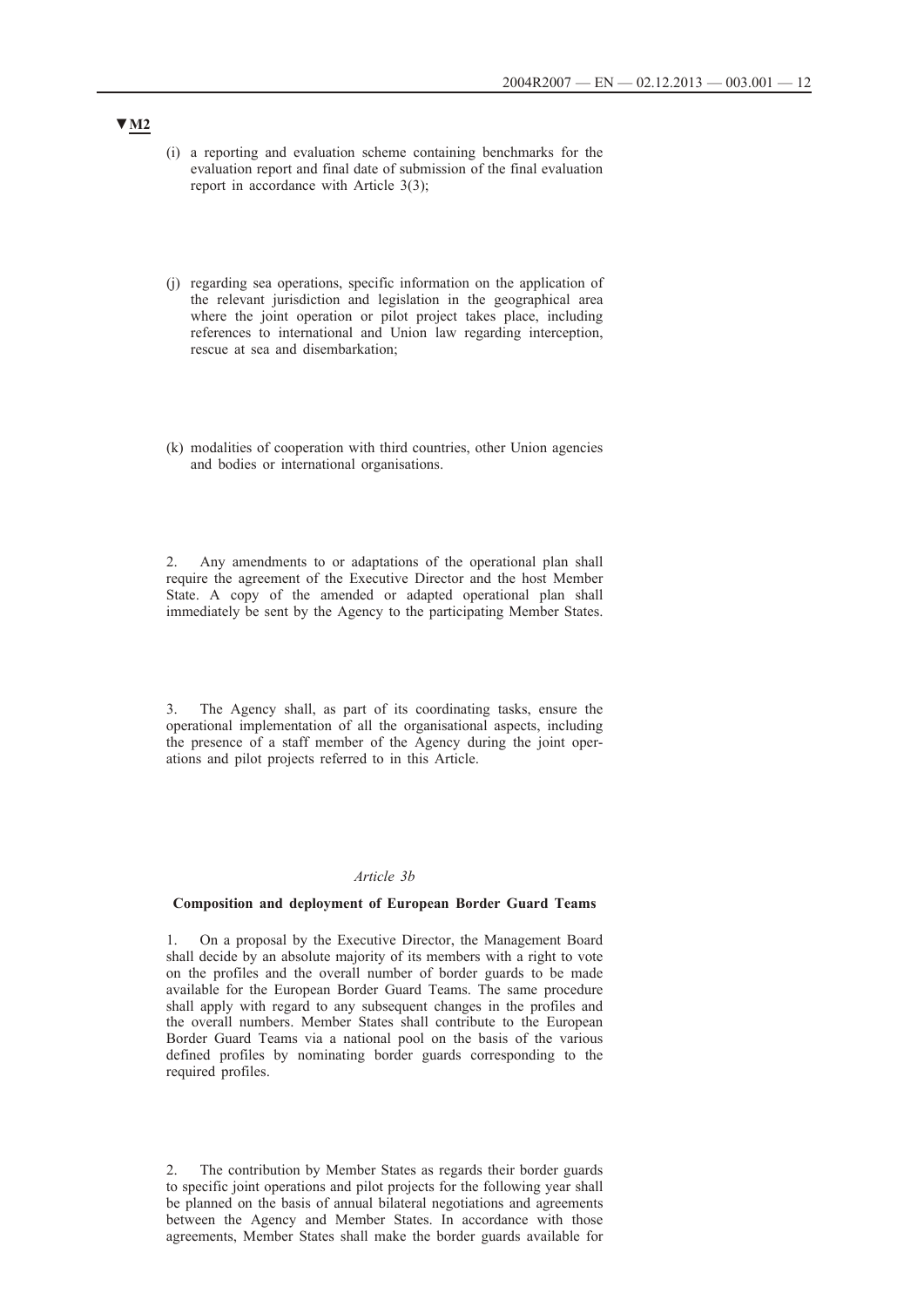deployment at the request of the Agency, unless they are faced with an exceptional situation substantially affecting the discharge of national tasks. Such a request shall be made at least 45 days before the intended deployment. The autonomy of the home Member State in relation to the selection of staff and the duration of their deployment shall remain unaffected.

3. The Agency shall also contribute to the European Border Guard Teams with competent border guards seconded by the Member States as national experts pursuant to Article 17(5). The contribution by Member States as regards the secondment of their border guards to the Agency for the following year shall be planned on the basis of annual bilateral negotiations and agreements between the Agency and Member States.

In accordance with those agreements, Member States shall make the border guards available for secondment, unless that would seriously affect the discharge of national tasks. In such situations Member States may recall their seconded border guards.

The maximum duration of such secondments shall not exceed six months in a 12-month period. The seconded border guards shall, for the purpose of this Regulation, be considered as guest officers and have the tasks and powers provided for in Article 10. The Member State having seconded the border guards in question shall be considered as the home Member State, as defined in point 3 of Article 1a, for the purpose of applying Articles 3c, 10 and 10b. Other staff employed by the Agency on a temporary basis who are not qualified to perform border control functions shall only be deployed during joint operations and pilot projects for coordination tasks.

4. Members of the European Border Guard Teams shall, in the performance of their tasks and in the exercise of their powers, fully respect fundamental rights, including access to asylum procedures, and human dignity. Any measures taken in the performance of their tasks and in the exercise of their powers shall be proportionate to the objectives pursued by such measures. While performing their tasks and exercising their powers, they shall not discriminate against persons on grounds of sex, racial or ethnic origin, religion or belief, disability, age or sexual orientation.

In accordance with Article 8g, the Agency shall nominate a coordinating officer for each joint operation or pilot project where members of the European Border Guard Teams will be deployed.

The role of the coordinating officer shall be to foster cooperation and coordination amongst host and participating Member States.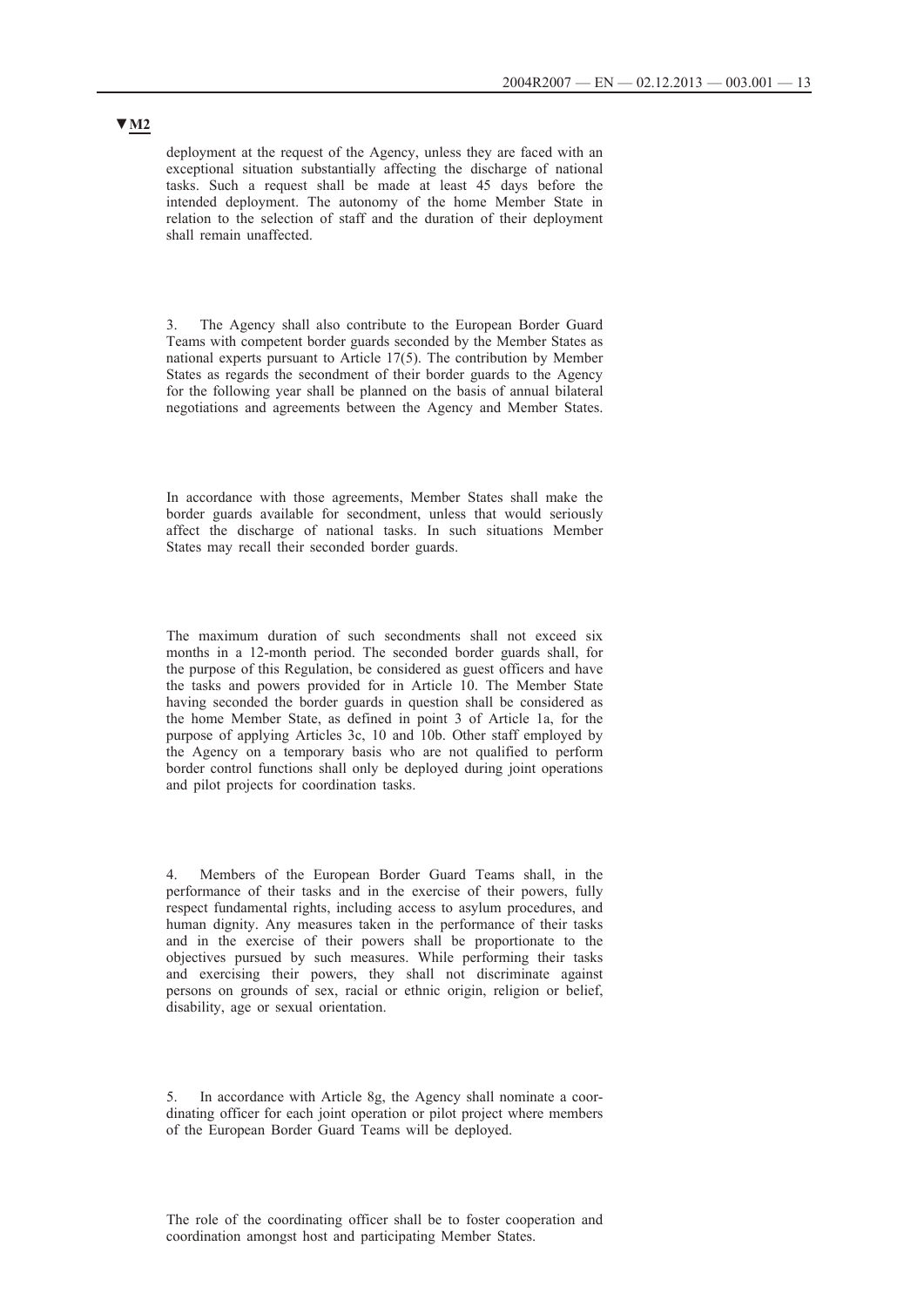6. The Agency shall meet the costs incurred by the Member States in making their border guards available pursuant to paragraph 1 of this Article for the European Border Guard Teams in accordance with Article 8h.

7. The Agency shall inform the European Parliament on an annual basis of the number of border guards that each Member State has committed to the European Border Guard Teams in accordance with this Article.

### *Article 3c*

## **Instructions to the European Border Guard Teams**

1. During deployment of European Border Guard Teams, the host Member State shall issue instructions to the teams in accordance with the operational plan referred to in Article 3a(1).

2. The Agency, via its coordinating officer as referred to in Article 3b(5), may communicate its views on the instructions referred to in paragraph 1 to the host Member State. If it does so, the host Member State shall take those views into consideration.

3. In accordance with Article 8g, the host Member State shall give the coordinating officer all necessary assistance, including full access to the European Border Guard Teams at all times throughout the deployment.

4. Members of the European Border Guard Teams shall, while performing their tasks and exercising their powers, remain subject to the disciplinary measures of their home Member State.

## *Article 4*

#### **Risk analysis**

The Agency shall develop and apply a common integrated risk analysis model.

It shall prepare both general and tailored risk analyses to be submitted to the Council and the Commission.

For the purpose of risk analysis, the Agency may assess, after prior consultation with the Member States concerned, their capacity to face upcoming challenges, including present and future threats and pressures at the external borders of the Member States, especially for those Member States facing specific and disproportionate pressures. To that end, the Agency may assess the equipment and the resources of the Member States regarding border control. The assessment shall be based on information given by the Member States concerned, and on the reports and results of joint operations, pilot projects, rapid interventions and other activities of the Agency. Those assessments are without prejudice to the Schengen evaluation mechanism.

The results of those assessments shall be presented to the Management Board.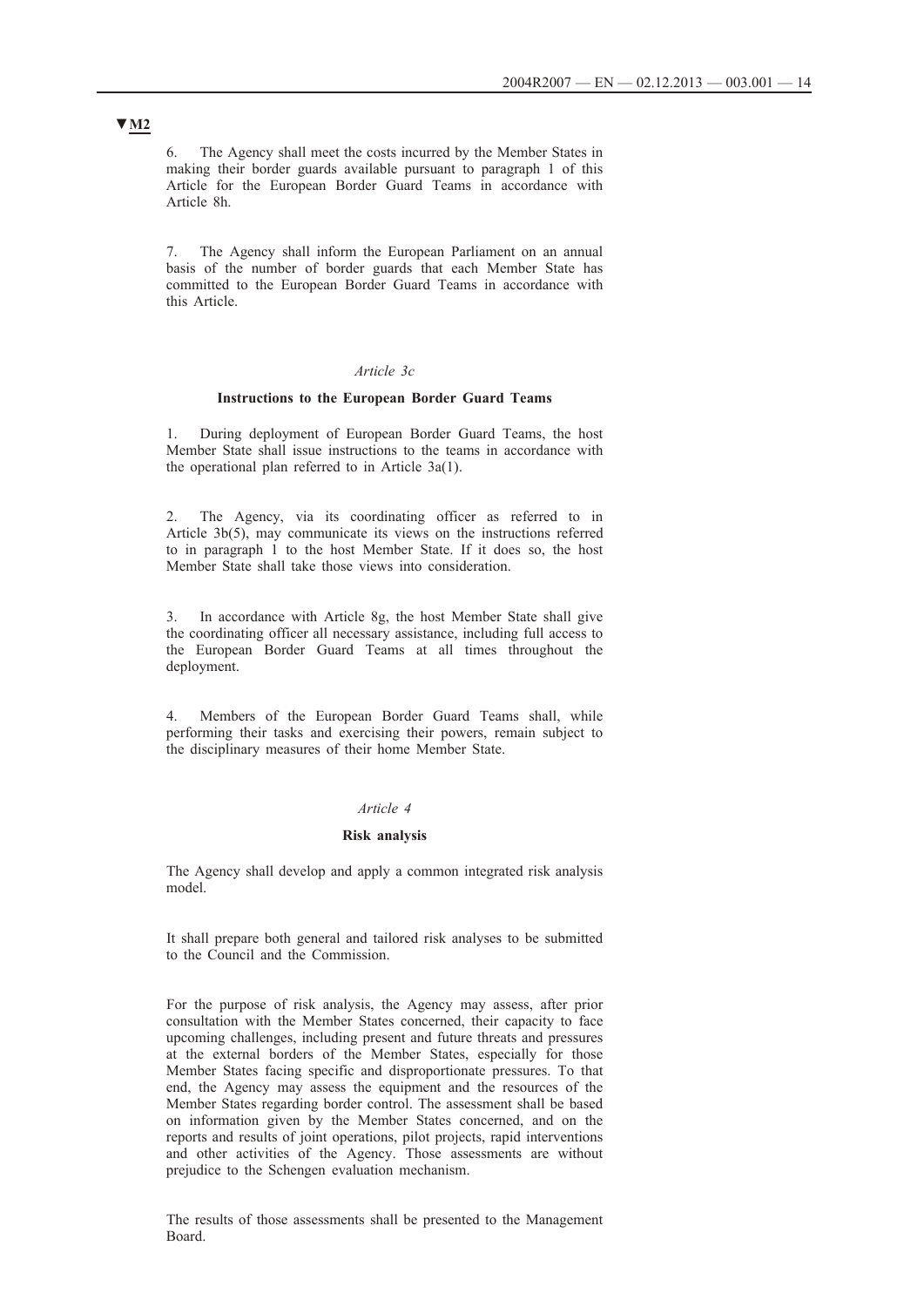# **▼M2**

For the purposes of this Article, Member States shall provide the Agency with all necessary information regarding the situation and possible threats at the external borders.

The Agency shall incorporate the results of a common integrated risk analysis model in its development of the common core curricula for the training of border guards referred to in Article 5.

# **▼B**

#### *Article 5*

### **Training**

### **▼M2**

The Agency shall provide border guards who are members of the European Border Guard Teams with advanced training relevant to their tasks and powers and shall conduct regular exercises with those border guards in accordance with the advanced training and exercise schedule referred to in the annual work programme of the Agency.

The Agency shall also take the necessary initiatives to ensure that all border guards and other personnel of the Member States who participate in the European Border Guard Teams, as well as the staff of the Agency, have received, prior to their participation in operational activities organised by the Agency, training in relevant Union and international law, including fundamental rights and access to international protection and guidelines for the purpose of identifying persons seeking protection and directing them towards the appropriate facilities.

The Agency shall establish and further develop common core curricula for the training of border guards and provide training at European level for instructors of the national border guards of Member States, including with regard to fundamental rights, access to international protection and relevant maritime law.

The Agency shall draw up the common core curricula after consulting the Consultative Forum referred to in Article 26a.

Member States shall integrate the common core curricula in the training of their national border guards.

# **▼B**

The Agency shall also offer additional training courses and seminars on subjects related to the control and surveillance of the external borders and return of third country nationals for officers of the competent national services of Member States.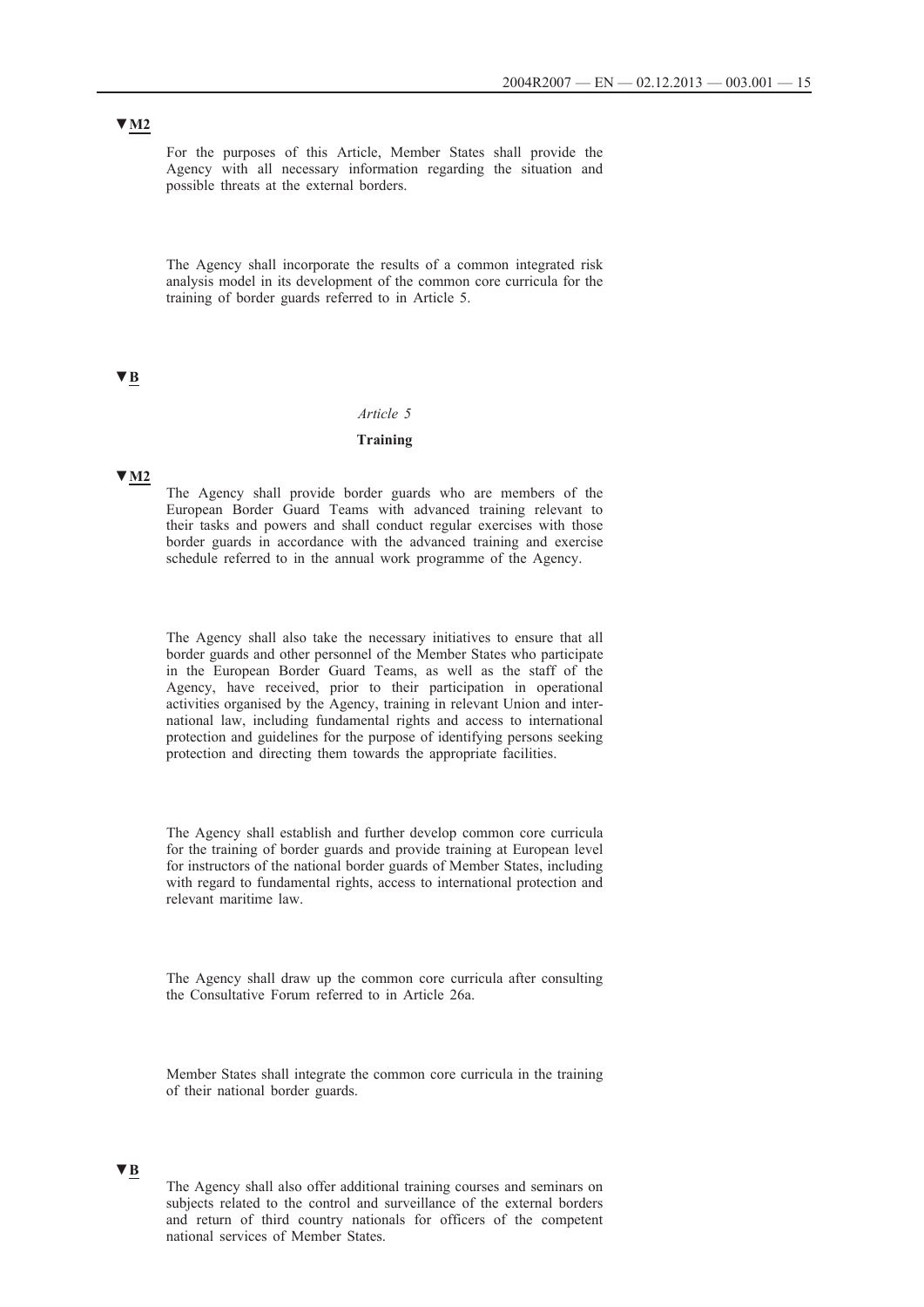The Agency may organise training activities in cooperation with Member States on their territory.

## **▼M2**

The Agency shall establish an exchange programme enabling border guards participating in the European Border Guard Teams to acquire knowledge or specific know-how from experiences and good practices abroad by working with border guards in a Member State other than their own.

## *Article 6*

#### **Monitoring and contributing to research**

The Agency shall proactively monitor and contribute to the developments in research relevant for the control and surveillance of the external borders and disseminate that information to the Commission and the Member States.

## *Article 7*

#### **Technical equipment**

The Agency may acquire, itself or in co-ownership with a Member State, or lease technical equipment for external border control to be deployed during joint operations, pilot projects, rapid interventions, joint return operations or technical assistance projects in accordance with the financial rules applicable to the Agency. Any acquisition or leasing of equipment entailing significant costs to the Agency shall be preceded by a thorough needs and cost/benefit analysis. Any such expenditure shall be provided for in the Agency's budget as adopted by the Management Board in accordance with Article 29(9). Where the Agency acquires or leases major technical equipment, such as open sea and coastal patrol vessels or vehicles, the following conditions shall apply:

- (a) in case of acquisition and co-ownership, the Agency shall agree formally with one Member State that the latter will provide for the registration of the equipment in accordance with the applicable legislation of that Member State;
- (b) in case of leasing, the equipment shall be registered in a Member State.

On the basis of a model agreement drawn up by the Agency, the Member State of registration and the Agency shall agree on modalities ensuring the periods of full availability of the co-owned assets for the Agency, as well as on the terms of use of the equipment.

The Member State of registration or the supplier of technical equipment shall provide the necessary experts and technical crew to operate the technical equipment in a legally sound and safe manner.

2. The Agency shall set up and keep centralised records of equipment in a technical equipment pool composed of equipment owned either by the Member States or by the Agency and equipment co-owned by the Member States and the Agency for external border control purposes. The technical equipment pool shall contain a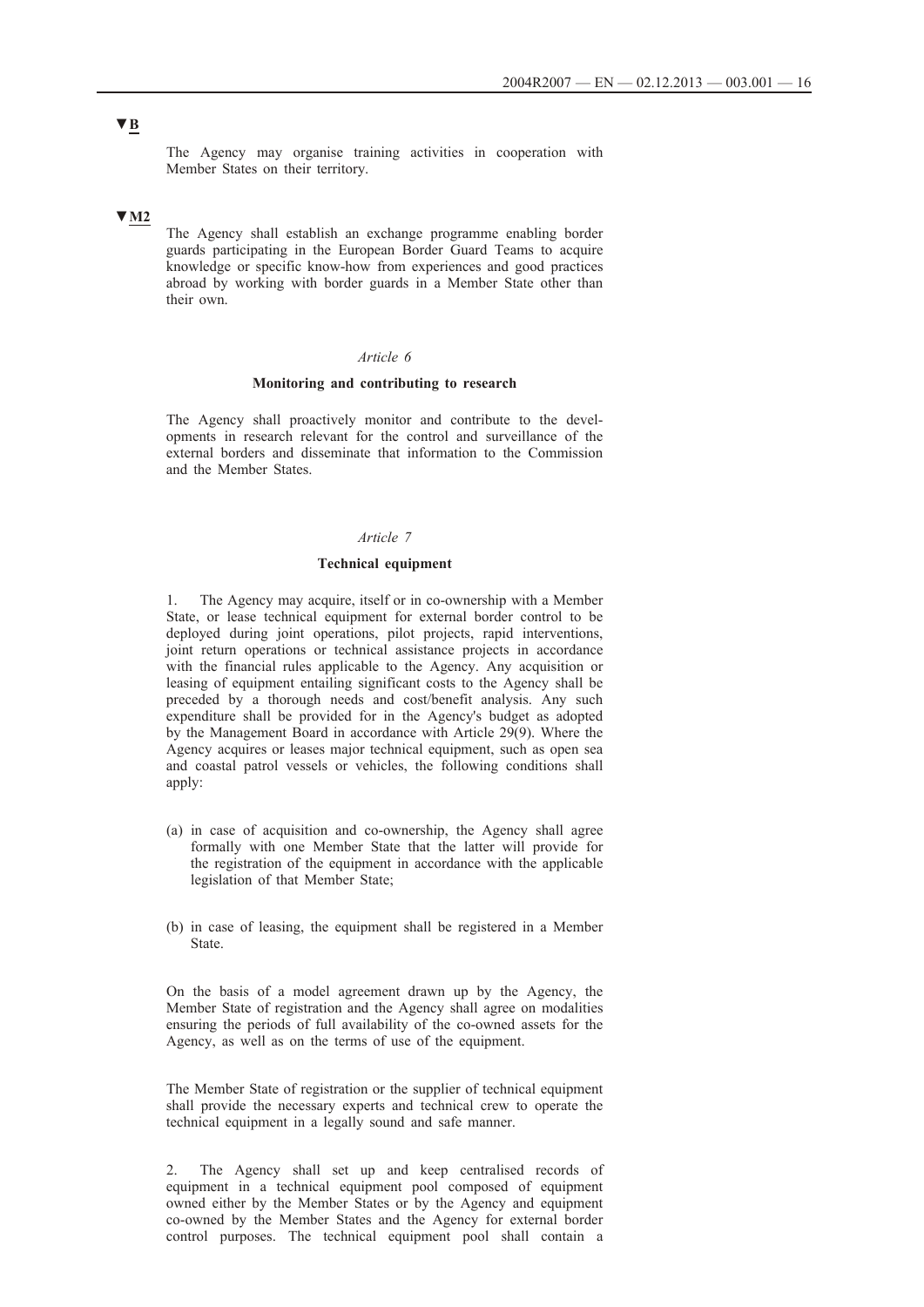minimum number per type of technical equipment as referred to in paragraph 5 of this Article. The equipment listed in the technical equipment pool shall be deployed during the activities referred to in Articles 3, 8a and 9.

3. Member States shall contribute to the technical equipment pool referred to in paragraph 2. The contribution by Member States to the pool and deployment of the technical equipment for specific operations shall be planned on the basis of annual bilateral negotiations and agreements between the Agency and Member States. In accordance with those agreements and to the extent that it forms part of the minimum number of technical equipment for a given year, Member States shall make their technical equipment available for deployment at the request of the Agency, unless they are faced with an exceptional situation substantially affecting the discharge of national tasks. Such request shall be made at least 45 days before the intended deployment. The contributions to the technical equipment pool shall be reviewed annually.

4. The Agency shall manage the records of the technical equipment pool as follows:

- (a) classification by type of equipment and by type of operation;
- (b) classification by owner (Member State, Agency, other);
- (c) overall numbers of required equipment;
- (d) crew requirements if applicable;
- (e) other information, such as registration details, transportation and maintenance requirements, national applicable export regimes, technical instructions, or other relevant information to handle the equipment correctly.

5. The Agency shall finance the deployment of the technical equipment which forms part of the minimum number of technical equipment provided by a given Member State for a given year. The deployment of technical equipment which does not form part of the minimum number of technical equipment shall be co-financed by the Agency up to a maximum of 100 % of the eligible expenses, taking into account the particular circumstances of the Member States deploying such technical equipment.

On a proposal of the Executive Director, the Management Board shall decide, in accordance with Article 24, on a yearly basis, on the rules relating to technical equipment, including the required overall minimum numbers per type of technical equipment, the conditions for deployment and reimbursement of costs. For budgetary purposes that decision should be taken by the Management Board by 31 March each year.

The Agency shall propose the minimum number of technical equipment in accordance with its needs, notably in order to be able to carry out joint operations, pilot projects, rapid interventions and joint return operations, in accordance with the its work programme for the year in question.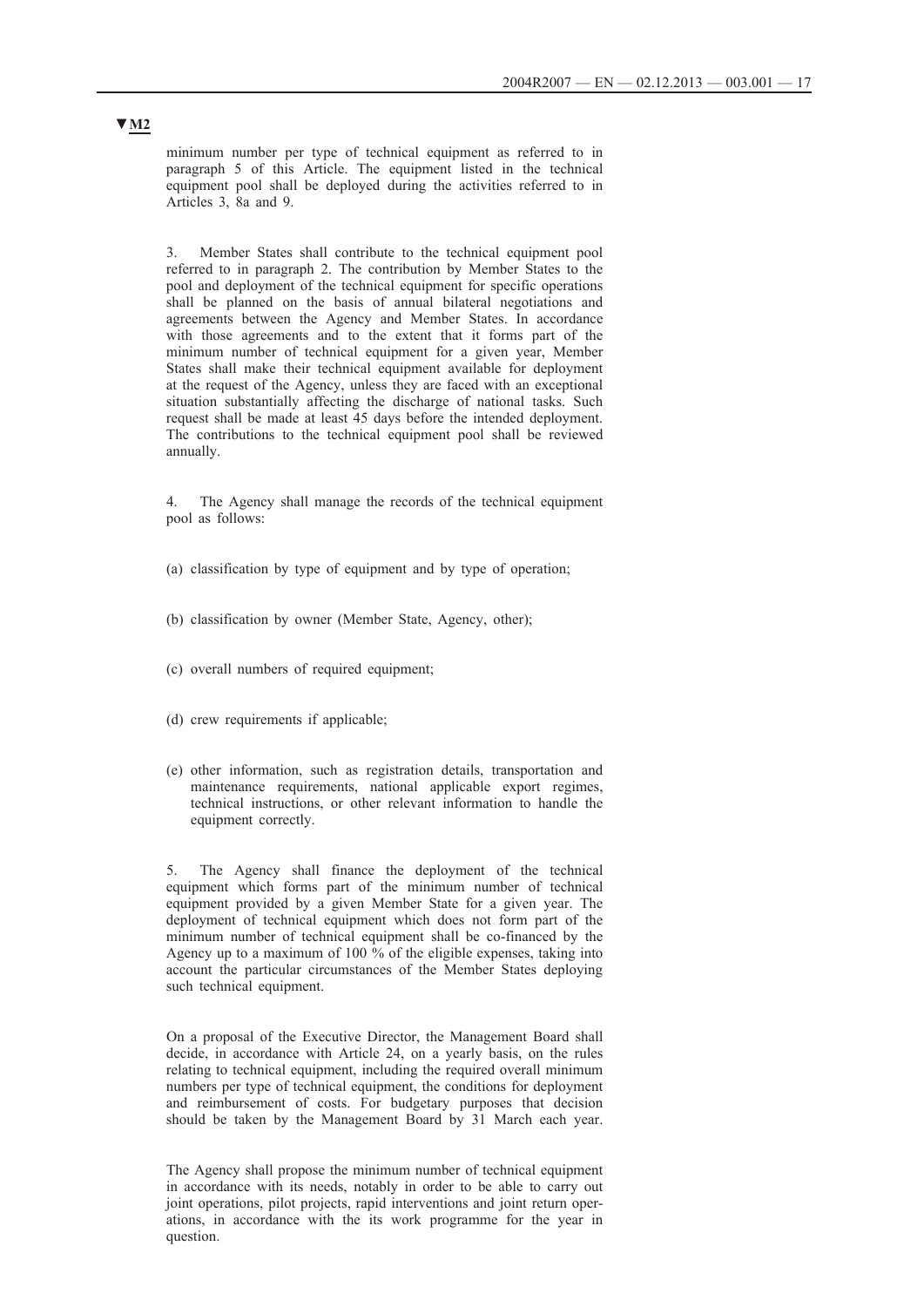If the minimum number of technical equipment proves to be insufficient to carry out the operational plan agreed for joint operations, pilot projects, rapid interventions or joint return operations, the Agency shall revise it on the basis of justified needs and of an agreement with the Member States.

6. The Agency shall report on the composition and the deployment of equipment which is part of the technical equipment pool to the Management Board on a monthly basis. Where the minimum number of technical equipment referred to in paragraph 5 is not reached, the Executive Director shall inform the Management Board without delay. The Management Board shall take a decision on the prioritisation of the deployment of the technical equipment urgently and take the appropriate steps to remedy the identified shortcomings. It shall inform the Commission of the identified shortcomings and the steps taken. The Commission shall subsequently inform the European Parliament and the Council thereof, communicating as well its own assessment.

7. The Agency shall inform the European Parliament on an annual basis of the number of technical equipment that each Member State has committed to the technical equipment pool in accordance with this Article.

# **▼B**

#### *Article 8*

### **Support to Member States in circumstances requiring increased technical and operational assistance at external borders**

# **▼M2**

1. Without prejudice to Article 78(3) of the Treaty on the Functioning of the European Union ('TFEU'), one or more Member States facing specific and disproportionate pressures and confronted with circumstances requiring increased technical and operational assistance when implementing their obligations with regard to control and surveillance of external borders may request the Agency for assistance. The Agency shall in accordance with Article 3 organise the appropriate technical and operational assistance for the requesting Member State(s).

# **▼B**

2. Under the circumstances referred to in paragraph 1, the Agency can:

- (a) assist on matters of coordination between two or more Member States with a view to tackling the problems encountered at external borders;
- (b) deploy its experts to support the competent national authorities of the Member State(s) involved for the appropriate duration;

### **▼M2**

(c) deploy border guards from the European Border Guard Teams.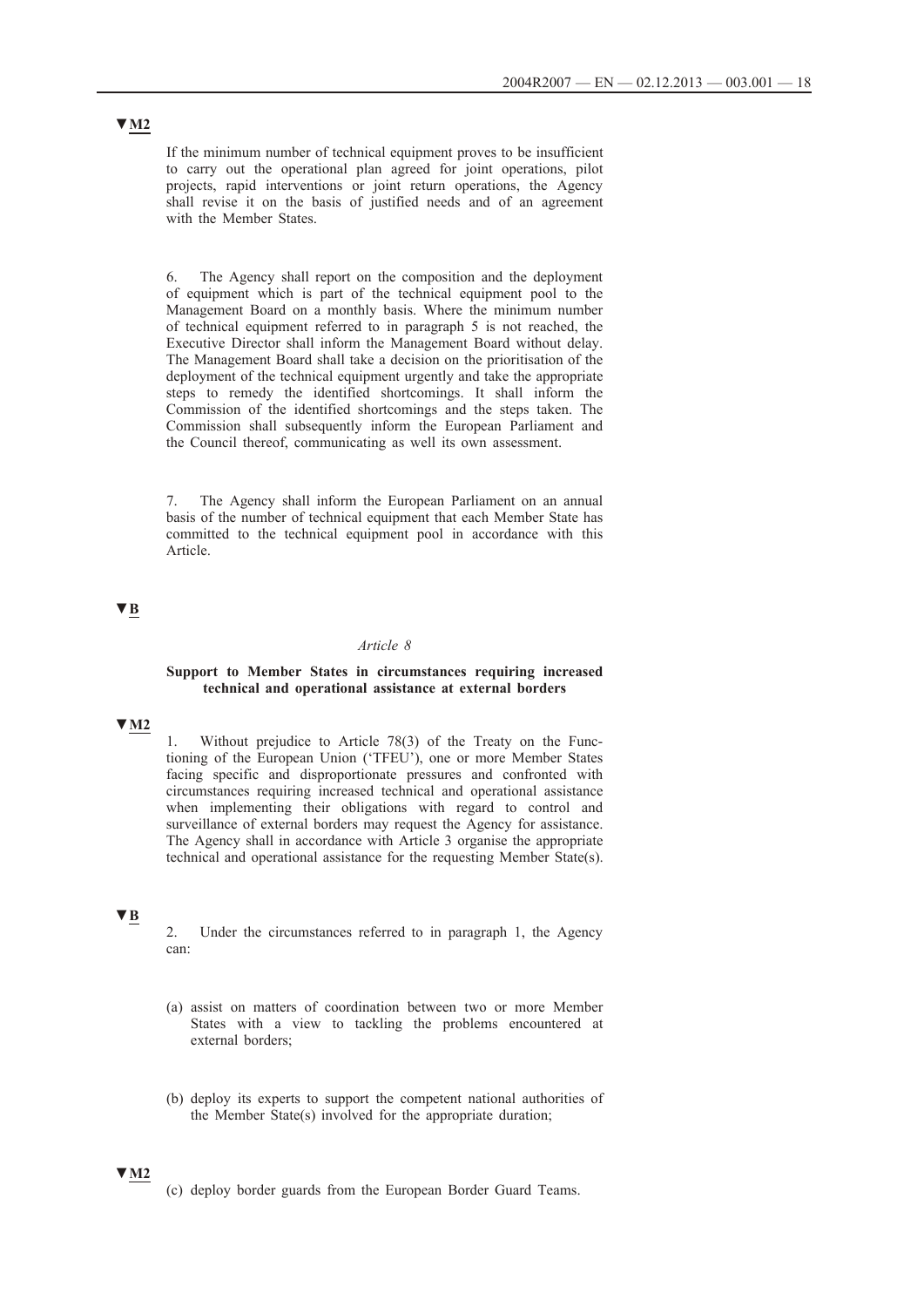3. The Agency may acquire technical equipment for checks and surveillance of external borders to be used by its experts and within the framework of rapid interventions for their duration.

#### *Article 8a*

### **Rapid interventions**

At the request of a Member State faced with a situation of urgent and exceptional pressure, especially the arrival at points of the external borders of large numbers of third-country nationals trying to enter the territory of that Member State illegally, the Agency may deploy for a limited period one or more European Border Guard Teams ('team(s)') on the territory of the requesting Member State for the appropriate duration in accordance with Article 4 of Regulation (EC) No 863/2007.

# **▼M1**

#### *Article 8b*

#### **Composition of teams**

1. In the event of a situation as described in Article 8a, Member States shall, at the request of the Agency, immediately communicate the number, names and profiles of border guards from their national pool which they are able to make available within five days to be members of a team. Member States shall make the border guards available for deployment at the request of the Agency unless they are faced with an exceptional situation substantially affecting the discharge of national tasks.

2. When determining the composition of a team for deployment, the Executive Director shall take into account the particular circumstances which the requesting Member State is facing. The team shall be composed in accordance with the operational plan referred to in Article 8e.

#### *Article 8c*

#### **Training and exercises**

The Agency shall provide border guards who are part of the Rapid Pool, as referred to in Article 4(2) of Regulation (EC) No 863/2007 with advanced training relevant to their tasks and powers and shall conduct regular exercises with those border guards in accordance with the advanced training and exercise schedule referred to in the Agency's annual working programme.

#### *Article 8d*

#### **Procedure for deciding on deployment of the teams**

1. A request for deployment of the teams in accordance with Article 8a shall include a description of the situation, possible aims and envisaged needs for the deployment. If required, the Executive Director may send experts from the Agency to assess the situation at the external borders of the requesting Member State.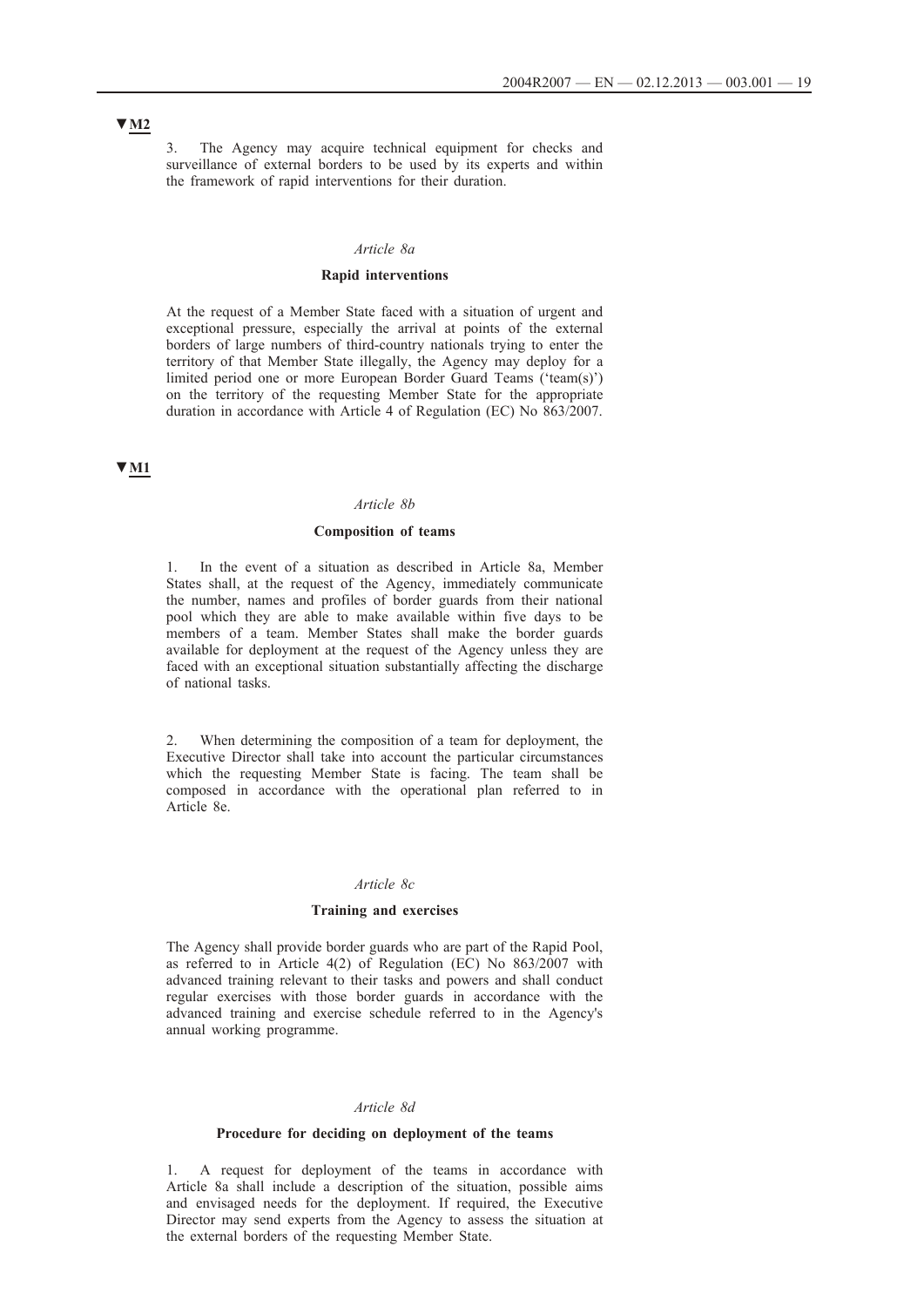2. The Executive Director shall immediately inform the Management Board of a Member State's request for deployment of the teams.

3. When deciding on the request of a Member State, the Executive Director shall take into account the findings of the Agency's risk analyses as well as any other relevant information provided by the requesting Member State or another Member State.

4. The Executive Director shall take a decision on the request for deployment of the teams as soon as possible and no later than five working days from the date of the receipt of the request. The Executive Director shall simultaneously notify the requesting Member State and the Management Board in writing of the decision. The decision shall state the main reasons on which it is based.

## **▼M2**

5. If the Executive Director decides to deploy one or more teams, the Agency together with the requesting Member State shall draw up an operational plan in accordance with Article 8e immediately, and in any event no later than five working days from the date of the decision.

# **▼M1**

6. As soon as the operational plan has been agreed, the Executive Director shall inform the Member States of the requested number and profiles of border guards which are to be deployed in the teams. This information shall be provided, in writing, to the national contact points designated under Article 8f and shall indicate the date on which the deployment is to take place. A copy of the operational plan shall also be provided to them.

7. If the Executive Director is absent or indisposed, the decisions related to the deployment of the teams shall be taken by the Deputy Executive Director.

8. Member States shall make the border guards available for deployment at the request of the Agency, unless they are faced with an exceptional situation substantially affecting the discharge of national tasks.

9. Deployment of the teams shall take place no later than five working days after the date on which the operational plan is agreed between the Executive Director and the requesting Member State.

### *Article 8e*

#### **Operational plan**

1. The Executive Director and the requesting Member State shall agree on an operational plan detailing the precise conditions for deployment of the teams. The operational plan shall include the following:

- (a) description of the situation, with *modus operandi* and objectives of the deployment, including the operational aim;
- (b) the foreseeable duration of deployment of the teams;
- (c) the geographical area of responsibility in the requesting Member State where the teams will be deployed;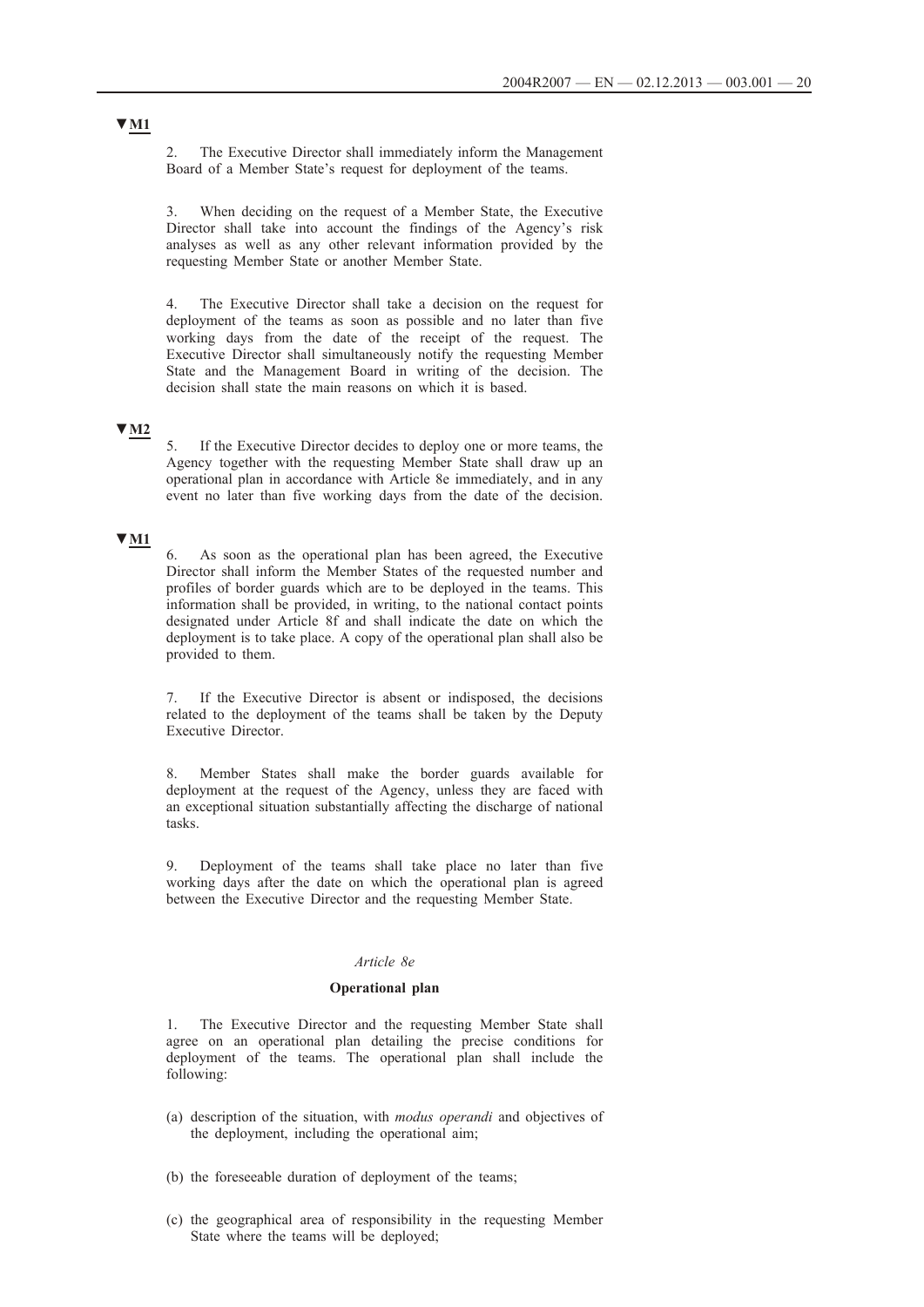(d) description of tasks and special instructions for members of the teams, including on permissible consultation of databases and permissible service weapons, ammunition and equipment in the host Member State;

## **▼M2**

- (e) the composition of the teams, as well as the deployment of other relevant staff;
- (f) command and control provisions, including the names and ranks of the border guards of the host Member State responsible for cooperating with the teams, in particular of those border guards who are in command of the teams during the period of deployment, and the place of the teams in the chain of command;
- (g) the technical equipment to be deployed together with the teams, including specific requirements such as conditions for use, requested crew, transport and other logistics, and financial provisions;
- (h) detailed provisions on immediate incident reporting by the Agency to the Management Board and to relevant national public authorities;
- (i) a reporting and evaluation scheme containing benchmarks for the evaluation report and final date of submission of the final evaluation report in accordance with Article 3(3);
- (j) regarding sea operations, specific information on the application of the relevant jurisdiction and legislation in the geographical area where the rapid intervention takes place, including references to international and Union law regarding interception, rescue at sea and disembarkation;
- (k) modalities of cooperation with third countries, other Union agencies and bodies or international organisations.

# **▼M1**

2. Any amendments to or adaptations of the operational plan shall require the agreement of both the Executive Director and the requesting Member State. A copy of the amended or adapted operational plan shall immediately be sent by the Agency to the participating Member States.

#### *Article 8f*

### **National contact point**

Member States shall designate a national contact point for communication with the Agency on all matters pertaining to the teams. The national contact point shall be reachable at all times.

### *Article 8g*

#### **Coordinating Officer**

1. The Executive Director shall appoint one or more experts from the staff of the Agency to be deployed as coordinating officer. The Executive Director shall notify the host Member State of the appointment.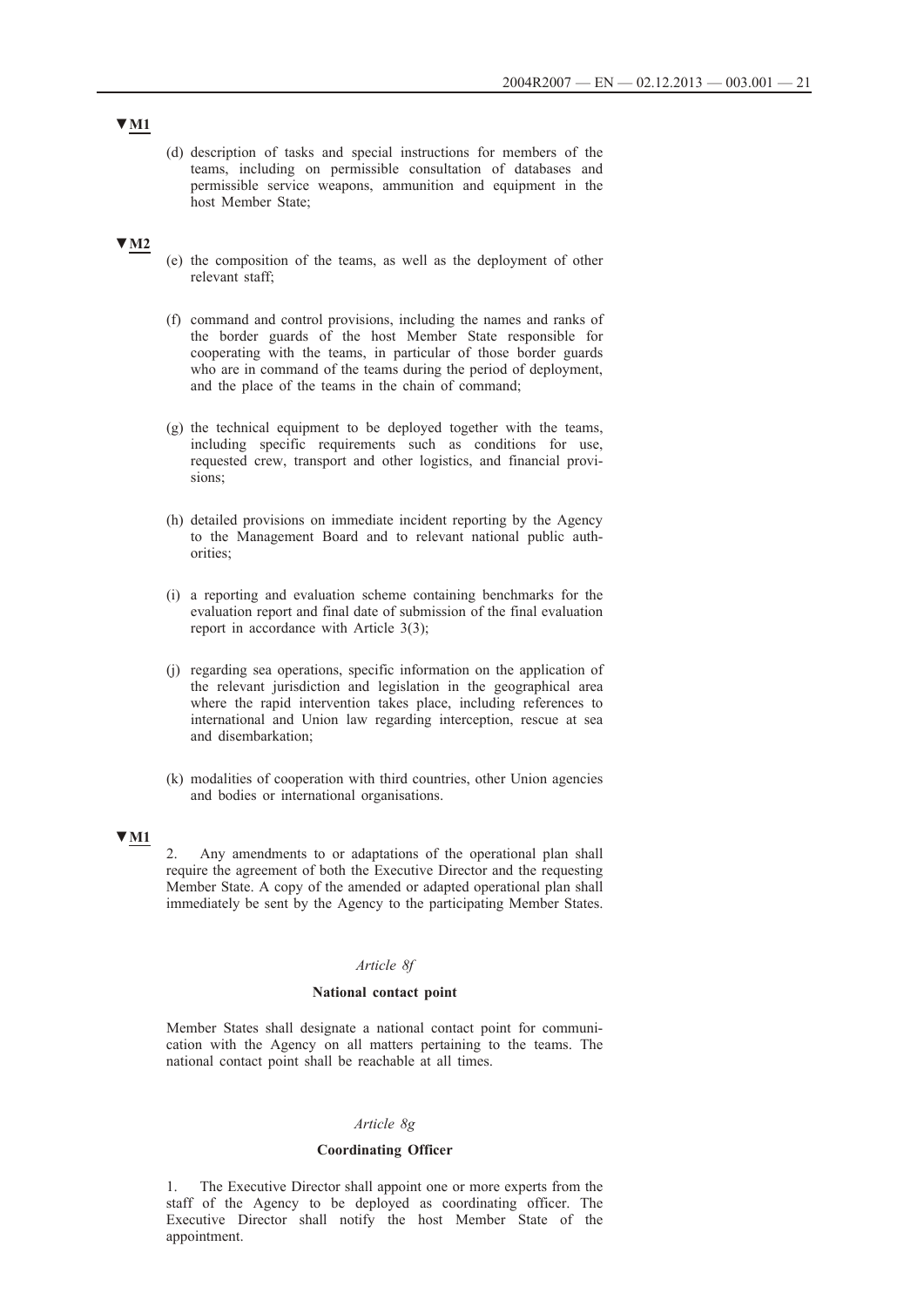2. The coordinating officer shall act on behalf of the Agency in all aspects of the deployment of the teams. In particular, the coordinating officer shall:

- (a) act as an interface between the Agency and the host Member State;
- (b) act as an interface between the Agency and the members of the teams, providing assistance, on behalf of the Agency, on all issues relating to the conditions for their deployment with the teams;
- (c) monitor the correct implementation of the operational plan;
- (d) report to the Agency on all aspects of the deployment of the teams.

3. In accordance with Article 25(3)f, the Executive Director may authorise the coordinating officer to assist in resolving any disagreement on the execution of the operational plan and deployment of the teams.

4. In discharging his duties, the coordinating officer shall take instructions only from the Agency.

#### *Article 8h*

### **Costs**

### **▼M2**

1. The Agency shall fully meet the following costs incurred by Member States in making available their border guards for the purposes mentioned in Article 3(1b), Article 8a and Article 8c:

### **▼M1**

- (a) travel costs from the home Member State to the host Member State and from the host Member State to the home Member State;
- (b) costs related to vaccinations;
- (c) costs related to special insurance needs;
- (d) costs related to health care;
- (e) daily subsistence allowances, including accommodation costs;
- (f) costs related to the Agency's technical equipment.

2. Detailed rules concerning the payment of the daily subsistence allowance of members of the teams shall be established by the Management Board.

### **▼M2**

#### *Article 9*

#### **Return cooperation**

1. Subject to the return policy of the Union, and in particular Directive 2008/115/EC of the European Parliament and of the Council of 16 December 2008 on common standards and procedures in Member States for returning illegally staying third-country nationals  $(1)$ , and

 $\overline{(^1)}$  OJ L 348, 24.12.2008, p. 98.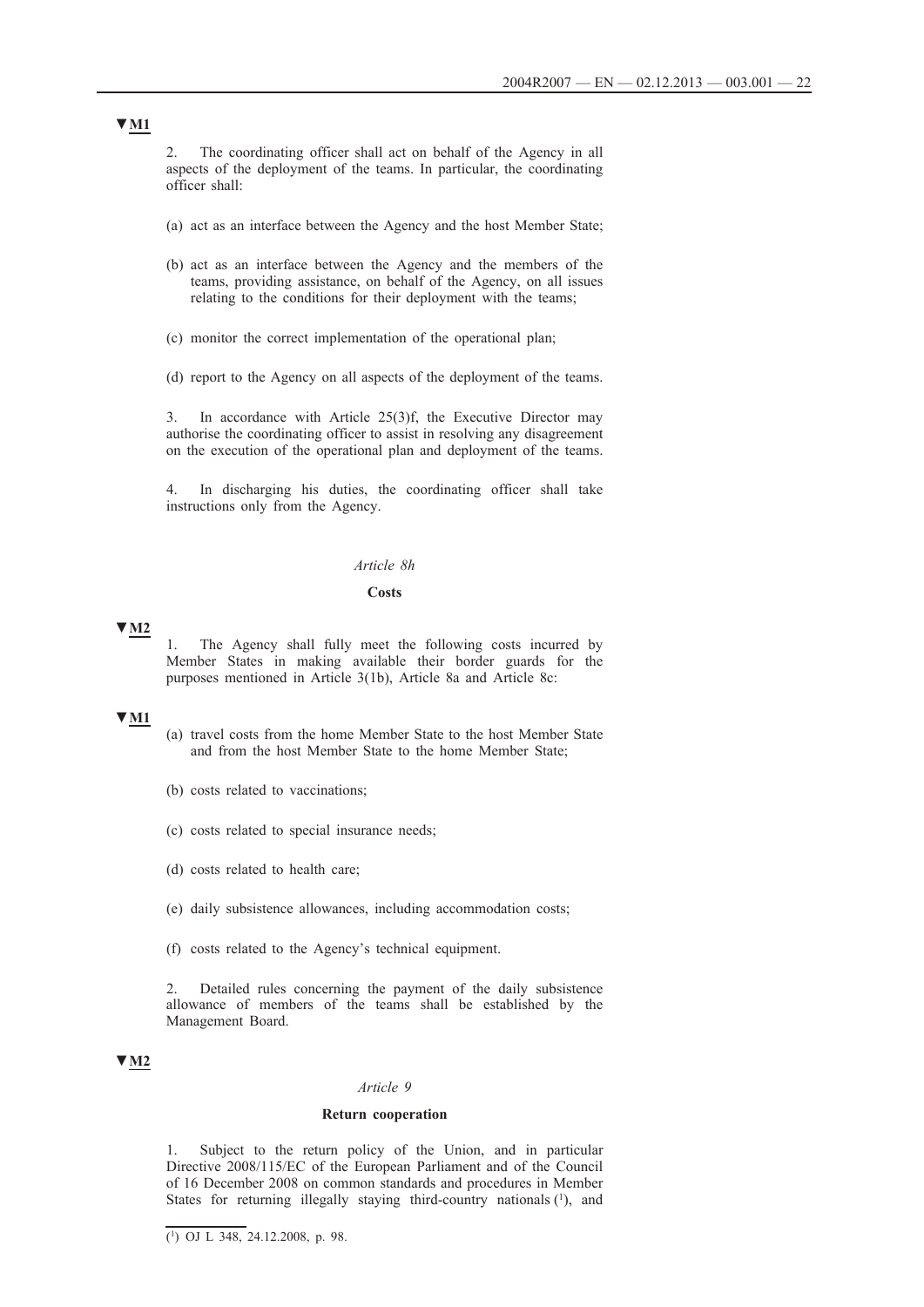without entering into the merits of return decisions, the Agency shall provide the necessary assistance, and at the request of the participating Member States ensure the coordination or the organisation of joint return operations of Member States, including through the chartering of aircraft for the purpose of such operations. The Agency shall finance or co-finance the operations and projects referred to in this paragraph with grants from its budget in accordance with the financial rules applicable to the Agency. The Agency may also use financial means of the Union available in the field of return. The Agency shall ensure that in its grant agreements with Member States any financial support is conditional upon the full respect for the Charter of Fundamental Rights.

1a. The Agency shall develop a Code of Conduct for the return of illegally present third-country nationals which shall apply during all joint return operations coordinated by the Agency, describing common standardised procedures which should simplify the organisation of joint return operations and assure return in a humane manner and with full respect for fundamental rights, in particular the principles of human dignity, prohibition of torture and of inhuman or degrading treatment or punishment, the right to liberty and security and the rights to the protection of personal data and non-discrimination.

The Code of Conduct shall in particular pay attention to the obligation set out in Article 8(6) of Directive 2008/115/EC to provide for an effective forced-return monitoring system and to the Fundamental Rights Strategy referred to in Article 26a(1) of this Regulation. The monitoring of joint return operations should be carried out on the basis of objective and transparent criteria and cover the whole joint return operation from the pre-departure phase until the hand-over of the returnees in the country of return.

1c. Member States shall regularly inform the Agency of their needs for assistance or coordination by the Agency. The Agency shall draw up a rolling operational plan to provide the requesting Member States with the necessary operational support, including technical equipment referred to in Article 7(1). The Management Board shall decide in accordance with Article 24 on a proposal of the Executive Director, on the content and modus operandi of the rolling operational plan.

2. The Agency shall cooperate with the competent authorities of the third countries referred to in Article 14 to identify best practices on the acquisition of travel documents and the return of illegally present thirdcountry nationals.

# **▼M1**

#### *Article 10*

#### **Tasks and powers of guest officers**

1. Guest officers shall have the capacity to perform all tasks and exercise all powers for border checks or border surveillance in accordance with Regulation (EC) No 562/2006 of the European Parliament and of the Council of 15 March 2006 establishing a Community Code on the rules governing the movement of persons across borders (Schengen Borders Code) $(1)$ , and that are necessary for the realisation of the objectives of that Regulation.

 $(1)$  OJ L 105, 13.4.2006, p. 1.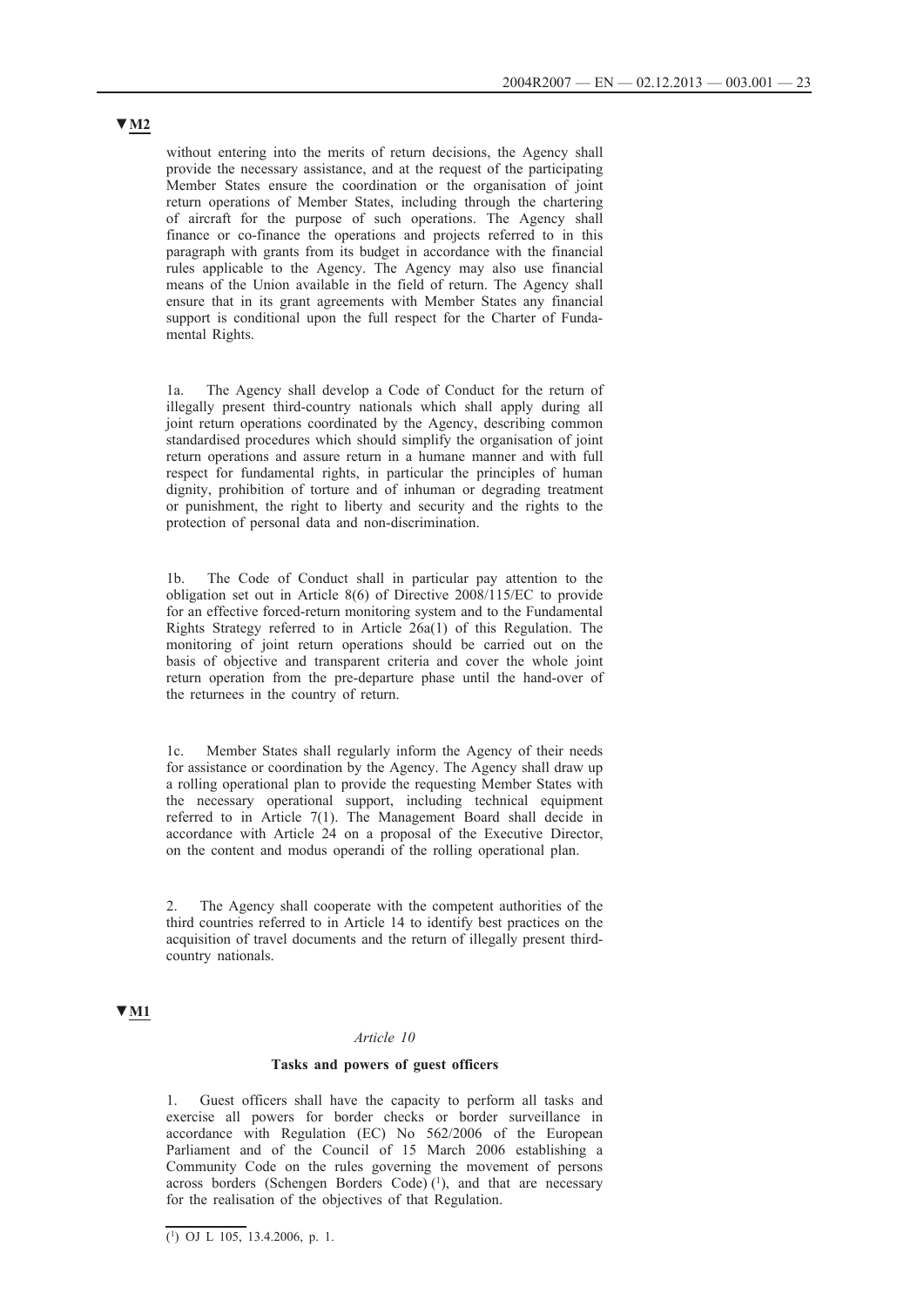2. While performing their tasks and exercising their powers, guest officers shall comply with Union and international law, and shall observe fundamental rights and the national law of the host Member State.

# **▼M1**

3. Guest officers may only perform tasks and exercise powers under instructions from and, as a general rule, in the presence of border guards of the host Member State.

4. Guest officers shall wear their own uniform while performing their tasks and exercising their powers. They shall wear a blue armband with the insignia of the European Union and the Agency on their uniforms, identifying them as participating in a joint operation or pilot project. For the purposes of identification vis-à-vis the national authorities of the host Member State and its citizens, guest officers shall at all times carry an accreditation document, as provided for in Article 10a, which they shall present on request.

5. By way of derogation from paragraph 2, while performing their tasks and exercising their powers, guest officers may carry service weapons, ammunition and equipment as authorised according to the home Member State's national law. However, the host Member State may prohibit the carrying of certain service weapons, ammunition and equipment, provided that its own legislation applies the same prohibition to its own border guards. The host Member State shall, in advance of the deployment of the guest officers, inform the Agency of the permissible service weapons, ammunition and equipment and of the conditions for their use. The Agency shall make this information available to Member States.

6. By way of derogation from paragraph 2, while performing their tasks and exercising their powers, guest officers shall be authorised to use force, including service weapons, ammunition and equipment, with the consent of the home Member State and the host Member State, in the presence of border guards of the host Member State and in accordance with the national law of the host Member State.

By way of derogation from paragraph 6, service weapons, ammunition and equipment may be used in legitimate self-defence and in legitimate defence of guest officers or of other persons, in accordance with the national law of the host Member State.

8. For the purpose of this Regulation, the host Member State may authorise guest officers to consult its national and European databases which are necessary for border checks and surveillance. The guest officers shall consult only those data which are required for performing their tasks and exercising their powers. The host Member State shall, in advance of the deployment of the guest officers, inform the Agency of the national and European databases which may be consulted. The Agency shall make this information available to all Member States participating in the deployment.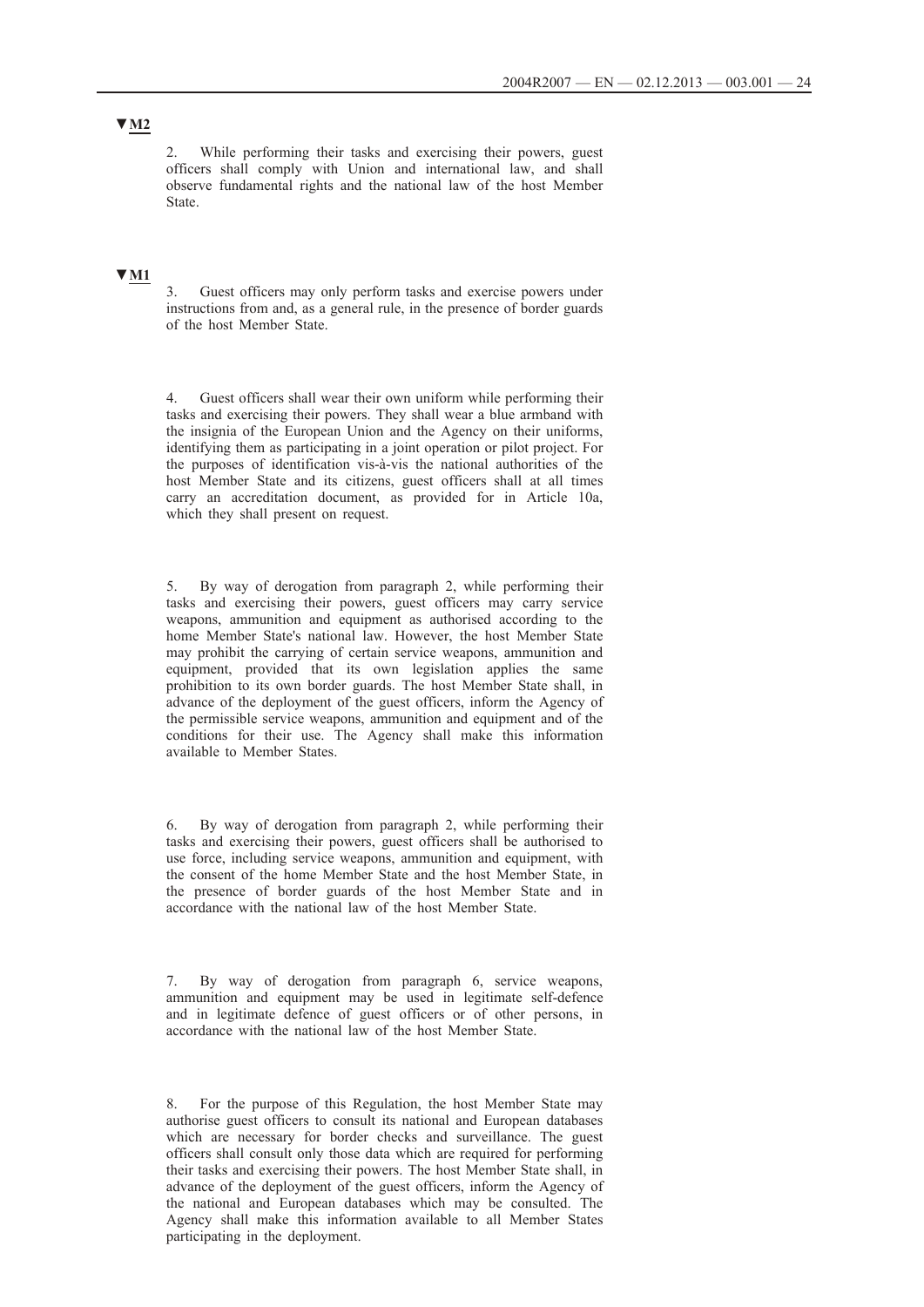9. The consultation as referred to in paragraph 8 shall be carried out in accordance with Community law and the national law of the host Member State in the area of data protection.

10. Decisions to refuse entry in accordance with Article 13 of Regulation (EC) No 562/2006 shall be taken only by border guards of the host Member State.

## *Article 10a*

#### **Accreditation document**

1. The Agency shall, in cooperation with the host Member State, issue a document in the official language of the host Member State and another official language of the institutions of the European Union to guest officers for the purpose of identifying them and as proof of the holder's rights to perform the tasks and exercise the powers as referred to in Article  $10(1)$ . The document shall include the following features of the guest officer:

- (a) name and nationality;
- (b) rank; and
- (c) a recent digitised photograph.

2. The document shall be returned to the Agency at the end of the joint operation or pilot project.

### *Article 10b*

#### **Civil liability**

1. Where guest officers are operating in a host Member State, that Member State shall be liable in accordance with its national law for any damage caused by them during their operations.

2. Where such damage is caused by gross negligence or wilful misconduct, the host Member State may approach the home Member State in order to have any sums it has paid to the victims or persons entitled on their behalf reimbursed by the home Member State.

3. Without prejudice to the exercise of its rights vis-à-vis third parties, each Member State shall waive all its claims against the host Member State or any other Member State for any damage it has sustained, except in cases of gross negligence or wilful misconduct.

4. Any dispute between Member States relating to the application of paragraphs 2 and 3 which cannot be resolved by negotiations between them shall be submitted by them to the Court of Justice of the European Communities in accordance with Article 239 of the Treaty.

5. Without prejudice to the exercise of its rights vis-à-vis third parties, the Agency shall meet costs related to damage caused to the Agency's equipment during deployment, except in cases of gross negligence or wilful misconduct.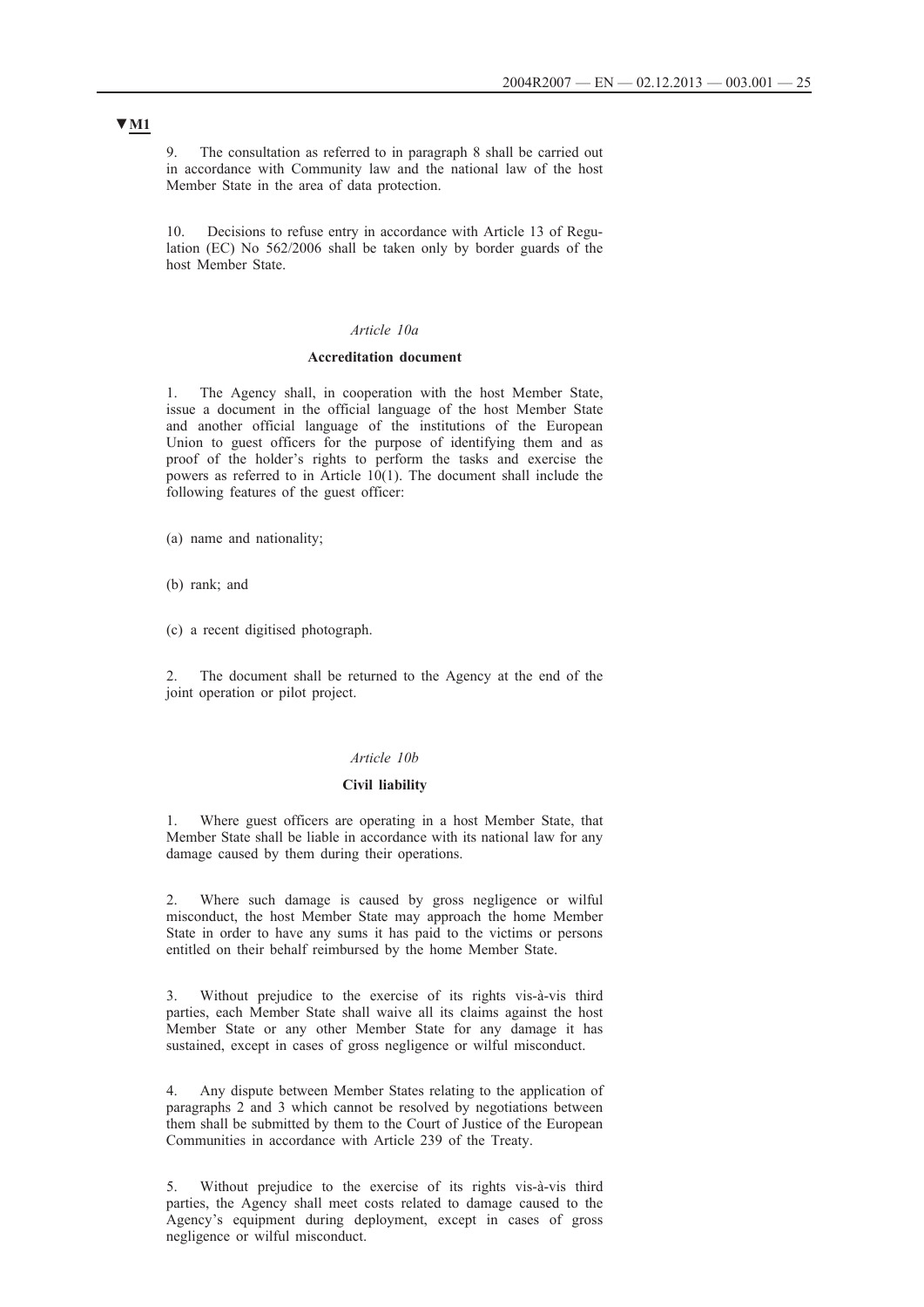#### *Article 10c*

# **Criminal liability**

During the deployment of a joint operation or a pilot project, guest officers shall be treated in the same way as officials of the host Member State with regard to any criminal offences that might be committed against them or by them.

### **▼M2**

#### *Article 11*

### **Information exchange systems**

The Agency may take all necessary measures to facilitate the exchange of information relevant to its tasks with the Commission and the Member States and, where appropriate, the Union agencies referred to in Article 13. It shall develop and operate an information system capable of exchanging classified information with those actors, including personal data referred to in Articles 11a, 11b and 11c.

The Agency may take all necessary measures to facilitate the exchange of information relevant for its tasks with the United Kingdom and Ireland if it relates to the activities in which they participate in accordance with Article 12 and Article 20(5).

#### *Article 11a*

#### **Data protection**

Regulation (EC) No 45/2001 shall apply to the processing of personal data by the Agency.

The Management Board shall establish measures for the application of Regulation (EC) No 45/2001 by the Agency, including those concerning the Data Protection Officer of the Agency. Those measures shall be established after consultation of the European Data Protection Supervisor. Without prejudice to Articles 11b and 11c, the Agency may process personal data for administrative purposes.

#### *Article 11b*

### **Processing of personal data in the context of joint return operations**

1. In performing its tasks of organising and coordinating the joint return operations of Member States referred to in Article 9, the Agency may process personal data of persons who are subject to such joint return operations.

2. The processing of such personal data shall respect the principles of necessity and proportionality. In particular, it shall be strictly limited to those personal data which are required for the purposes of the joint return operation.

3. The personal data shall be deleted as soon as the purpose for which they have been collected has been achieved and no later than 10 days after the end of the joint return operation.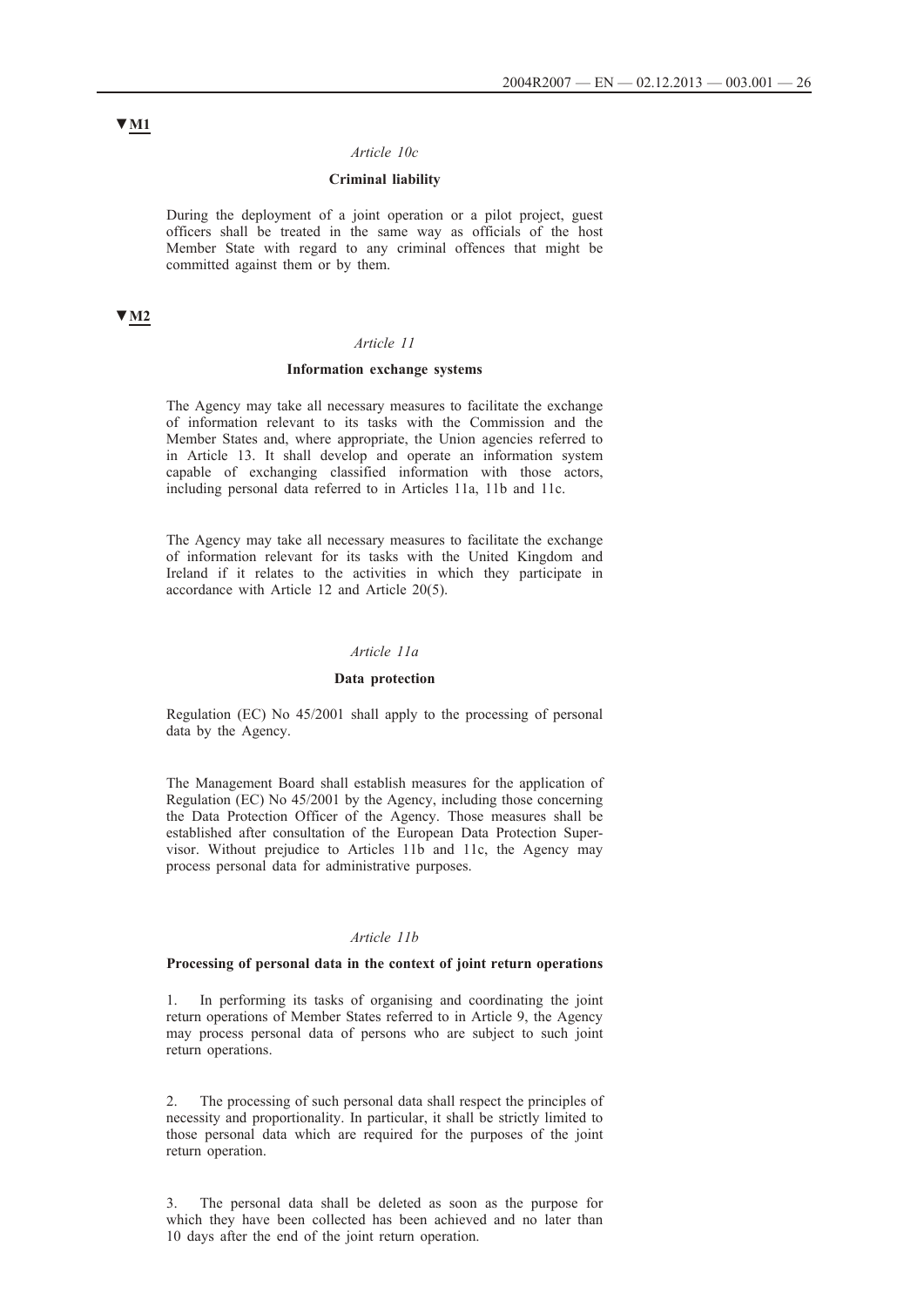Where the personal data are not transferred to the carrier by a Member State, the Agency may transfer such data.

5. This Article shall be applied in accordance with the measures referred to in Article 11a.

## *Article 11c*

#### **Processing of personal data collected during joint operations, pilot projects and rapid interventions**

1. Without prejudice to the competence of Member States to collect personal data in the context of joint operations, pilot projects and rapid interventions, and subject to the limitations set out in paragraphs 2 and 3, the Agency may further process personal data collected by the Member States during such operational activities and transmitted to the Agency in order to contribute to the security of the external borders of the Member States.

2. Such further processing of personal data by the Agency shall be limited to personal data regarding persons who are suspected, on reasonable grounds, by the competent authorities of the Member States of involvement in cross-border criminal activities, in facilitating illegal migration activities or in human trafficking activities as defined in points (a) and (b) of Article 1(1) of Council Directive 2002/90/EC of 28 November 2002 defining the facilitation of unauthorised entry, transit and residence  $(1)$ .

Personal data referred to in paragraph 2 shall be further processed by the Agency only for the following purposes:

- (a) the transmission, on a case-by-case basis, to Europol or other Union law enforcement agencies, subject to Article 13;
- (b) the use for the preparation of risk analyses referred to in Article 4. In the result of the risk-analyses, data shall be depersonalised.

4. The personal data shall be deleted as soon as they have been transmitted to Europol or other Union agencies or used for the preparation of risk analyses referred to in Article 4. The term of storage shall in any event not exceed three months after the date of the collection of those data.

5. The processing of such personal data shall respect the principles of necessity and proportionality. The personal data shall not be used by the Agency for the purpose of investigations, which remain under the responsibility of the competent authorities of the Member States.

In particular, it shall be strictly limited to those personal data which are required for the purposes referred to in paragraph 3.

6. Without prejudice to Regulation (EC) No 1049/2001, onward transmission or other communication of such personal data processed by the Agency to third countries or other third parties shall be prohibited.

 $\overline{(^1)}$  OJ L 328, 5.12.2002, p. 17.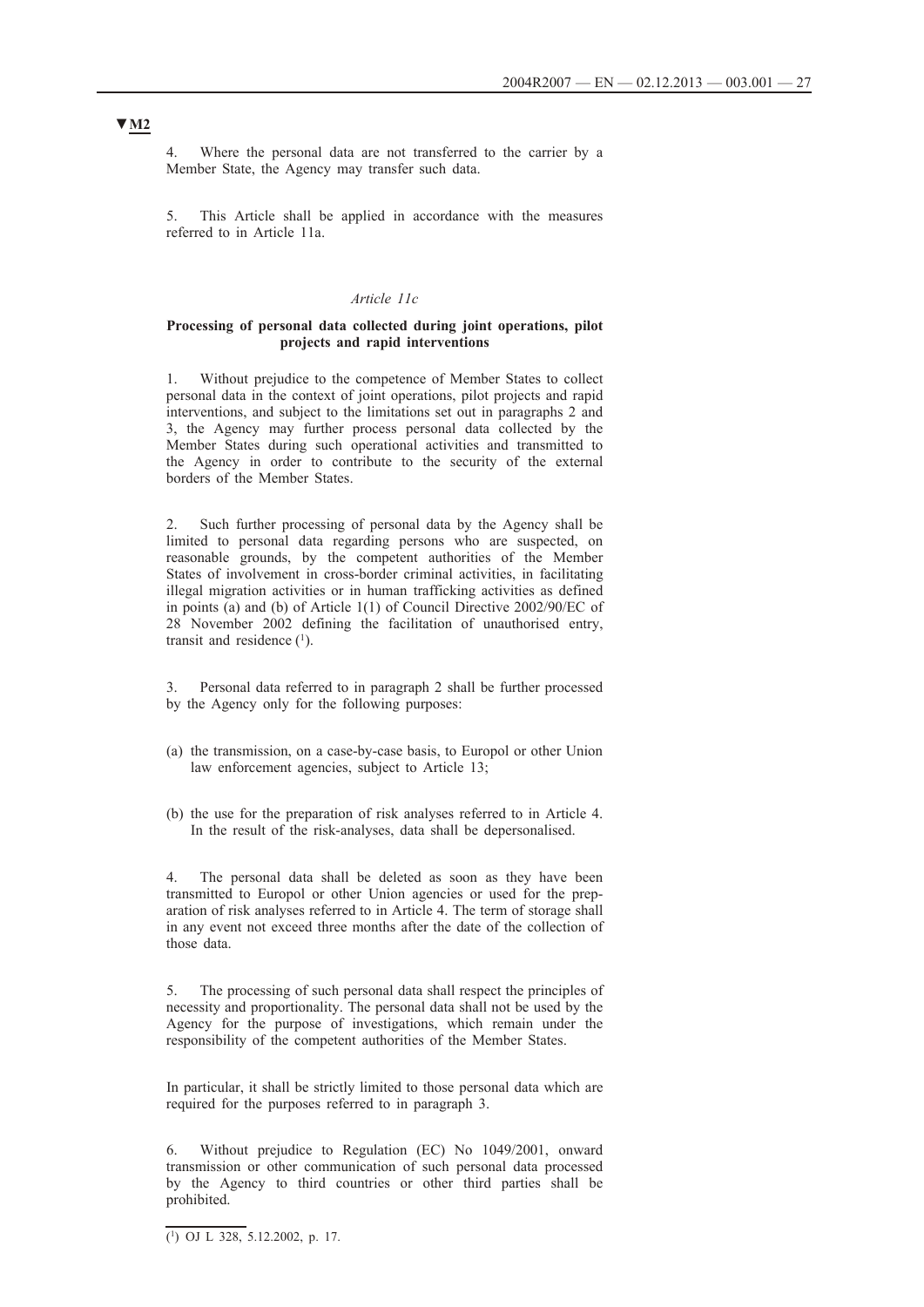# **▼M2**

7. This Article shall be applied in accordance with the measures referred to in Article 11a.

# **▼M3**

#### *Article 11ca*

#### **Processing of personal data in the framework of EUROSUR**

The Agency may process personal data as set out in Article 13(2) of Regulation (EU) No 1052/2013, which shall be applied in accordance with the measures referred to in Article 11a of this Regulation. In particular, the processing of such data shall respect the principles of necessity and proportionality and the onward transmission or other communication of such personal data processed by the Agency to third countries shall be prohibited.

## **▼M2**

#### *Article 11d*

#### **Security rules on the protection of classified information and nonclassified sensitive information**

1. The Agency shall apply the Commission's rules on security as set out in the Annex to Commission Decision 2001/844/EC, ECSC, Euratom of 29 November 2001 amending its internal Rules of Procedure  $(1)$ . Those rules shall apply, inter alia, to the exchange, processing and storage of classified information.

2. The Agency shall apply the security principles relating to the processing of non-classified sensitive information as set out in the Decision referred to in paragraph 1 of this Article and as implemented by the Commission. The Management Board shall establish measures for the application of those security principles.

# **▼B**

#### *Article 12*

#### **Cooperation with Ireland and the United Kingdom**

1. The Agency shall facilitate operational cooperation of the Member States with Ireland and the United Kingdom in matters covered by its activities and to the extent required for the fulfilment of its tasks set out in Article 2(1).

2. Support to be provided by the Agency pursuant to Article  $2(1)(f)$ shall cover the organisation of joint return operations of Member States in which Ireland or the United Kingdom, or both, also participate.

3. The application of this Regulation to the borders of Gibraltar shall be suspended until the date on which an agreement is reached on the scope of the measures concerning the crossing by persons of the external borders of the Member States.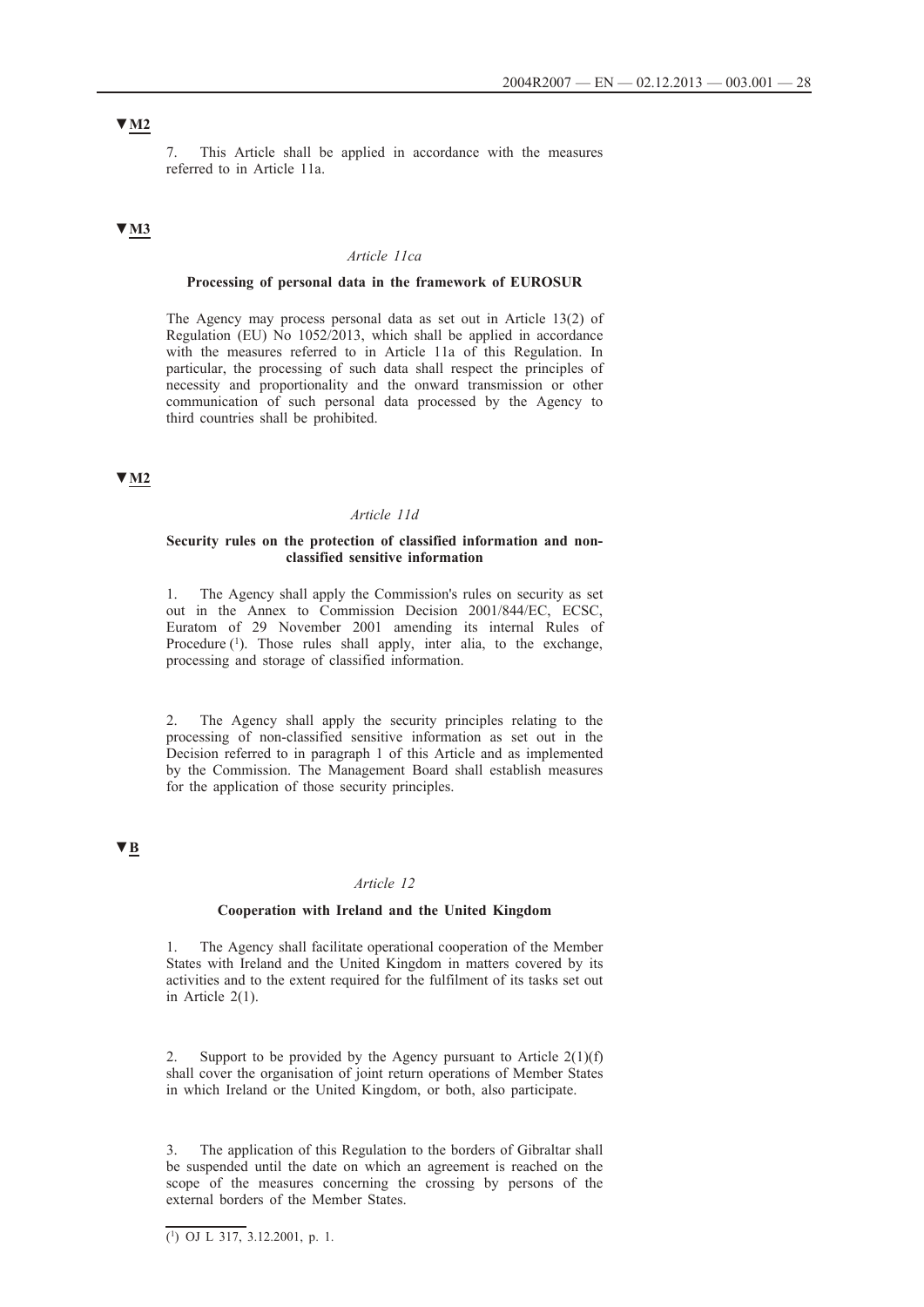#### *Article 13*

#### **Cooperation with Union agencies and bodies and international organisations**

The Agency may cooperate with Europol, the European Asylum Support Office, the European Union Agency for Fundamental Rights ('the Fundamental Rights Agency'), other Union agencies and bodies, and the international organisations competent in matters covered by this Regulation within the framework of working arrangements concluded with those bodies, in accordance with the relevant provisions of the TFEU and the provisions on the competence of those bodies. In every case the Agency shall inform the European Parliament of any such arrangements.

Onward transmission or other communication of personal data processed by the Agency to other Union agencies or bodies shall be subject to specific working arrangements regarding the exchange of personal data and subject to the prior approval of the European Data Protection Supervisor.

The Agency may also, with the agreement of the Member State(s) concerned, invite observers of Union agencies and bodies or international organisations to participate in its activities referred to in Articles 3, 4 and 5, to the extent that their presence is in accordance with the objectives of those activities, may contribute to the improvement of cooperation and the exchange of best practices, and does not affect the overall safety of those activities. The participation of those observers may take place only with the agreement of the Member State(s) concerned regarding the activities referred to in Articles 4 and 5 and only with the agreement of the host Member State regarding those referred to in Article 3. Detailed rules on the participation of observers shall be included in the operational plan referred to in Article 3a(1). Those observers shall receive the appropriate training from the Agency prior to their participation.

#### *Article 14*

#### **Facilitation of operational cooperation with third countries and cooperation with competent authorities of third countries**

1. In matters covered by its activities and to the extent required for the fulfilment of its tasks, the Agency shall facilitate operational cooperation between Member States and third countries, within the framework of the external relations policy of the Union, including with regard to human rights.

The Agency and the Member States shall comply with norms and standards at least equivalent to those set by Union legislation also when cooperation with third countries takes place on the territory of those countries.

The establishment of cooperation with third countries shall serve to promote European border management standards, also covering respect for fundamental rights and human dignity.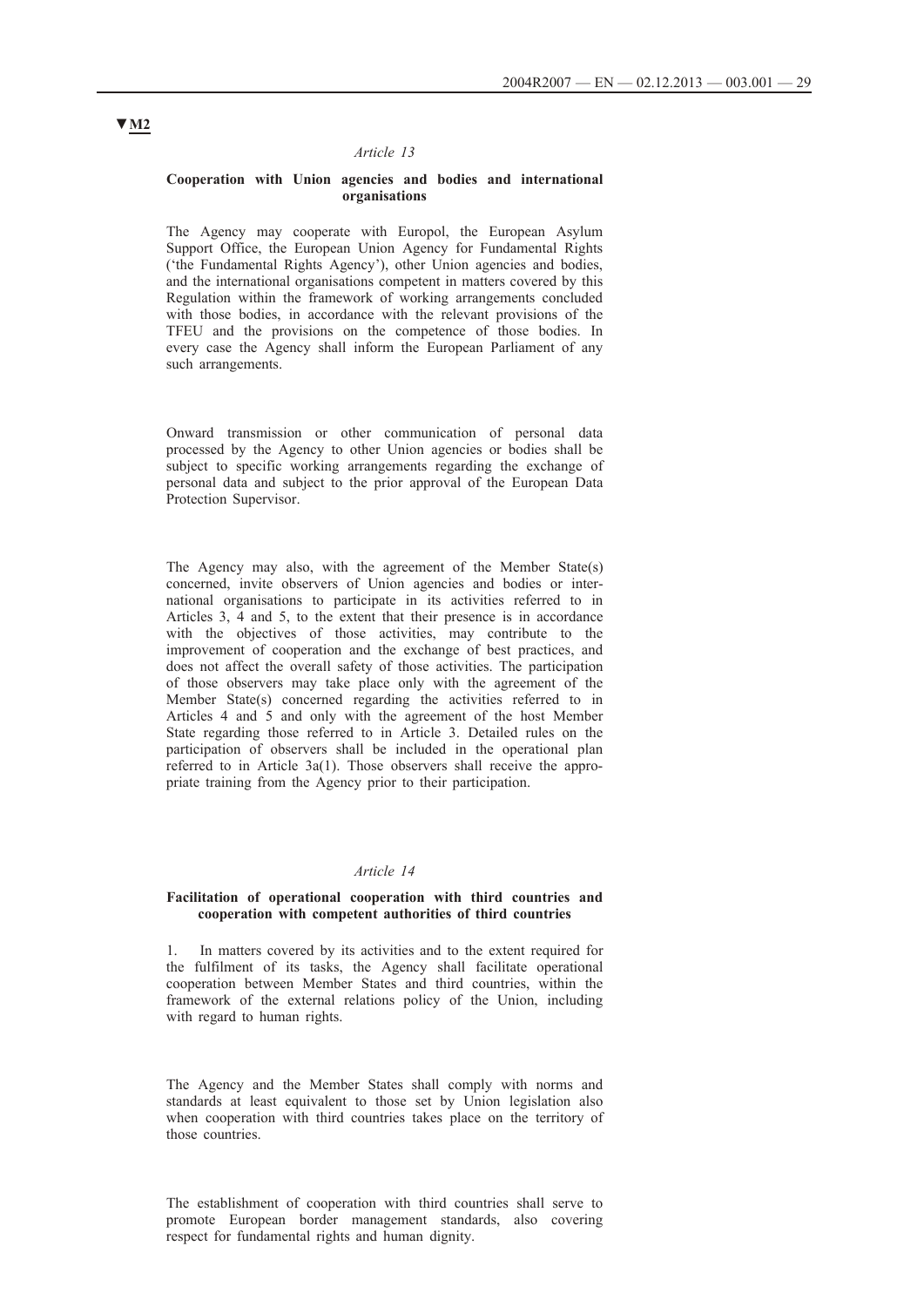2. The Agency may cooperate with the authorities of third countries competent in matters covered by this Regulation within the framework of working arrangements concluded with those authorities, in accordance with the relevant provisions of the TFEU. Those working arrangements shall be purely related to the management of operational cooperation.

3. The Agency may deploy its liaison officers, who should enjoy the highest possible protection to carry out their duties, in third countries. They shall form part of the local or regional cooperation networks of immigration liaison officers of the Member States set up pursuant to Council Regulation (EC) No 377/2004 of 19 February 2004 on the creation of an immigration liaison officers network (1). Liaison officers shall only be deployed to third countries in which border management practices comply with minimum human rights standards. Their deployment shall be approved by the Management Board. Within the framework of the external relations policy of the Union, priority for deployment should be given to those third countries, which on the basis of risk analysis constitute a country of origin or transit regarding illegal migration. On a reciprocal basis the Agency may receive liaison officers posted by those third countries also, for a limited period of time. The Management Board shall adopt, on a proposal of the Executive Director and in accordance with Article 24, the list of priorities on a yearly basis.

The tasks of the Agency's liaison officers shall include, in compliance with Union law and in accordance with fundamental rights, establishing and maintaining contacts with the competent authorities of the third country to which they are assigned with a view to contributing to the prevention of and fight against illegal immigration and the return of illegal migrants.

5. The Agency may benefit from Union funding in accordance with the provisions of the relevant instruments supporting the external relations policy of the Union. It may launch and finance technical assistance projects in third countries regarding matters covered by this Regulation.

6. The Agency may also, with the agreement of the Member State(s) concerned invite observers from third countries to participate in its activities referred to in Articles 3, 4 and 5, to the extent that their presence is in accordance with the objectives of those activities, may contribute to improving cooperation and the exchange of best practices, and does not affect the overall safety of those activities. The participation of those observers may take place only with the agreement of the Member State(s) concerned regarding the activities referred to in Articles 4 and 5 and only with the agreement of the host Member State regarding those referred to in Article 3. Detailed rules on the participation of observers shall be included in the operational plan referred to in Article 3a(1). Those observers shall receive the appropriate training from the Agency prior to their participation.

 $(1)$  OJ L 64, 2,3,2004, p. 1.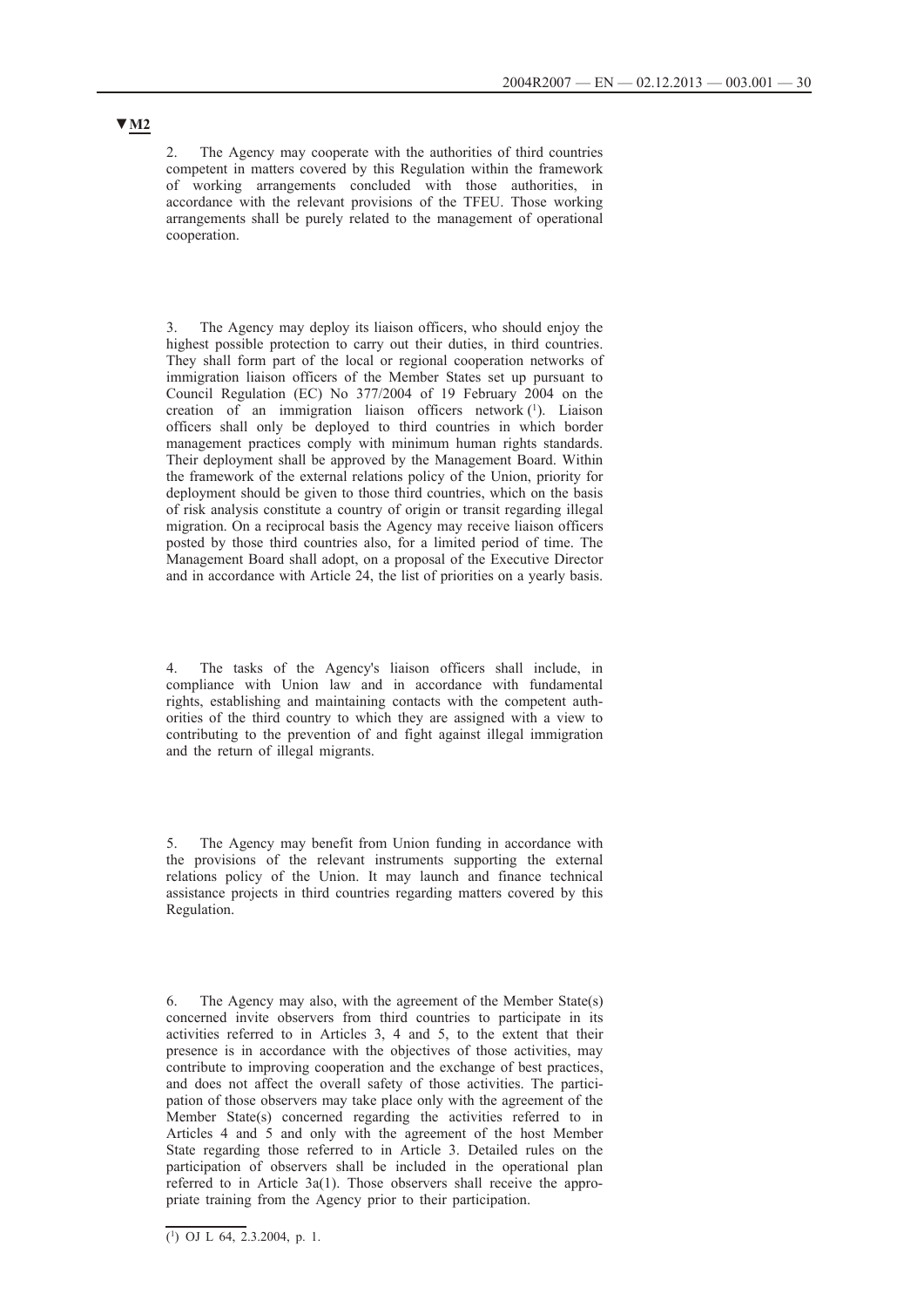7. When concluding bilateral agreements with third countries as referred to in Article 2(2), Member States may include provisions concerning the role and competence of the Agency, in particular regarding the exercise of executive powers by members of the teams deployed by the Agency during the joint operations or pilot projects referred to in Article 3.

8. The activities referred to in paragraphs 2 and 3 of this Article shall be subject to receiving a prior opinion of the Commission, and the European Parliament shall be fully informed of those activities as soon as possible.

# **▼B**

#### CHAPTER III

#### **STRUCTURE**

### *Article 15*

### **Legal status and location**

### **▼M2**

The Agency shall be a body of the Union. It shall have legal personality.

## **▼B**

In each of the Member States, the Agency shall enjoy the most extensive legal capacity accorded to legal persons under their laws. It may, in particular, acquire or dispose of movable and immovable property and may be party to legal proceedings.

The Agency shall be independent in relation to technical matters.

It shall be represented by its Executive Director.

The seat of the Agency shall be decided by unanimity of the Council.

## **▼M2**

### *Article 15a*

### **Headquarters Agreement**

The necessary arrangements concerning the accommodation to be provided for the Agency in the Member State in which the Agency has its seat and the facilities to be made available by that Member State, as well as the specific rules applicable to the Executive Director, the Deputy Executive Director, the members of the Management Board, the staff of the Agency and members of their families, in that Member State shall be laid down in a Headquarters Agreement between the Agency and the Member State in which the Agency has its seat. The Headquarters Agreement shall be concluded after obtaining the approval of the Management Board. The Member State in which the Agency has its seat should provide the best possible conditions to ensure proper functioning of the Agency, including multilingual, European-oriented schooling and appropriate transport connections.

### **▼B**

#### *Article 16*

### **Specialised branches**

The Management Board of the Agency shall evaluate the need for, and decide upon the setting up of, specialised branches in the Member States, subject to their consent, taking into account that due priority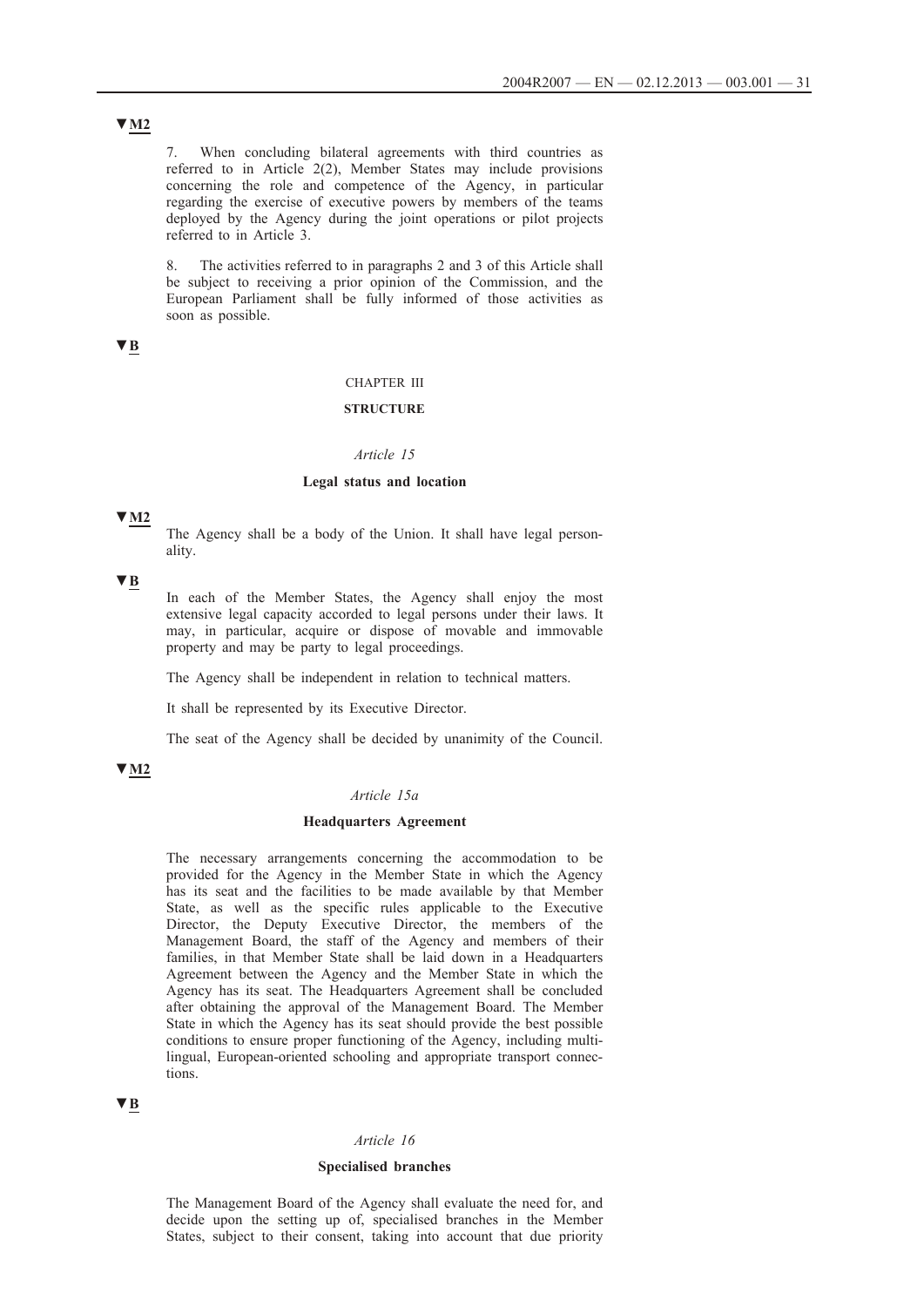should be given to the operational and training centres already established and specialised in the different aspects of control and surveillance of the land, air and maritime borders respectively.

The specialised branches of the Agency shall develop best practices with regard to the particular types of external borders for which they are responsible. The Agency shall ensure the coherence and uniformity of such best practices.

Each specialised branch shall submit a detailed annual report to the Executive Director of the Agency on its activities and shall provide any other type of information relevant for the coordination of operational cooperation.

### *Article 17*

#### **Staff**

1. The Staff Regulations of officials of the European Communities, the Conditions of employment of other servants of the European Communities and the rules adopted jointly by the institutions of the European Communities for the purposes of applying those Regulations and Conditions shall apply to the Agency's staff.

2. The powers conferred on the appointing authority by the Staff Regulations, and by the Conditions of employment of other servants, shall be exercised by the Agency in respect of its own staff.

# **▼M2**

3. For the purpose of implementing Article 3b(5) only a staff member of the Agency subject to the Staff Regulations of Officials of the European Union or to Title II of the Conditions of employment of other servants of the European Union may be designated as coordinating officer in accordance with Article 8g. For the purpose of implementing Article 3b(3), only national experts seconded by a Member State to the Agency may be designated for attachment to the European Border Guard Teams. The Agency shall designate those national experts who shall be attached to the European Border Guard Teams in accordance with that Article.

4. The Management Board shall adopt the necessary implementing measures in agreement with the Commission pursuant to Article 110 of the Staff Regulations of Officials of the European Union.

5. The Management Board may adopt provisions to allow national experts from Member States to be seconded to the Agency. Those provisions shall take into account the requirements of Article 3b(3), in particular the fact that they are considered as guest officers and have the tasks and powers provided for in Article 10. They shall include provisions on the conditions of deployment.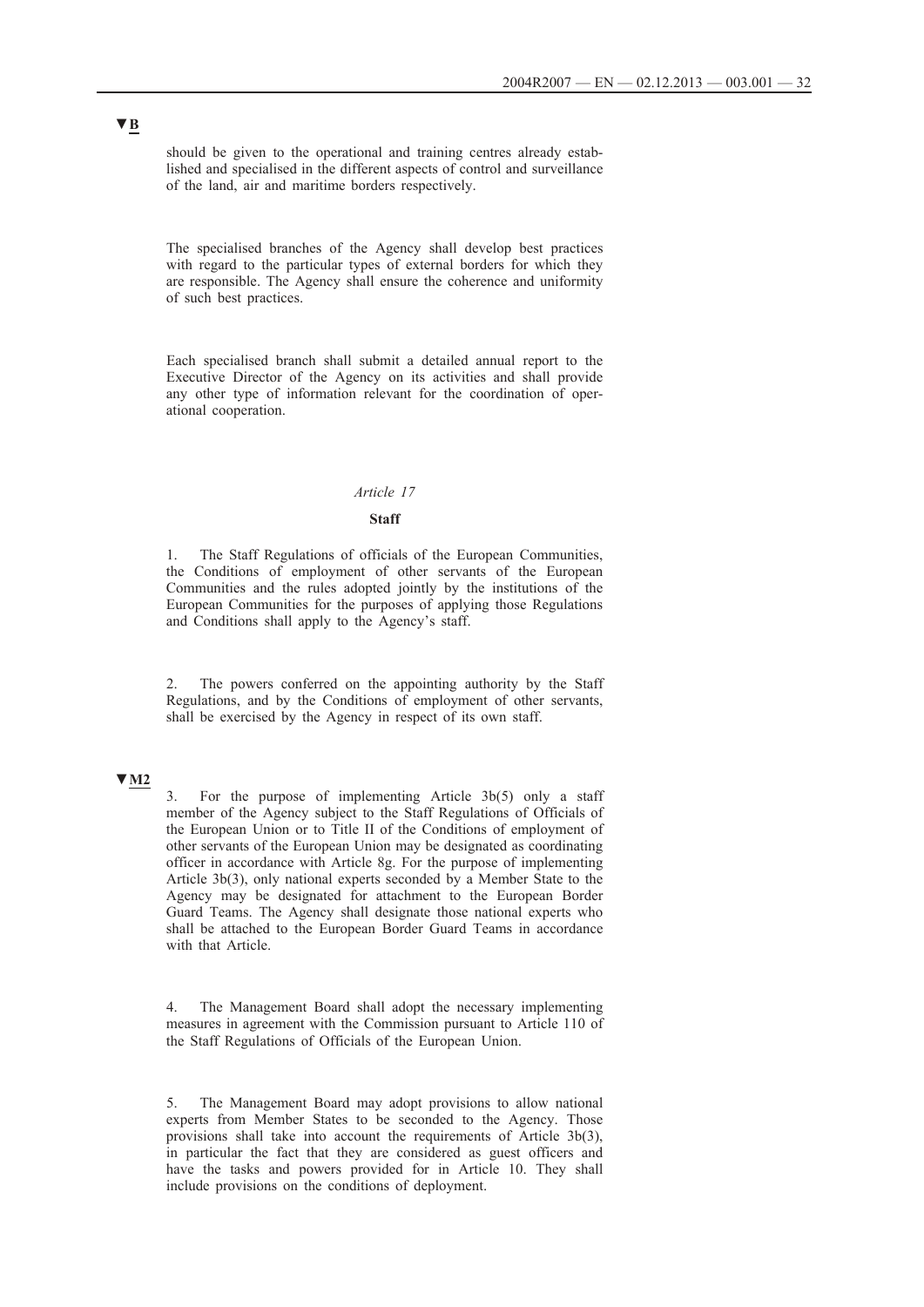## *Article 18*

## **Privileges and immunities**

The Protocol on the privileges and immunities of the European Communities shall apply to the Agency.

### *Article 19*

### **Liability**

1. The contractual liability of the Agency shall be governed by the law applicable to the contract in question.

The Court of Justice of the European Communities shall have jurisdiction to give judgment pursuant to any arbitration clause contained in a contract concluded by the Agency.

3. In the case of non-contractual liability, the Agency shall, in accordance with the general principles common to the laws of the Member States, make good any damage caused by its departments or by its servants in the performance of their duties.

4. The Court of Justice shall have jurisdiction in disputes relating to compensation for the damage referred to in paragraph 3.

5. The personal liability of its servants towards the Agency shall be governed by the provisions laid down in the Staff Regulations or Conditions of employment applicable to them.

#### *Article 20*

#### **Powers of the Management Board**

- 1. The Agency shall have a Management Board.
- 2. The Management Board shall:
- (a) appoint the Executive Director on a proposal from the Commission in accordance with Article 26;
- (b) before 31 March each year, adopt the general report of the Agency for the previous year and forward it by 15 June at the latest to the European Parliament, the Council, the Commission, the European Economic and Social Committee and the Court of Auditors. The general report shall be made public;
- (c) before 30 September each year, and after receiving the opinion of the Commission, adopt, by a three-quarters majority of its members with a right to vote, the Agency's programme of work for the coming year and forward it to the European Parliament, the Council and the Commission; this programme of work shall be adopted according to the annual Community budgetary procedure and the Community legislative programme in relevant areas of the management of external borders;
- (d) establish procedures for taking decisions related to the operational tasks of the Agency by the Executive Director;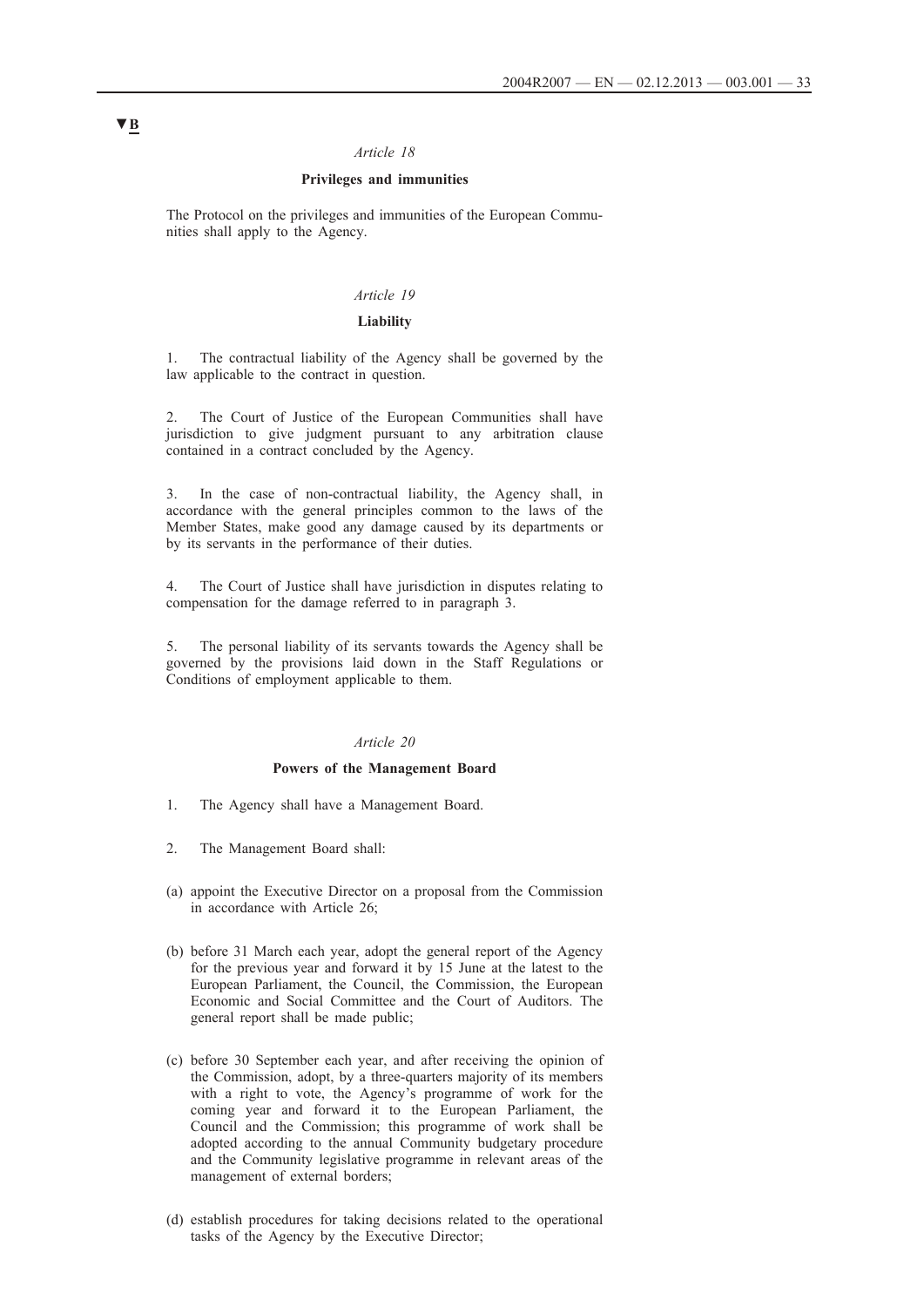- (e) carry out its functions relating to the Agency's budget pursuant to Articles 28, 29(5), (9) and (11), Article 30(5) and Article 32;
- (f) exercise disciplinary authority over the Executive Director and over the Deputy Director, in agreement with the Executive Director;
- (g) establish its Rules of Procedure;

# **▼M2**

- (h) establish the organisational structure of the Agency and adopt the Agency's staff policy, in particular the multiannual staff policy plan. In accordance with the relevant provisions of the Commission Regulation (EC, Euratom) No 2343/2002 of 19 November 2002 on the framework Financial Regulation for the bodies referred to in Article 185 of Council Regulation (EC, Euratom) No 1605/2002 on the Financial Regulation applicable to the general budget of the European Communities  $(1)$  the multiannual staff policy plan shall be submitted to the Commission and the budgetary authority after receiving a favourable opinion of the Commission;
- (i) adopt the Agency's multiannual plan aiming at outlining the future long term strategy regarding the activities of the Agency.

## **▼B**

3. Proposals for decisions on specific activities to be carried out at, or in the immediate vicinity of, the external border of any particular Member State shall require a vote in favour of their adoption by the Member of the Management Board representing that Member State.

# **▼M2**

The Management Board may advise the Executive Director on any matter strictly related to the development of operational management of the external borders, including activities related to research provided for in Article 6.

## **▼B**

5. Should Ireland and/or the United Kingdom request to participate in the Agency's activities, the Management Board shall decide thereon.

The Management Board shall take its decision on a case-by-case basis by an absolute majority of its members with a right to vote. In its decision, the Management Board shall consider if the participation of Ireland and/or the United Kingdom contributes to the achievement of the activity in question. The decision shall set out the financial contribution of Ireland and/or the United Kingdom to the activity for which a request for participation has been made.

 $\overline{(\text{1})}$  OJ L 357, 31.12.2002, p. 72.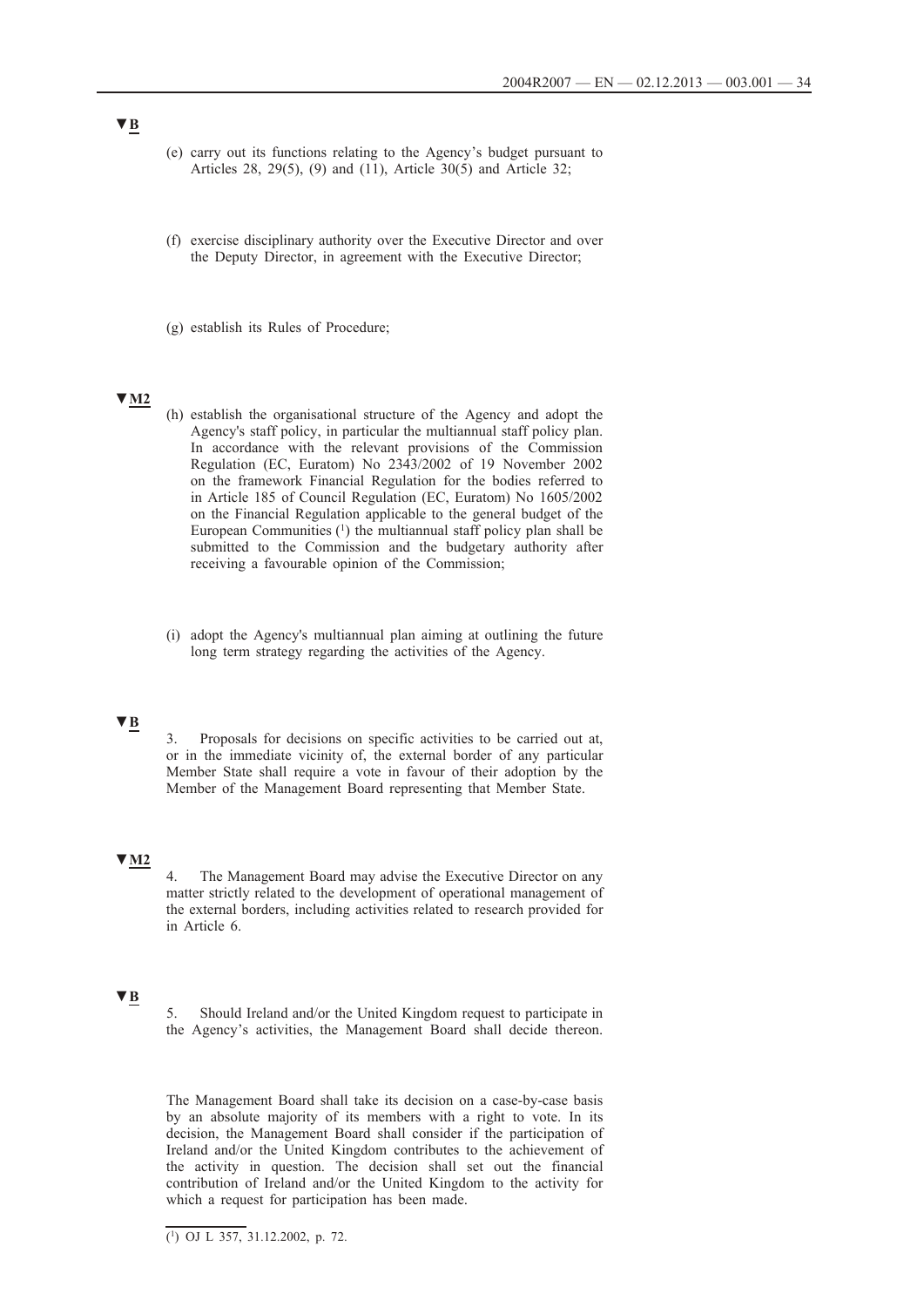6. The Management Board shall forward annually to the budgetary authority any information relevant to the outcome of the evaluation procedures.

7. The Management Board may establish an Executive Bureau to assist it and the Executive Director with regard to the preparation of the decisions, programmes and activities to be adopted by the Management Board and when necessary, because of urgency, to take certain provisional decisions on behalf of the Management Board.

#### *Article 21*

#### **Composition of the Management Board**

1. Without prejudice to paragraph 3, the Management Board shall be composed of one representative of each Member State and two representatives of the Commission. To this effect, each Member State shall appoint a member of the Management Board as well as an alternate who will represent the member in his/her absence. The Commission shall appoint two members and their alternates. The duration of the terms of office shall be four years. **►M2** The terms of office shall be extendable. ◄

2. The Management Board members shall be appointed on the basis of their degree of high level relevant experience and expertise in the field of operational cooperation on border management.

### **▼M2**

3. Countries associated with the implementation, application and development of the Schengen *acquis* shall participate in the Agency. They shall have one representative and one alternate each in the Management Board. Under the relevant provisions of their association agreements, arrangements have been developed that specify the nature and extent of, and the detailed rules for, the participation by those countries in the work of the Agency, including provisions on financial contributions and staff.

# **▼B**

## *Article 22*

#### **Chairmanship of the Management Board**

The Management Board shall elect a Chairperson and a Deputy Chairperson from among its members. The Deputy Chairperson shall ex-officio replace the Chairperson in the event of his/her being prevented from attending to his/her duties.

2. The term of office of the Chairperson and Deputy Chairperson shall expire when their respective membership of the Management Board ceases. Subject to this provision, the duration of the terms of office of the Chairperson or Deputy Chairperson shall be two years. These terms of office shall be extendable once.

#### *Article 23*

#### **Meetings**

1. Meetings of the Management Board shall be convened by its Chairperson.

2. The Executive Director of the Agency shall take part in the deliberations.

3. The Management Board shall hold at least two ordinary meetings a year. In addition, it shall meet at the instance of the Chairperson or at the request of at least one third of its members.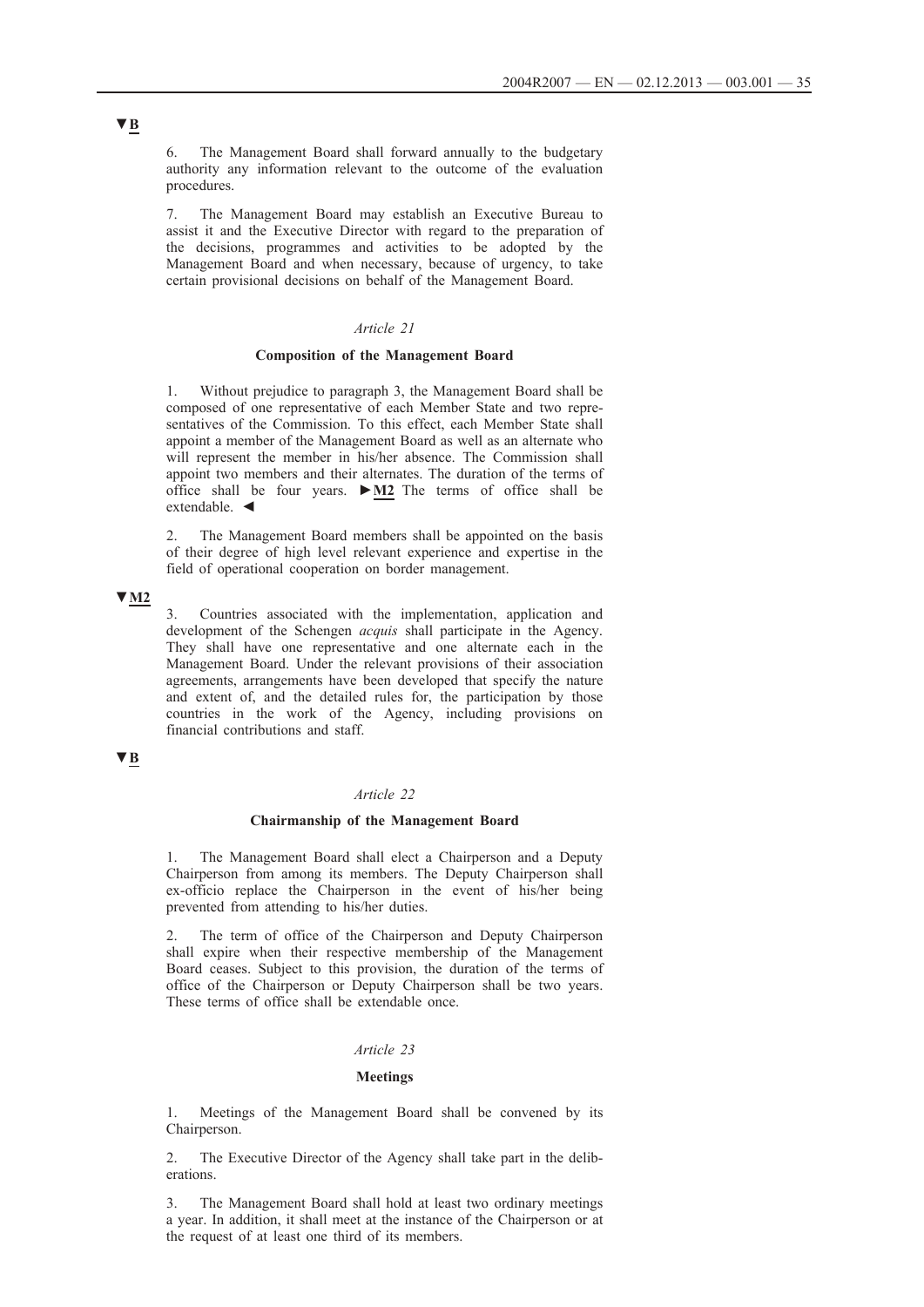4. Ireland and the United Kingdom shall be invited to attend the meetings of the Management Board.

5. The Management Board may invite any other person whose opinion may be of interest to attend its meetings as an observer.

6. The members of the Management Board may, subject to the provisions of its Rules of Procedure, be assisted by advisers or experts.

7. The secretariat for the Management Board shall be provided by the Agency.

#### *Article 24*

# **Voting**

1. Without prejudice to Article  $20(2)(c)$  as well as  $26(2)$  and (4), the Management Board shall take its decisions by an absolute majority of its members with a right to vote.

2. Each member shall have one vote. The Executive Director of the Agency shall not vote. In the absence of a member, his/her alternate shall be entitled to exercise his/her right to vote.

3. The rules of procedure shall establish the more detailed voting arrangements, in particular, the conditions for a member to act on behalf of another member as well as any quorum requirements, where appropriate.

#### *Article 25*

### **Functions and powers of the Executive Director**

1. The Agency shall be managed by its Executive Director, who shall be completely independent in the performance of his/her duties. Without prejudice to the respective competencies of the Commission, the Management Board and the Executive Bureau, the Executive Director shall neither seek nor take instructions from any government or from any other body.

# **▼M2**

2. The European Parliament or the Council may invite the Executive Director to report on the carrying out of his/her tasks, in particular on the implementation and monitoring of the Fundamental Rights Strategy, the general report of the Agency for the previous year, the work programme for the following year and the Agency's multiannual plan referred to in point (i) of Article 20(2).

#### **▼B**

3. The Executive Director shall have the following functions and powers:

(a) to prepare and implement the decisions and programmes and activities adopted by the Agency's Management Board within the limits specified by this Regulation, its implementing rules and any applicable law;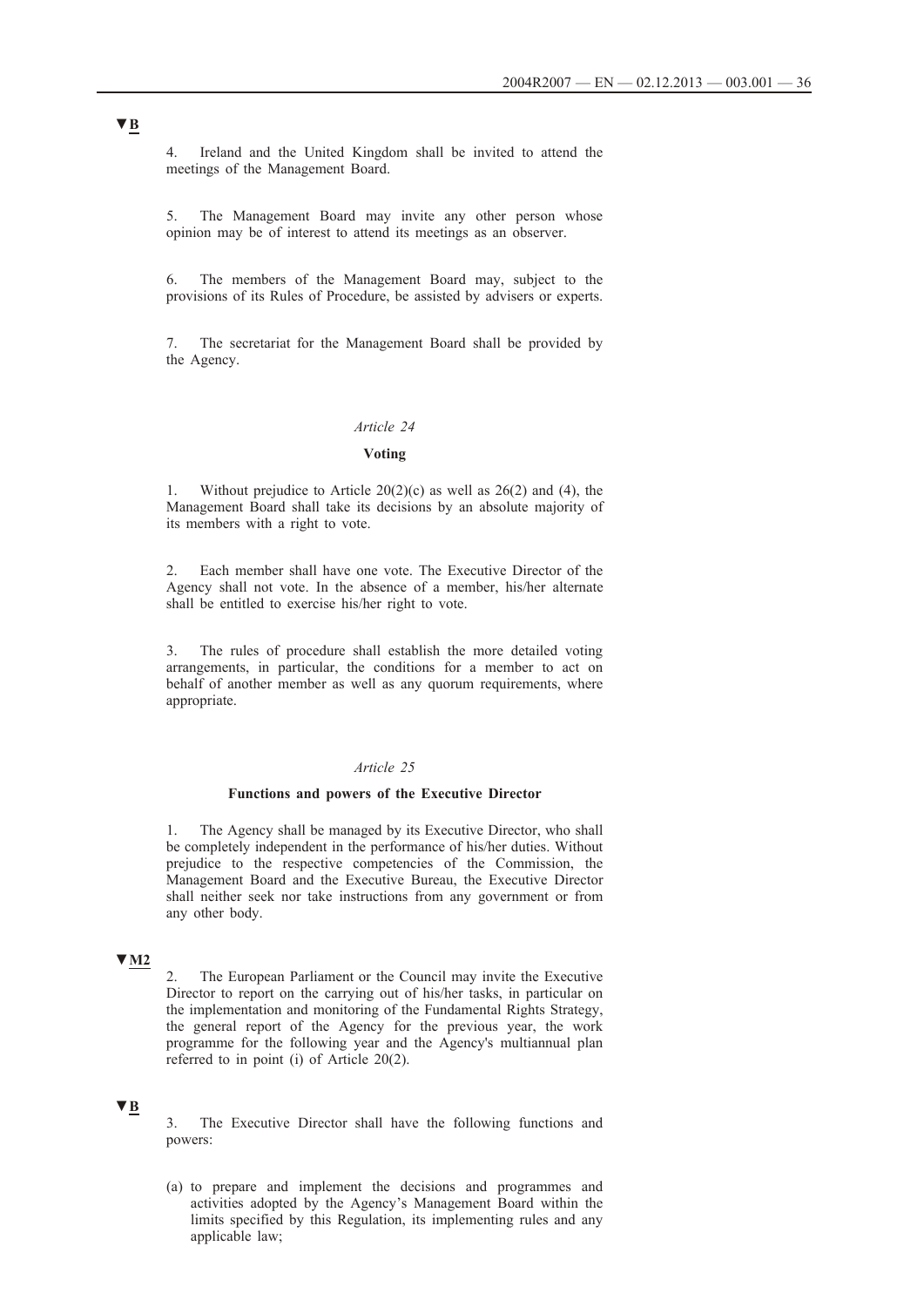(b) to take all necessary steps, including the adoption of internal administrative instructions and the publication of notices, to ensure the functioning of the Agency in accordance with the provisions of this Regulation;

- (c) to prepare each year a draft working programme and an activity report and submit them to the Management Board;
- (d) to exercise in respect of the staff the powers laid down in Article 17(2);
- (e) to draw up estimates of the revenues and expenditure of the Agency pursuant to Article 29, and implement the budget pursuant to Article 30;
- (f) to delegate his/her powers to other members of the Agency's staff subject to rules to be adopted in accordance with the procedure referred to in Article  $20(2)(g)$ ;

### **▼M2**

(g) to ensure the implementation of the operational plans referred to in Articles 3a and 8e.

### **▼B**

4. The Executive Director shall be accountable for his activities to the Management Board.

#### *Article 26*

#### **Appointment of senior officials**

1. The Commission shall propose candidates for the post of the Executive Director based on a list following publication of the post in the *Official Journal of the European Union* and other press or internet sites as appropriate.

2. The Executive Director of the Agency shall be appointed by the Management Board on the grounds of merit and documented administrative and management skills, as well as his/her relevant experience in the field of management of the external borders. The Management Board shall take its decision by a two-thirds majority of all members with a right to vote.

Power to dismiss the Executive Director shall lie with the Management Board, according to the same procedure.

3. The Executive Director shall be assisted by a Deputy Executive Director. If the Executive Director is absent or indisposed, the Deputy Executive Director shall take his/her place.

4. The Deputy Executive Director shall be appointed by the Management Board on the grounds of merit and documented administrative and management skills, as well as his/her relevant experience in the field of management of the external borders on the proposal of the Executive Director. The Management Board shall take its decision by a two-thirds majority of all members with a right to vote.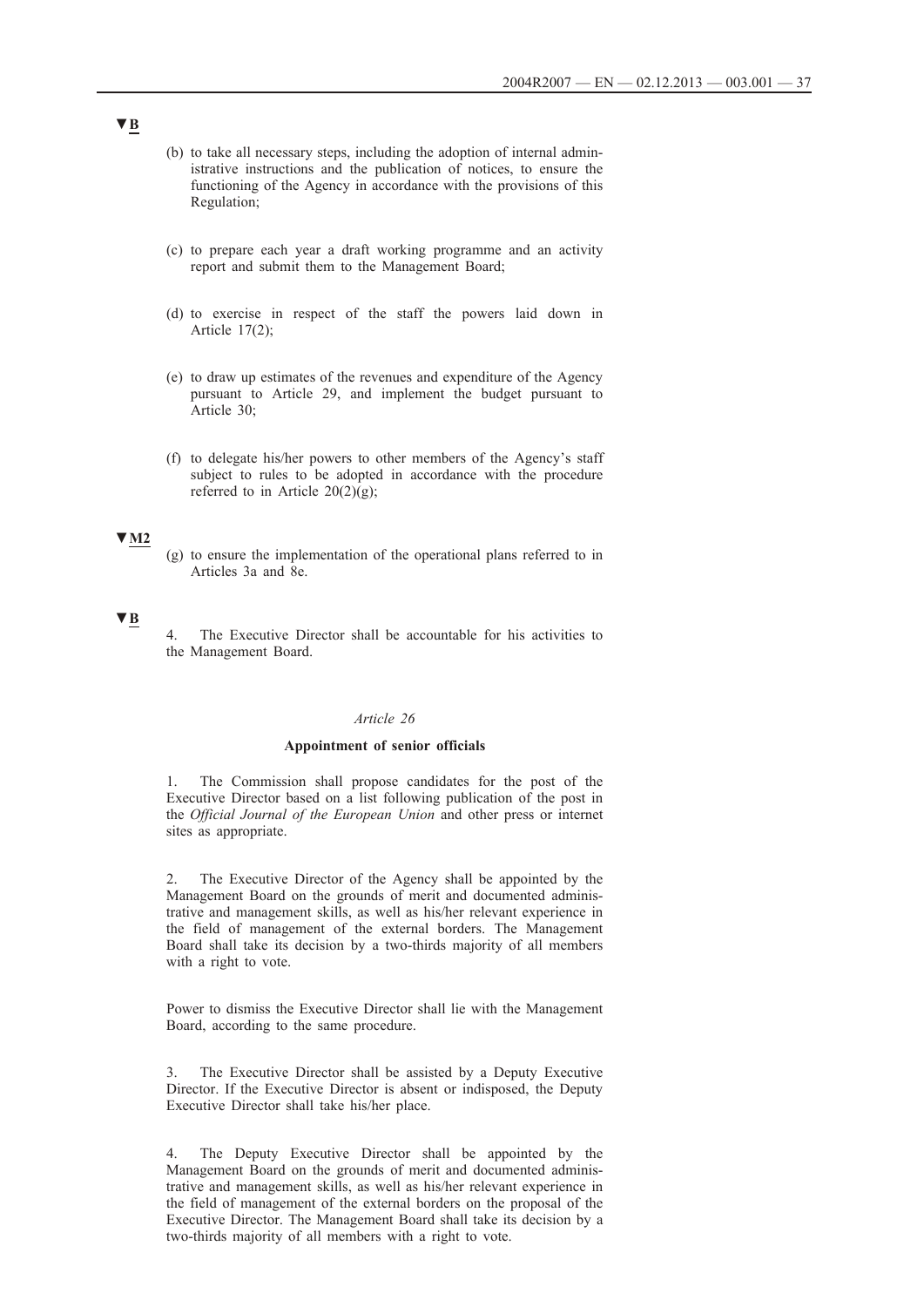Power to dismiss the Deputy Executive Director shall be with the Management Board, according to the same procedure.

5. The terms of the offices of the Executive Director and the Deputy Executive Director shall be five years. They may be extended by the Management Board once for another period of up to five years.

# **▼M2**

### *Article 26a*

## **Fundamental Rights Strategy**

The Agency shall draw up and further develop and implement its Fundamental Rights Strategy. The Agency shall put in place an effective mechanism to monitor the respect for fundamental rights in all the activities of the Agency.

2. A Consultative Forum shall be established by the Agency to assist the Executive Director and the Management Board in fundamental rights matters. The Agency shall invite the European Asylum Support Office, the Fundamental Rights Agency, the United Nations High Commissioner for Refugees and other relevant organisations to participate in the Consultative Forum. On a proposal by the Executive Director, the Management Board shall decide on the composition and the working methods of the Consultative Forum and the modalities of the transmission of information to the Consultative Forum.

The Consultative Forum shall be consulted on the further development and implementation of the Fundamental Rights Strategy, Code of Conduct and common core curricula.

The Consultative Forum shall prepare an annual report of its activities. That report shall be made publicly available.

3. A Fundamental Rights Officer shall be designated by the Management Board and shall have the necessary qualifications and experience in the field of fundamental rights. He/she shall be independent in the performance of his/her duties as a Fundamental Rights Officer and shall report directly to the Management Board and the Consultative Forum. He/she shall report on a regular basis and as such contribute to the mechanism for monitoring fundamental rights.

4. The Fundamental Rights Officer and the Consultative Forum shall have access to all information concerning respect for fundamental rights, in relation to all the activities of the Agency.

## **▼B**

## *Article 27*

#### **Translation**

1. The provisions laid down in Regulation No 1 of 15 April 1958 determining the languages to be used in the European Economic Community (1) shall apply to the Agency.

<sup>(1)</sup> OJ 17, 6.10.1958, p. 385. Regulation as last amended by the 2003 Act of **Accession**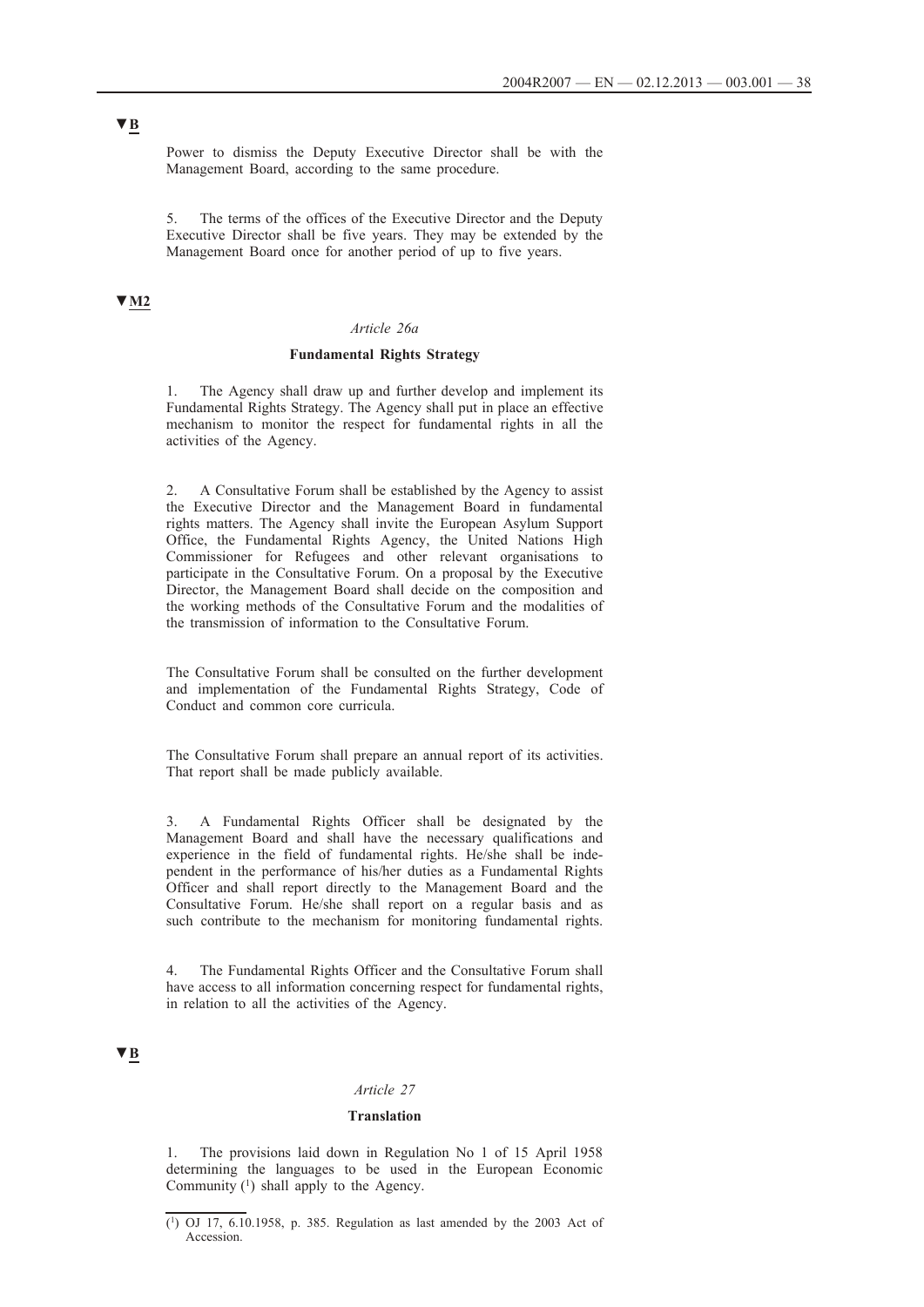2. Without prejudice to decisions taken on the basis of Article 290 of the Treaty, the general report and programme of work referred to in Article 20(2)(b) and (c), shall be produced in all official languages of the Community.

3. The translation services required for the functioning of the Agency shall be provided by the Translation Centre for the bodies of the European Union.

### *Article 28*

#### **Transparency and communication**

1. Six months after the entry into force of this Regulation, the Agency shall be subject to Regulation (EC) No 1049/2001 when handling applications for access to documents held by it.

2. The Agency may communicate on its own initiative in the fields within its mission. It shall ensure in particular that, in addition to the publication specified in Article 20(2)(b), the public and any interested party are rapidly given objective, reliable and easily understandable information with regard to its work.

The Management Board shall lay down the practical arrangements for the application of paragraphs 1 and 2.

4. Any natural or legal person shall be entitled to address himself/ herself in writing to the Agency in any of the languages referred to in Article 314 of the Treaty. He/she shall have the right to receive an answer in the same language.

5. Decisions taken by the Agency pursuant to Article 8 of Regulation (EC) No 1049/2001 may give rise to the lodging of a complaint to the Ombudsman or form the subject of an action before the Court of Justice of the European Communities, under the conditions laid down in Articles 195 and 230 of the Treaty respectively.

#### CHAPTER IV

### **FINANCIAL REQUIREMENTS**

### *Article 29*

### **Budget**

1. The revenue of the Agency shall consist, without prejudice to other types of income, of:

- a subsidy from the Community entered in the general budget of the European Union (Commission section),
- a contribution from the countries associated with the implementation, application and development of the Schengen acquis,
- fees for services provided,
- any voluntary contribution from the Member States.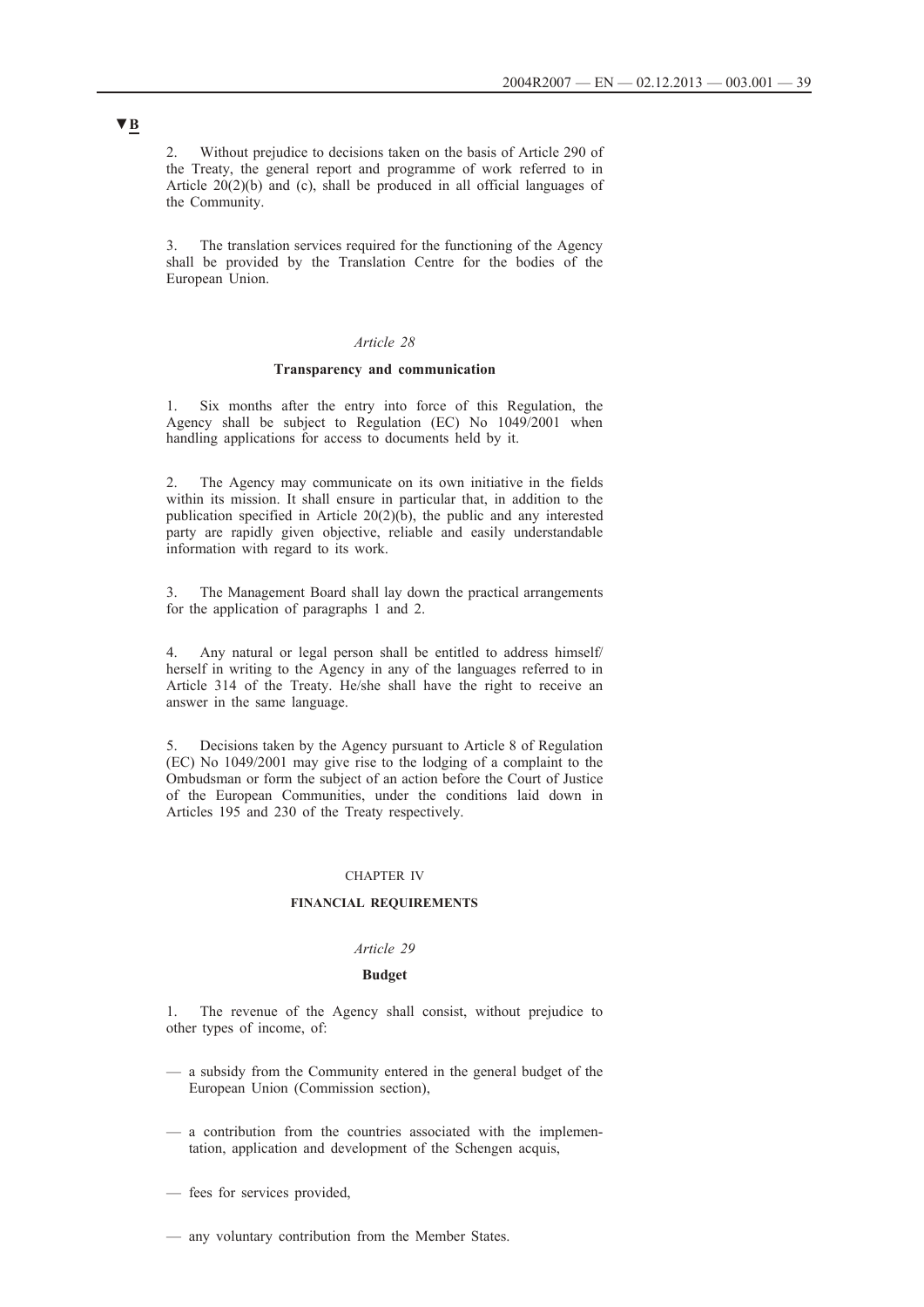2. The expenditure of the Agency shall include the staff, administrative, infrastructure and operational expenses.

3. The Executive Director shall draw up an estimate of the revenue and expenditure of the Agency for the following financial year and shall forward it to the Management Board together with an establishment plan.

4. Revenue and expenditure shall be in balance.

5. The Management Board shall adopt the draft estimate, including the provisional establishment plan accompanied by the preliminary work programme, and forward them by 31 March to the Commission and to the countries associated with the implementation, application and development of the Schengen acquis.

6. The estimate shall be forwarded by the Commission to the European Parliament and the Council (hereinafter referred to as the budgetary authority) together with the preliminary draft budget of the European Union.

7. On the basis of the estimate, the Commission shall enter in the preliminary draft general budget of the European Union the estimates it deems necessary for the establishment plan and the amount of the subsidy to be charged to the general budget, which it shall place before the budgetary authority in accordance with Article 272 of the Treaty.

8. The budgetary authority shall authorise the appropriations for the subsidy to the Agency.

The budgetary authority shall adopt the establishment plan for the Agency.

9. The Management Board adopts the Agency's budget. It shall become final following the final adoption of the general budget of the European Union. Where appropriate, it shall be adjusted accordingly.

10. Any modification to the budget, including the establishment plan, shall follow the same procedure.

11. The Management Board shall, as soon as possible, notify the budgetary authority of its intention to implement any project, which may have significant financial implications for the funding of its budget, in particular any projects relating to property such as the rental or purchase of buildings. It shall inform the Commission thereof as well as the countries associated with the implementation, application and development of the Schengen acquis.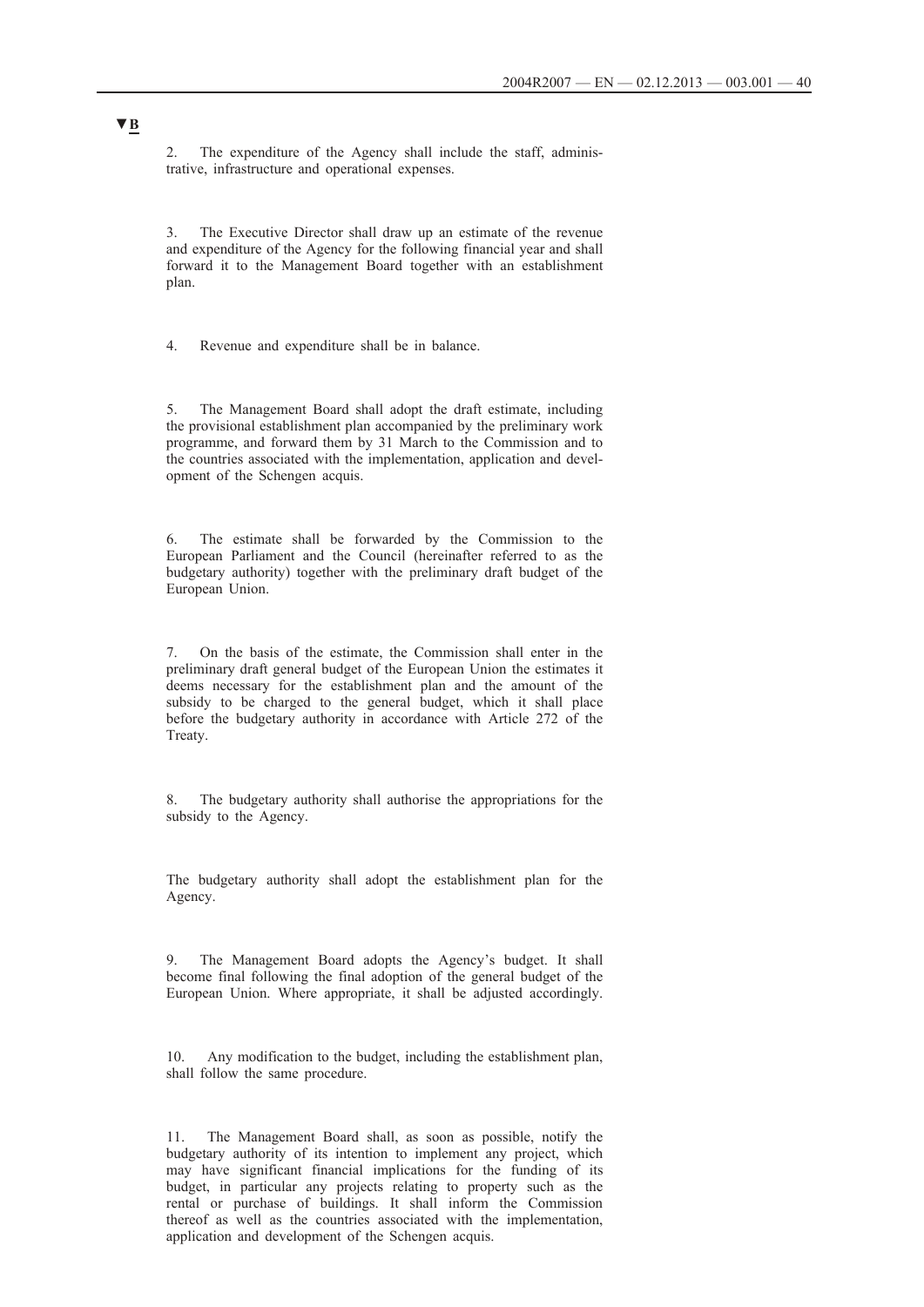Where a branch of the budgetary authority has notified its intention to deliver an opinion, it shall forward its opinion to the Management Board within a period of six weeks from the date of notification of the project.

## *Article 30*

### **Implementation and control of the budget**

1. The Executive Director shall implement the Agency's budget.

2. By 1 March at the latest following each financial year, the Agency's accounting officer shall communicate the provisional accounts to the Commission's accounting officer together with a report on the budgetary and financial management for that financial year. The Commission's accounting officer shall consolidate the provisional accounts of the institutions and decentralised bodies in accordance with Article 128 of Council Regulation (EC, Euratom) No 1605/2002 of 25 June 2002 on the Financial Regulation applicable to the general budget of the European Communities  $(1)$  (hereafter referred to as the general Financial Regulation).

3. By 31 March at the latest following each financial year, the Commission's accounting officer shall forward the Agency's provisional accounts to the Court of Auditors, together with a report on the budgetary and financial management for that financial year. The report on the budgetary and financial management for that financial year shall also be forwarded to the European Parliament and the Council.

4. On receipt of the Court of Auditors' observations on the Agency's provisional accounts, pursuant to Article 129 of the general Financial Regulation, the Director shall draw up the Agency's final accounts under his/her own responsibility and forward them to the Management Board for an opinion.

5. The Management Board shall deliver an opinion on the Agency's final accounts.

6. By 1 July of the following year at the latest, the Executive Director shall send the final accounts, together with the opinion of the Management Board, to the Commission, the Court of Auditors, the European Parliament and the Council as well as the countries associated with the implementation, application and development of the Schengen acquis.

7. The final accounts shall be published.

The Director shall send the Court of Auditors a reply to its observations by 30 September at the latest. He shall also send this reply to the Management Board.

 $\overline{(^1)}$  OJ L 248, 16.9.2002, p. 1.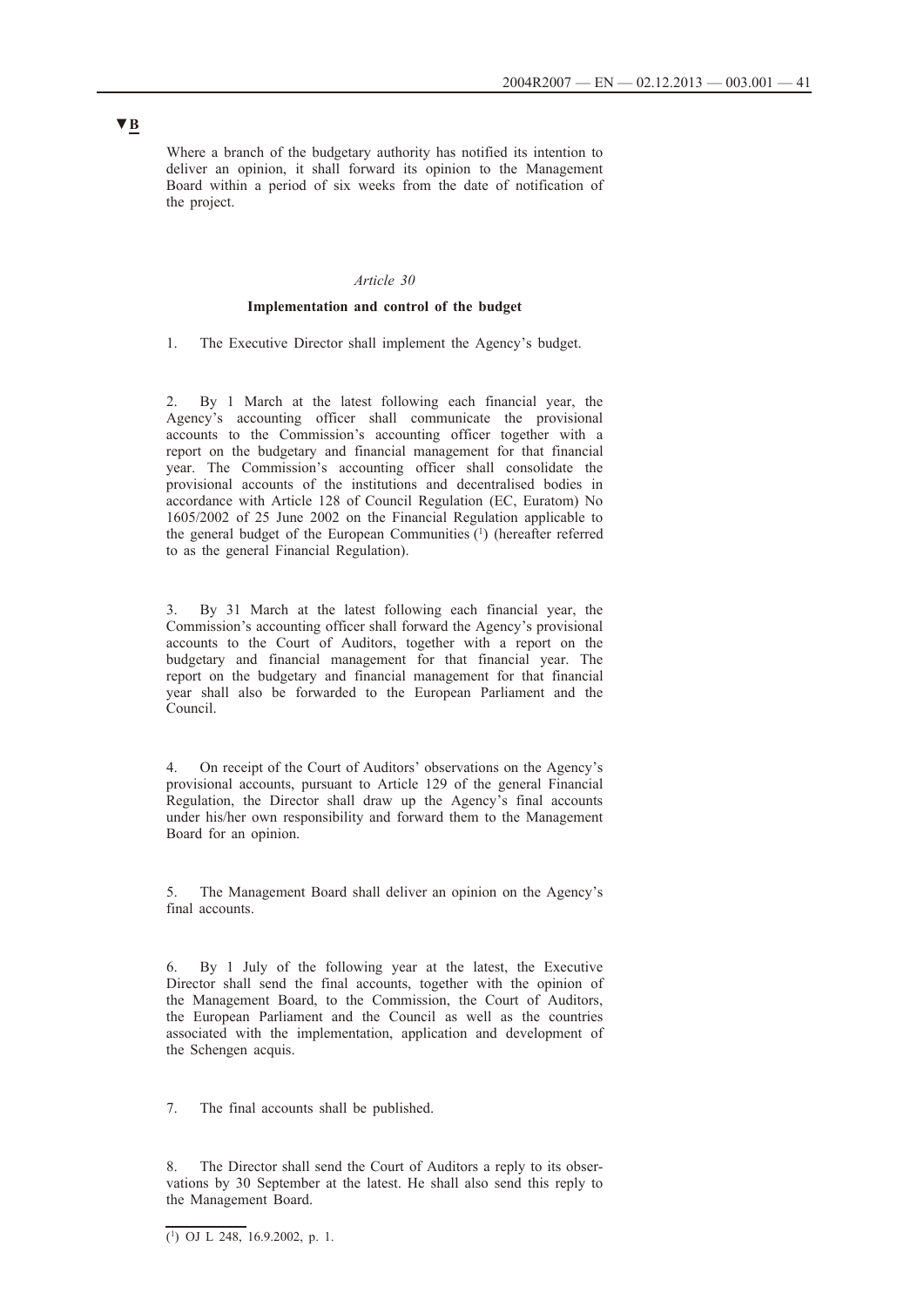Upon a recommendation from the Council, the European Parliament shall, before 30 April of the discharge year  $+2$ , give a discharge to the Executive Director of the Agency in respect of the implementation of the budget for the discharge year.

# *Article 31*

### **Combating fraud**

1. In order to combat fraud, corruption and other unlawful activities the provisions of Regulation (EC) No 1073/1999 shall apply without restriction.

The Agency shall accede to the Interinstitutional Agreement of 25 May 1999 and shall issue, without delay, the appropriate provisions applicable to all the employees of the Agency.

3. The decisions concerning funding and the implementing agreements and instruments resulting from them shall explicitly stipulate that the Court of Auditors and OLAF may carry out, if necessary, on-the-spot checks among the recipients of the Agency's funding and the agents responsible for allocating it.

## *Article 32*

#### **Financial provision**

The financial rules applicable to the Agency shall be adopted by the Management Board after consultation of the Commission. They may not depart from Commission Regulation (EC, Euratom) No 2343/2002 (1) on the framework Financial Regulation for the bodies referred to in Article 185 of the general Financial Regulation, unless specifically required for the Agency's operation and with the Commission's prior consent.

#### CHAPTER V

#### **FINAL PROVISIONS**

# *Article 33*

#### **Evaluation**

1. Within three years from the date of the Agency having taken up its responsibilities, and every five years thereafter, the Management Board shall commission an independent external evaluation on the implementation of this Regulation.

2. The evaluation shall examine how effectively the Agency fulfils its mission. It shall also assess the impact of the Agency and its working practices. The evaluation shall take into account the views of stakeholders, at both European and national level.

### **▼M2**

2a. The first evaluation following the entry into force of Regulation (EU) No 1168/2011 of the European Parliament and of the Council of 25 October 2011 amending Council Regulation (EC) No 2007/2004 establishing a European Agency for the Management of Operational Cooperation at the External Borders of the Member States of the European Union (2) shall also analyse the needs for further increased

<sup>(1)</sup> OJ L 357, 31.12.2002, p. 72.

<sup>(2)</sup> OJ L 304, 22.11.2011, p. 1.